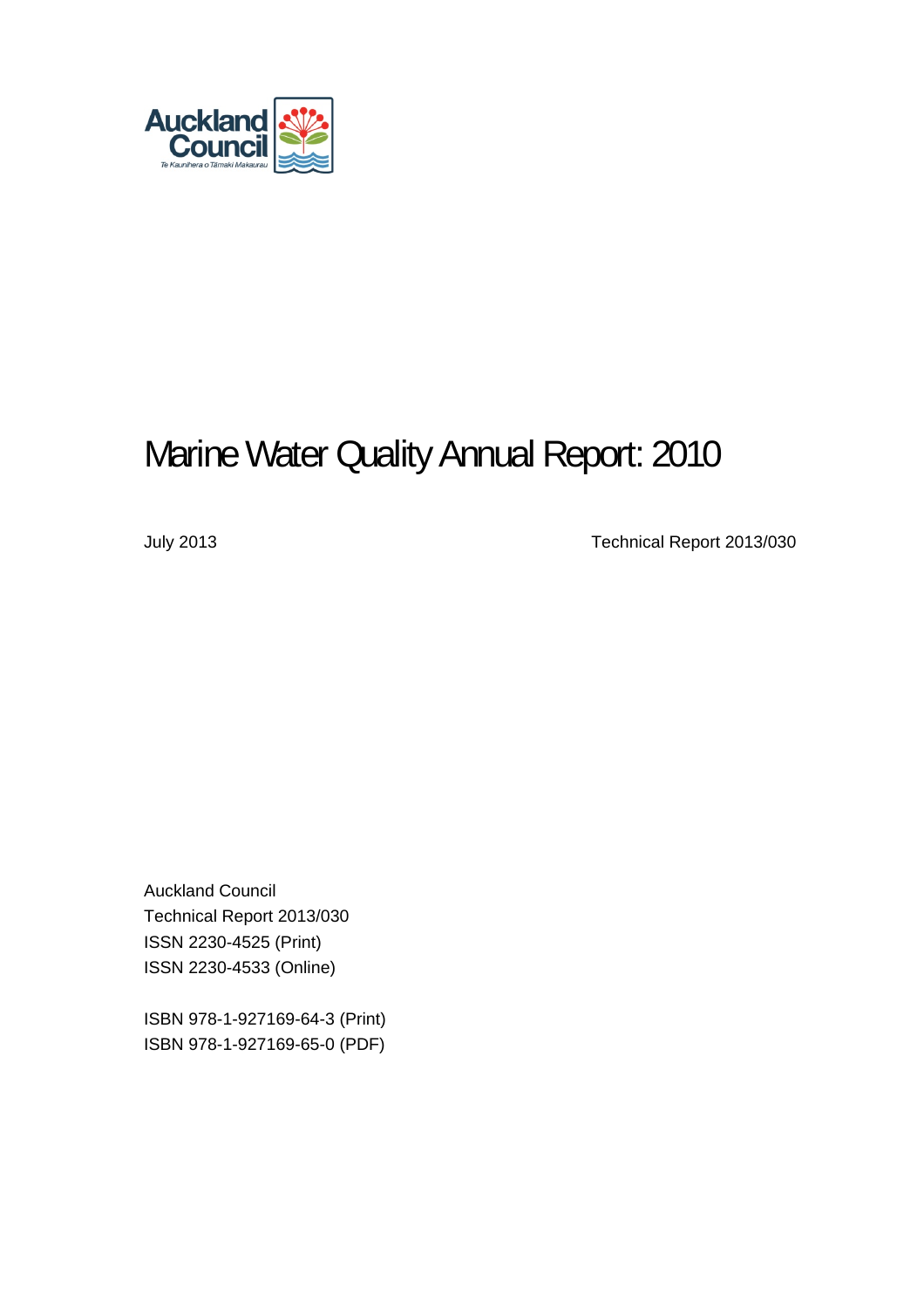This report has been peer reviewed by the Peer Review Panel using the Panel's terms of reference

Submitted for review on 27 March 2013

Review completed on 22 July 2013

Reviewed by one reviewer

Approved for Auckland Council publication by:

ma

Name: Grant Barnes

Position: Manager, Research, Investigations and Monitoring Unit

Date: 22 July 2013

Recommended citation:

Walker, J and Vaughan, M (2013). Marine water quality annual report: 2010. Auckland Council technical report, TR2013/030

© 2013 Auckland Council

This publication is provided strictly subject to Auckland Council's copyright and other intellectual property rights (if any) in the publication. Users of the publication may only access, reproduce and use the publication, in a secure digital medium or hard copy, for responsible genuine non-commercial purposes relating to personal, public service or educational purposes, provided that the publication is only ever accurately reproduced and proper attribution of its source, publication date and authorship is attached to any use or reproduction. This publication must not be used in any way for any commercial purpose without the prior written consent of Auckland Council. Auckland Council does not give any warranty whatsoever, including without limitation, as to the availability, accuracy, completeness, currency or reliability of the information or data (including third party data) made available via the publication and expressly disclaim (to the maximum extent permitted in law) all liability for any damage or loss resulting from your use of, or reliance on the publication or the information and data provided via the publication. The publication, information, and data contained within it are provided on an "as is" basis.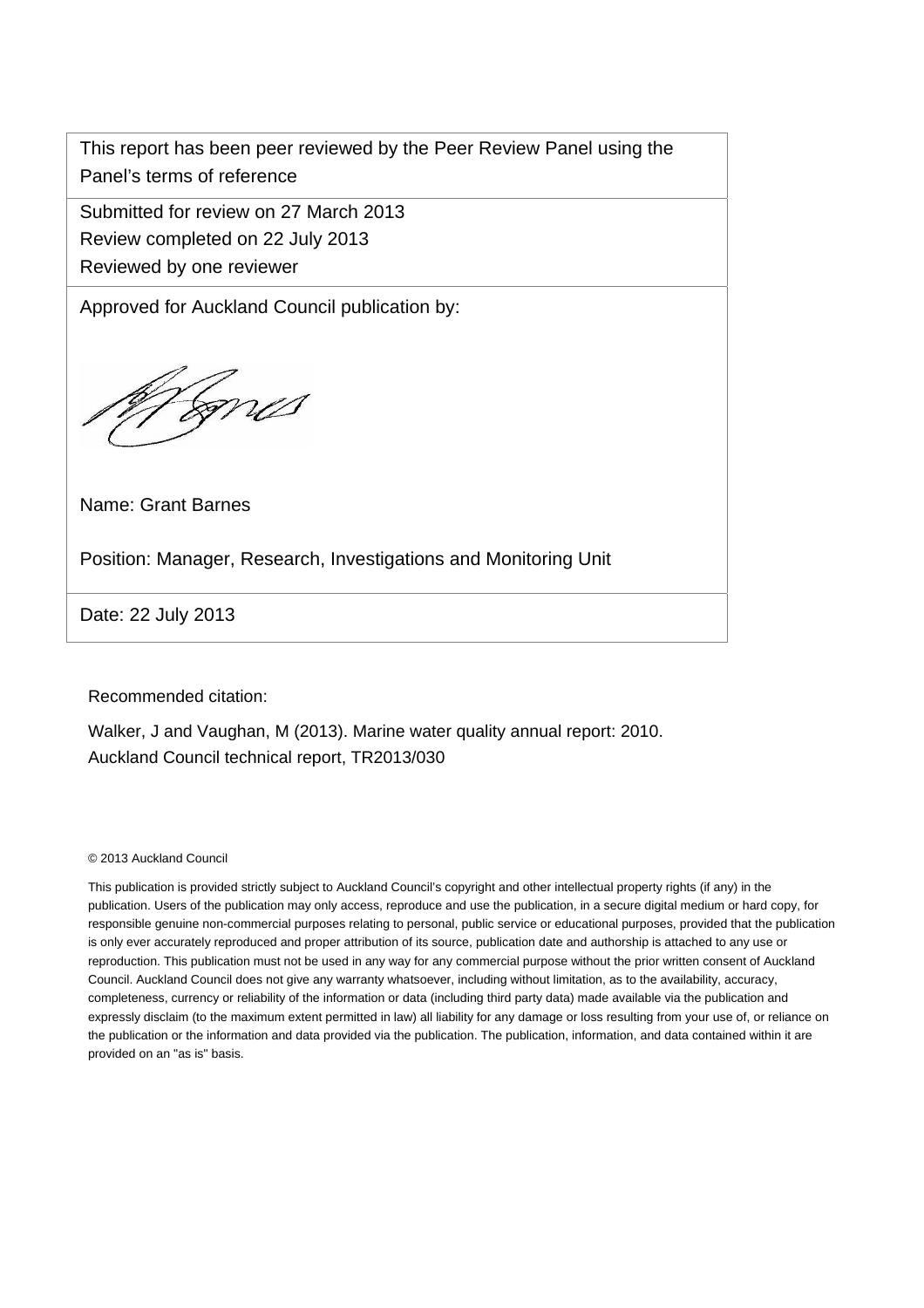# Marine Water Quality Annual Report: 2010

 Jarrod Walker Melanie Vaughan

Research, Investigations and Monitoring Unit Auckland Council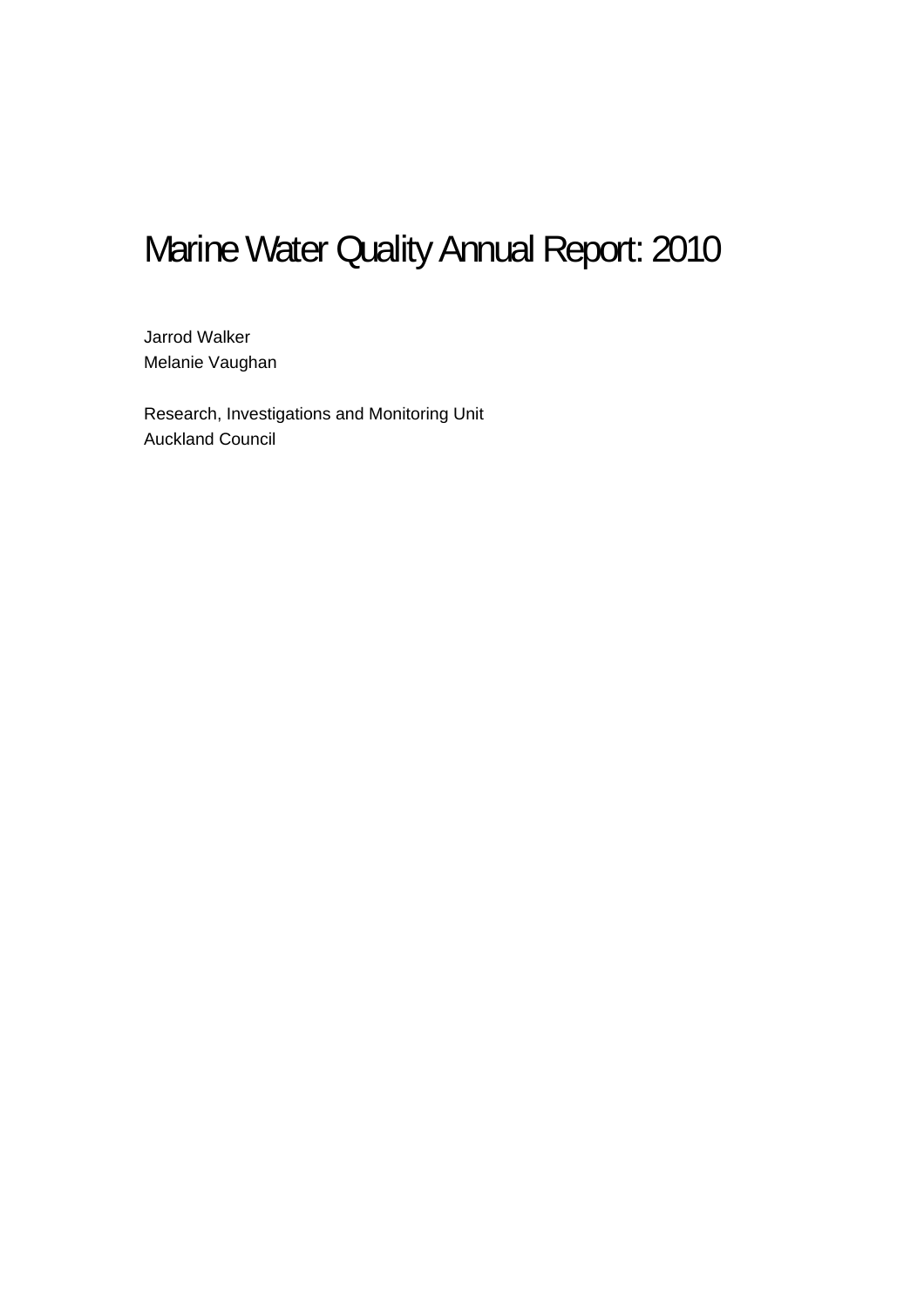## **Table of Contents**

| 1.0 |  |
|-----|--|
| 1.1 |  |
| 2.0 |  |
| 2.1 |  |
| 2.2 |  |
| 2.3 |  |
| 2.4 |  |
| 2.5 |  |
| 3.0 |  |
| 3.1 |  |
| 3.2 |  |
| 3.3 |  |
| 4.0 |  |
| 5.0 |  |
| 6.0 |  |
| 7.0 |  |

## **List of Figures**

| Figure 1-1 | The relationship between sediment contaminants, coastal water quality and shellfish |
|------------|-------------------------------------------------------------------------------------|
|            |                                                                                     |
| Figure 2-1 |                                                                                     |
| Figure 3-1 |                                                                                     |
| Figure 3-2 |                                                                                     |
| Figure 3-3 |                                                                                     |
| Figure 3-4 |                                                                                     |
| Figure 3-5 | Spatial patterns in total phosphorous and soluble reactive phosphorous.  16         |
| Figure 3-6 |                                                                                     |
| Figure 3-7 | Spatial patterns in two indices of dissolved oxygen (ppm and % saturation) and sea  |
|            |                                                                                     |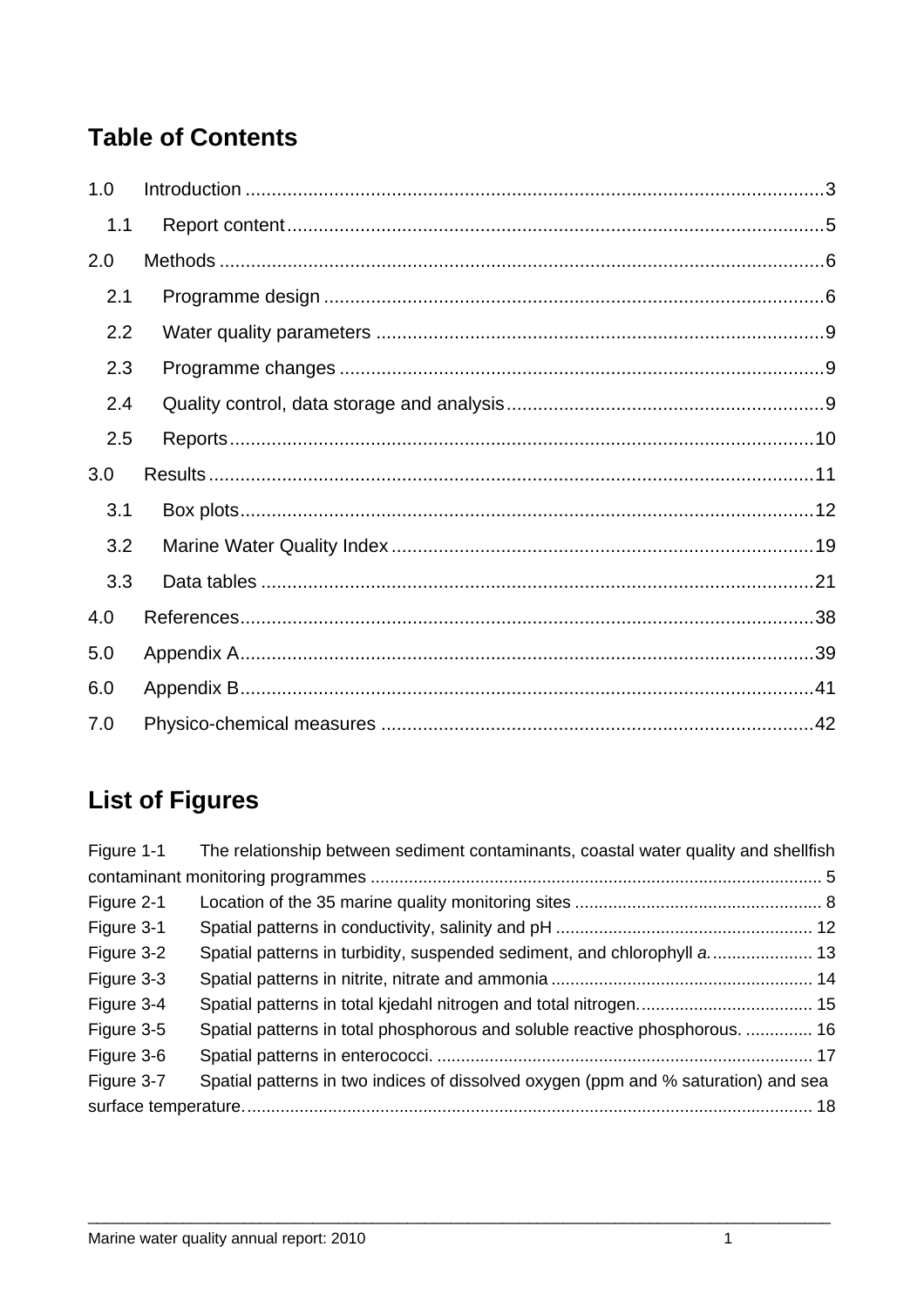## **List of Tables**

| Table 2-1         | Marine water quality sites sorted from north to south, grouped by location           |
|-------------------|--------------------------------------------------------------------------------------|
| Table 3-1         | Water quality index and the resultant water quality class for the sites monitored 20 |
| Table 3-2         |                                                                                      |
| Table 3-3         |                                                                                      |
| Table 3-4         |                                                                                      |
| Table 3-5         |                                                                                      |
| Table 3-6         |                                                                                      |
| Table 3-7         |                                                                                      |
| Table 3-8         |                                                                                      |
| Table 3-9         |                                                                                      |
| Table 3-10        |                                                                                      |
| Table 3-11        |                                                                                      |
| Table 3-12        |                                                                                      |
| <b>Table 3-13</b> |                                                                                      |
| Table 3-14        |                                                                                      |
| <b>Table 3-15</b> |                                                                                      |
| Table 3-16        |                                                                                      |
| Table 3-17        |                                                                                      |
| Table 3-18        |                                                                                      |
| Table 5-1         |                                                                                      |
| Table 6-1         |                                                                                      |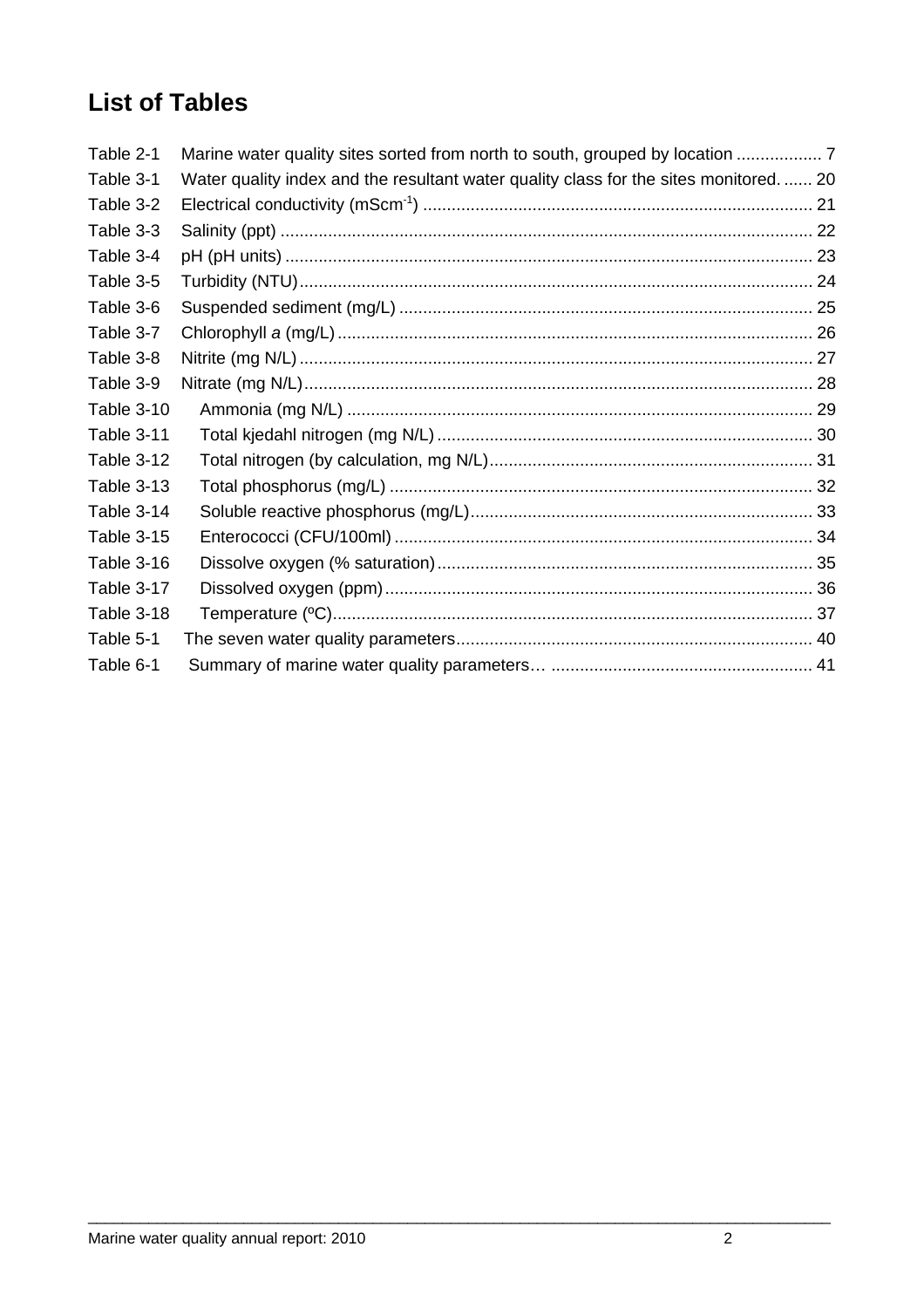## <span id="page-5-0"></span>**1.0 Introduction**

The marine environment in the Auckland region encompasses two oceans, four major harbours, and numerous estuaries. This wide variety of marine habitats supports a diverse range of plants and animals, including seaweeds, invertebrates (e.g. sponges and kina), mangroves, seagrass, shellfish, marine mammals, fish and sea birds.

The aesthetics, use, and health of near coastal waters are influenced by the quality of freshwater that runs from the land through streams, rivers and the stormwater system. The microbiological contamination of beaches after heavy rainfall and the sedimentation of harbours and estuaries illustrate the connections between inland and coastal waters, and the sensitivity of these ecosystems.

The marine water quality programme is designed to meet the following objectives:

- Satisfy the Auckland Council's Resource Management Act 1991 section 35 obligations with respect to state of the environment reporting.
- Contribute to community outcome monitoring (Local Government Act 2002).
- Help inform the efficacy and efficiency of Auckland Council policy initiatives and strategies.
- Assist with the identification of large scale and/or cumulative impacts of contaminants associated with varying land uses and disturbance regimes and link these to particular activities.
- Provide baseline, regionally representative data to support the resource consent process and compliance monitoring.
- Answering queries from the public, and promote awareness of water quality issues.

This programme fits under the "Natural Environment and Heritage" component of the Auckland Council's Long-term Plan 2009-19. A key issue for the region is to manage the effects of growth and development on our natural environment. This includes balancing the needs for environmental protection with Auckland's social, economic and cultural well being and aspirations for our coastal resources and marine animal and plant life.

Specific objectives include managing and minimising the effects of present and future urban and rural development, growth, and intensification across the region. The water quality parameters provide information on the condition of the region's marine environment, and feedback on management actions. This is necessary to confirm that Auckland Council's management strategies are effective in sustaining ecosystem functions and uses. By achieving this outcome we are working towards achieving Auckland Council's mission of:

• "The world's most liveable city".

Information from the marine water quality programme is also used to measure the success of several strategic directives in the Auckland Plan including: Directive 7.10 "Manage land to support the values of waterbodies by protecting them where they are high and reviving them where they are degraded" and Directive 7.12 "Protect coastal areas, particularly those with high values –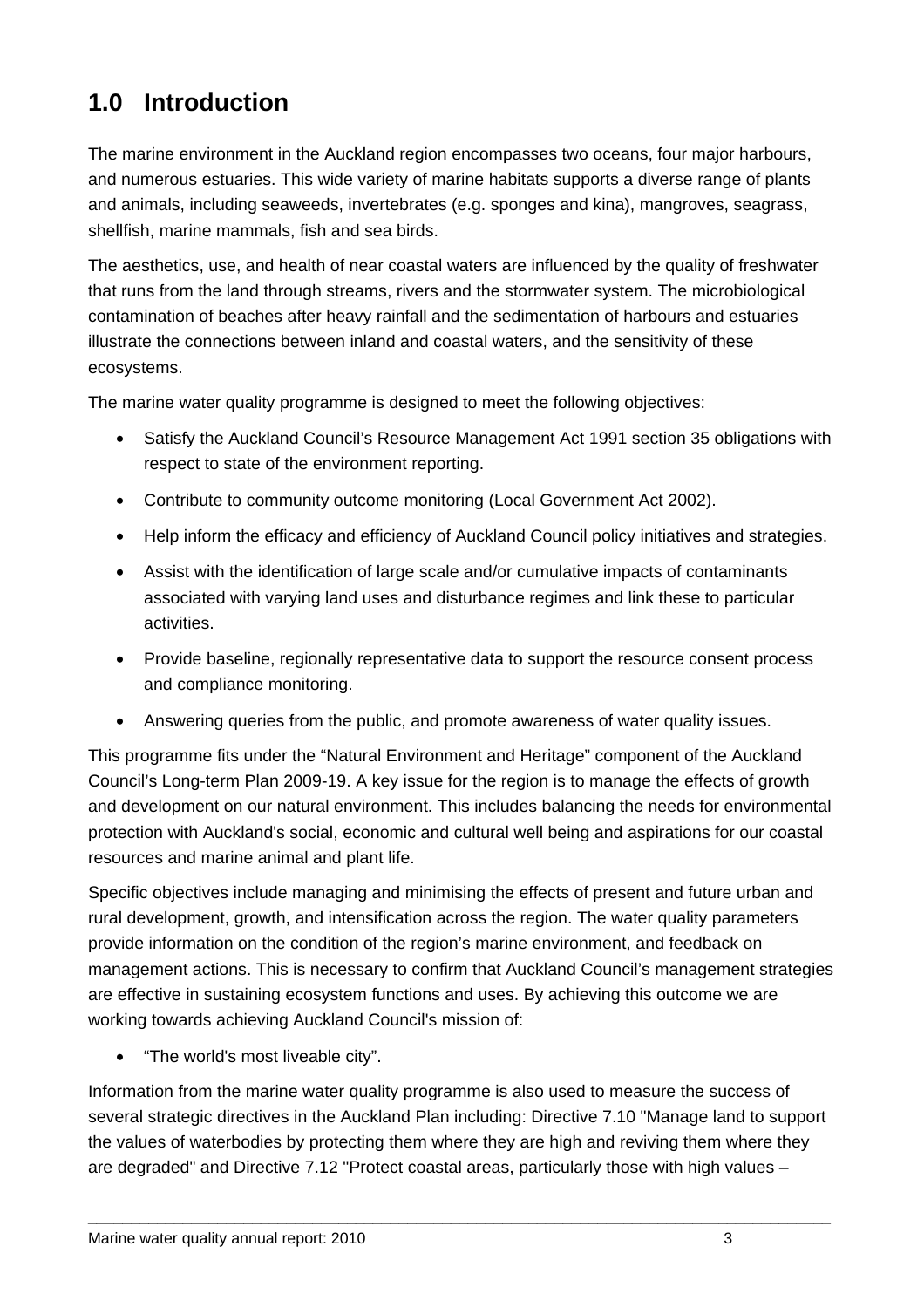including special natural character, significant marine habitats and recreational importance – from the impacts of use and development, and enhance degraded areas".

The marine water quality programme monitors water quality across the Auckland region. Information obtained is also used in conjunction with ecological and contaminant data to provide an integrated overview of the physical, chemical, and biological condition of the region's marine environment ([Figure 1-1](#page-7-1)):

- The marine water quality programme monitors natural occurring parameters, some of which can become elevated in association with natural variations in ocean hydrodynamics, land erosion and biological wastes (organic material and faecal contaminants) in the water column.
- The shellfish contaminant monitoring programme indirectly monitors chemical contaminants in the water column. Direct measurement of chemical contaminants in water is unreliable because concentrations are commonly below analytical detection limits, and they vary widely due to water movement and the patchy nature of inputs. However, some plants and animals accumulate contaminants over time, even when ambient levels in the water column are relatively low. The tissues of oysters and mussels therefore provide an integrated measure of ambient chemical contaminant levels in the water column.
- The sediment contaminant monitoring programme monitors chemical contaminant levels in estuarine and harbour sediments. Many contaminants attach to particulate material which settles out of the water column and accumulates in depositional zones. These contaminants can be toxic to the benthic organisms that live in these sediments. Reduced sediment quality may impact on the ecological "health" of an area by reducing sensitive species and favouring tolerant species.
- The benthic ecology programme monitors temporal changes in specific sediment dwelling, ecological communities in the Mahurangi, Waitemata, Kaipara and Manukau Harbours and East coast estuaries.

Collectively, these programmes provide consistent, long-term information on the quality of Auckland's coastal environment. These programmes are strengthened further by the streams and rivers monitoring programme which monitor similar parameters to those in the marine water quality programme. This alignment enables trends in the marine environment and the freshwater environment to be compared allowing the determination (to a certain degree) of the source some water quality parameters.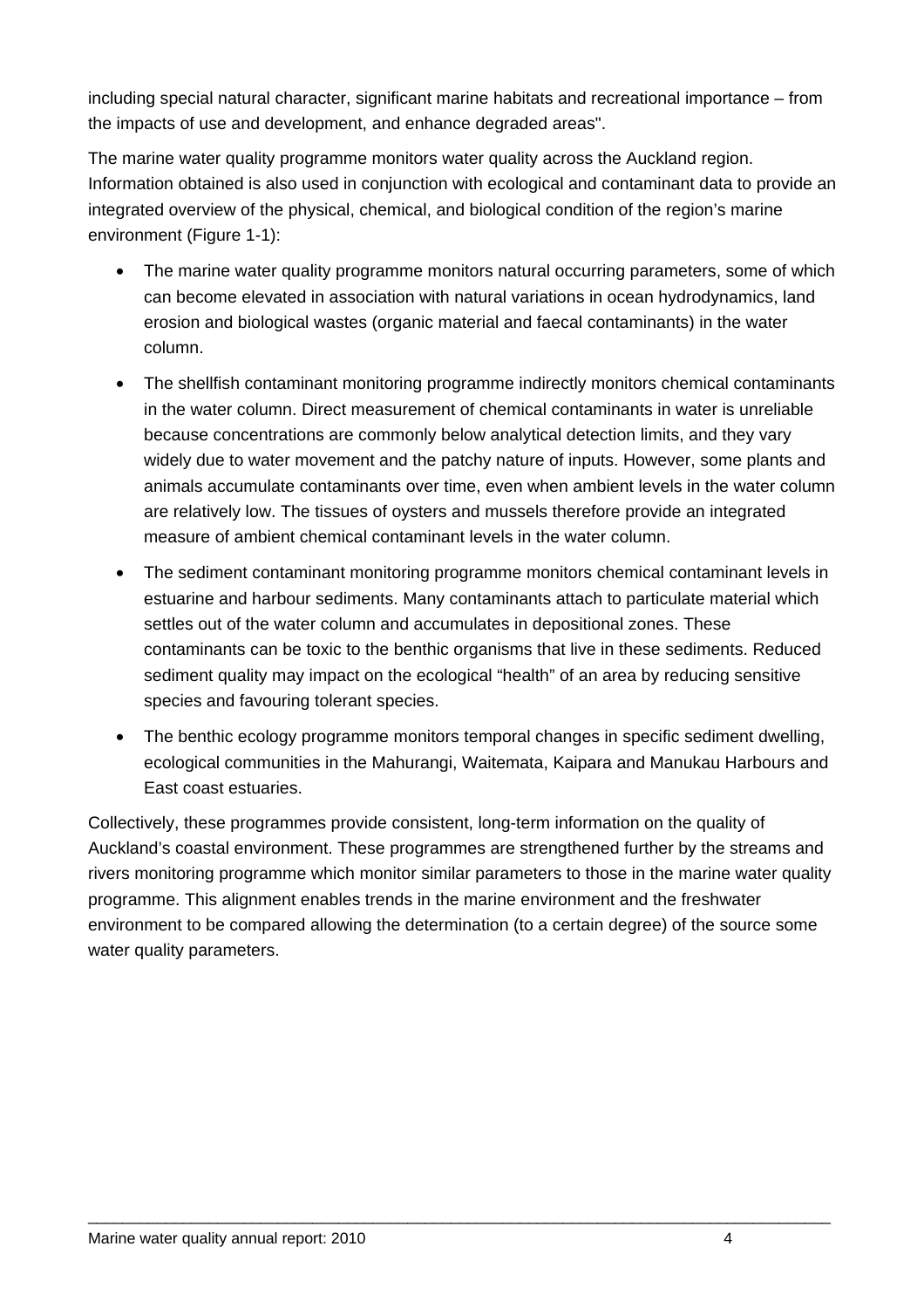

<span id="page-7-1"></span>Figure 1-1 The relationship between sediment contaminants, coastal water quality and shellfish contaminant monitoring programmes

#### <span id="page-7-0"></span>**1.1 Report content**

This report provides 12-months of summary data from the 2010 calendar year collected from 35 monitoring sites across the Auckland region, and includes summary statistics tabulated by parameter and grouped by spatial proximity.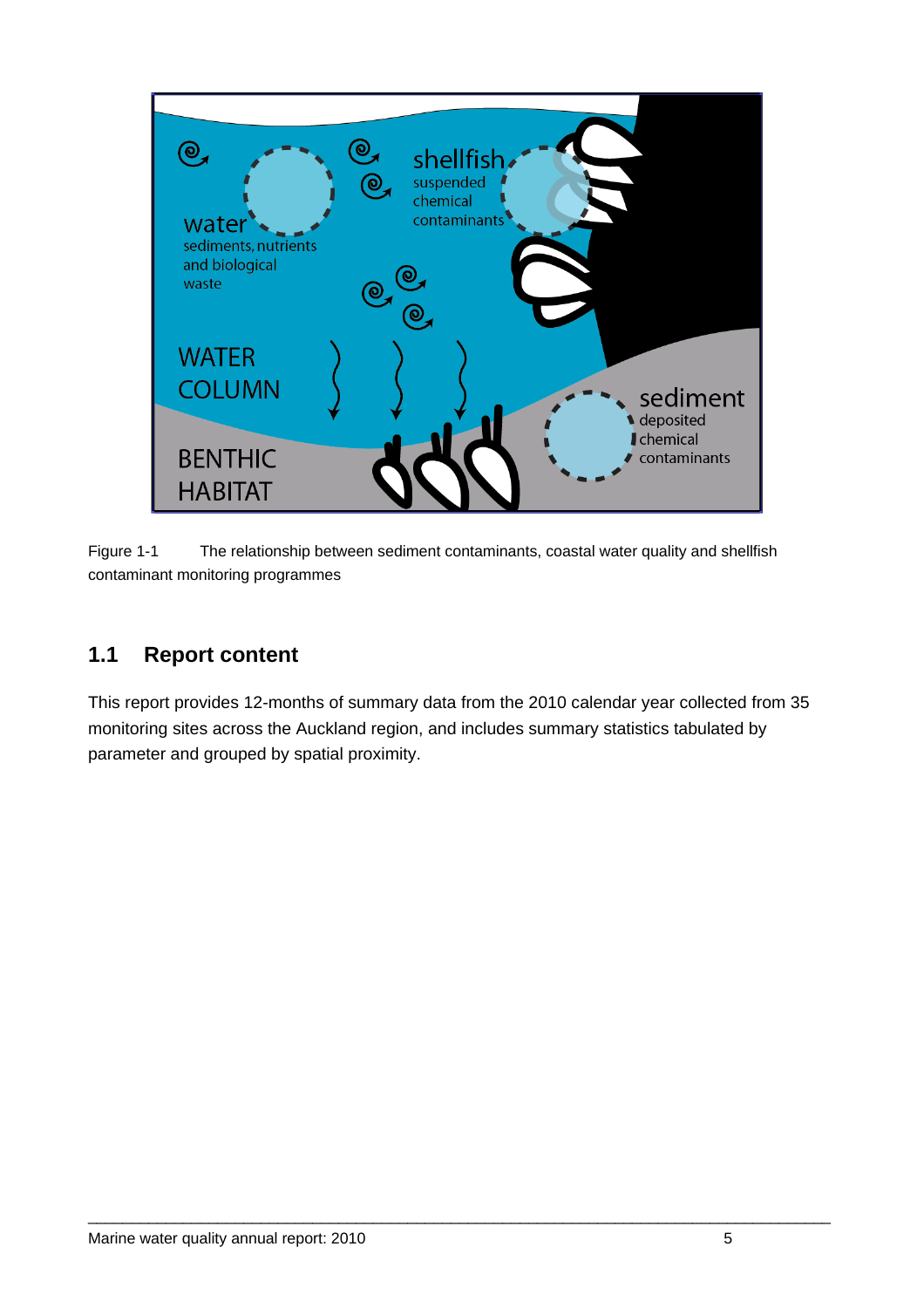## <span id="page-8-0"></span>**2.0 Methods**

#### <span id="page-8-1"></span>**2.1 Programme design**

Sampling of surface waters for marine water quality monitoring is undertaken monthly by Auckland Council technical officers predominantly by helicopter. This enables sites spread over a broad area to be collected within a narrow time frame due to tidal constraints (these constraints are described below). There are a few sites where water samples are not collected using a helicopter, these sites are: the Upper Waitemata Harbour which are sampled by boat and the Tamaki Estuary sampled from land. At each site, water samples are collected from the surface waters (the top 1 m) by lowering a 1 litre plastic bottle and 500ml glass bacteria bottle into the water. The 1 litre plastic and glass bacteria bottles are sent to Watercare and analysed for chemical compounds (see [6.0](#page-43-0)) and enterococci.

Sampling is divided into 6 geographically distinct runs, summarised below. Routine water quality monitoring locations are summarised in [Table 2-1a](#page-9-0)nd illustrated in [Figure 2-1.](#page-10-0)

- 7 sites in Manukau Harbour;
- 7 sites in the inner Hauraki Gulf and outer Waitemata Harbour;
- 7 sites in Kaipara Harbour;
- 3 sites in Mahurangi Harbour;
- 2 sites in Tamaki Estuary;
- 2 sites in the Tamaki Strait (1 site in Turanga Estuary and 1 site at the mouth of the Wairoa River).
- 8 sites in the Upper Waitemata Harbour.

Temporal variation is avoided as much as possible by maintaining a consistent sampling time relative to tidal cycle. Samples are collected approximately 30mins–3hrs hours after high tide for the Kaipara Harbour, Waitemata Harbour and Hauraki Gulf sites and 2.5–4 hours after high tide for the Manukau Harbour. This avoids introducing diurnal variation to the dataset and improves the power of long term trend detection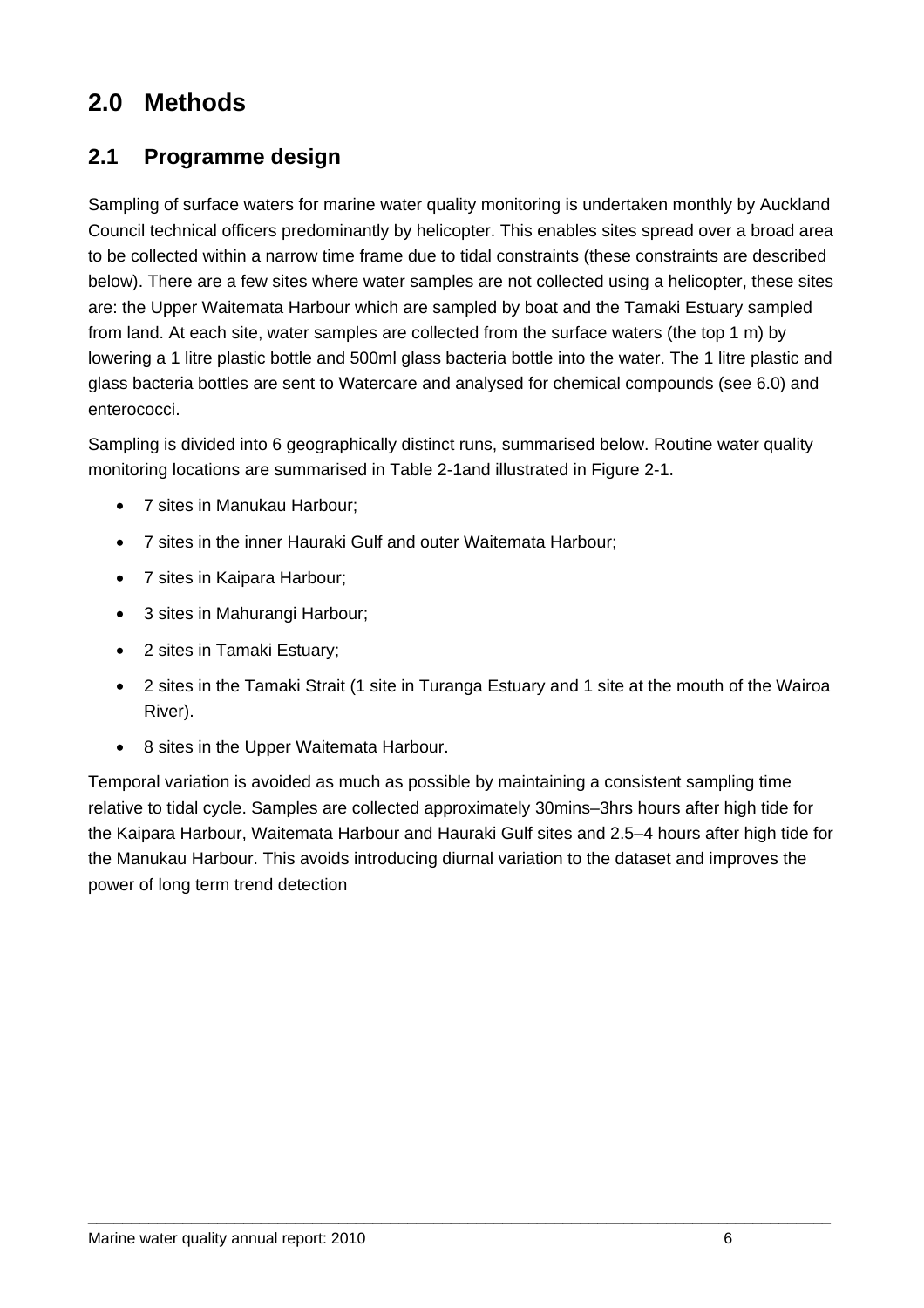<span id="page-9-0"></span>Table 2-1 Marine water quality sites sorted from north to south, grouped by location

Spatial reference is NZTM coordinates and the year which sampling at each site started are also listed.

| <b>Site</b>            | Location              | Easting | Northing | <b>Start</b> |
|------------------------|-----------------------|---------|----------|--------------|
| Goat Island            | <b>East Coast</b>     | 1761835 | 5984910  | 1993         |
| <b>Ti Point</b>        | <b>East Coast</b>     | 1760222 | 5978524  | 1991         |
| Mahurangi Heads        | <b>East Coast</b>     | 1754382 | 5959892  | 1993         |
| <b>Dawsons Creek</b>   | <b>East Coast</b>     | 1753554 | 5966410  | 1993         |
| Orewa                  | <b>East Coast</b>     | 1753273 | 5949612  | 1991         |
| <b>Browns Bay</b>      | <b>East Coast</b>     | 1757934 | 5935780  | 1991         |
| <b>Shelly Beach</b>    | Kaipara Harbour       | 1723526 | 5951872  | 1991         |
| Kaipara River          | Kaipara Harbour       | 1726372 | 5946975  | 2009         |
| Makarau estuary        | Kaipara Harbour       | 1728450 | 5953472  | 2009         |
| Omokoiti beacon        | Kaipara Harbour       | 1718659 | 5961178  | 2009         |
| Kaipara Heads          | Kaipara Harbour       | 1709351 | 5970137  | 2009         |
| <b>Tauhoa Channel</b>  | Kaipara Harbour       | 1717979 | 5969681  | 2009         |
| <b>Hoteo River</b>     | Kaipara Harbour       | 1726690 | 5967497  | 2009         |
| Chelsea                | Waitemata Harbour     | 1753944 | 5922872  | 1991         |
| <b>Whau Creek</b>      | Waitemata Harbour     | 1748289 | 5920291  | 1991         |
| <b>Henderson Creek</b> | Waitemata Harbour     | 1746712 | 5923648  | 1991         |
| Hobsonville Jetty      | Waitemata Harbour     | 1749321 | 5927317  | 1993         |
| <b>Waimarie Road</b>   | Waitemata Harbour     | 1746213 | 5929089  | 1993         |
| <b>Rarawaru Creek</b>  | Waitemata Harbour     | 1744434 | 5928653  | 1993         |
| Confluence             | Waitemata Harbour     | 1743962 | 5929039  | 1993         |
| Paremoremo Ski Club    | Waitemata Harbour     | 1745746 | 5930178  | 1993         |
| Rangitopuni Creek      | Waitemata Harbour     | 1742836 | 5929868  | 1993         |
| <b>Brighams Creek</b>  | Waitemata Harbour     | 1742758 | 5928019  | 1993         |
| <b>Lucas Creek</b>     | Waitemata Harbour     | 1750045 | 5932471  | 1993         |
| Tamaki                 | <b>Tamaki Estuary</b> | 1769372 | 5917448  | 1992         |
| Panmure                | <b>Tamaki Estuary</b> | 1765295 | 5913934  | 1992         |
| <b>Turanga Estuary</b> | <b>Tamaki Strait</b>  | 1774464 | 5914091  | 2009         |
| Wairoa River           | <b>Tamaki Strait</b>  | 1786443 | 5909850  | 2009         |
| <b>Grahams Beach</b>   | Manukau Harbour       | 1749651 | 5888082  | 1987         |
| <b>Clarks Beach</b>    | Manukau Harbour       | 1748630 | 5897349  | 1987         |
| <b>Shag Point</b>      | Manukau Harbour       | 1748379 | 5908452  | 1987         |
| <b>Puketutu Point</b>  | Manukau Harbour       | 1753877 | 5908724  | 1987         |
| Weymouth               | Manukau Harbour       | 1764925 | 5897672  | 1987         |
| Mangere Bridge         | Manukau Harbour       | 1758588 | 5910714  | 1987         |
| Manukau Heads          | Manukau Harbour       | 1708915 | 5970600  | 2009         |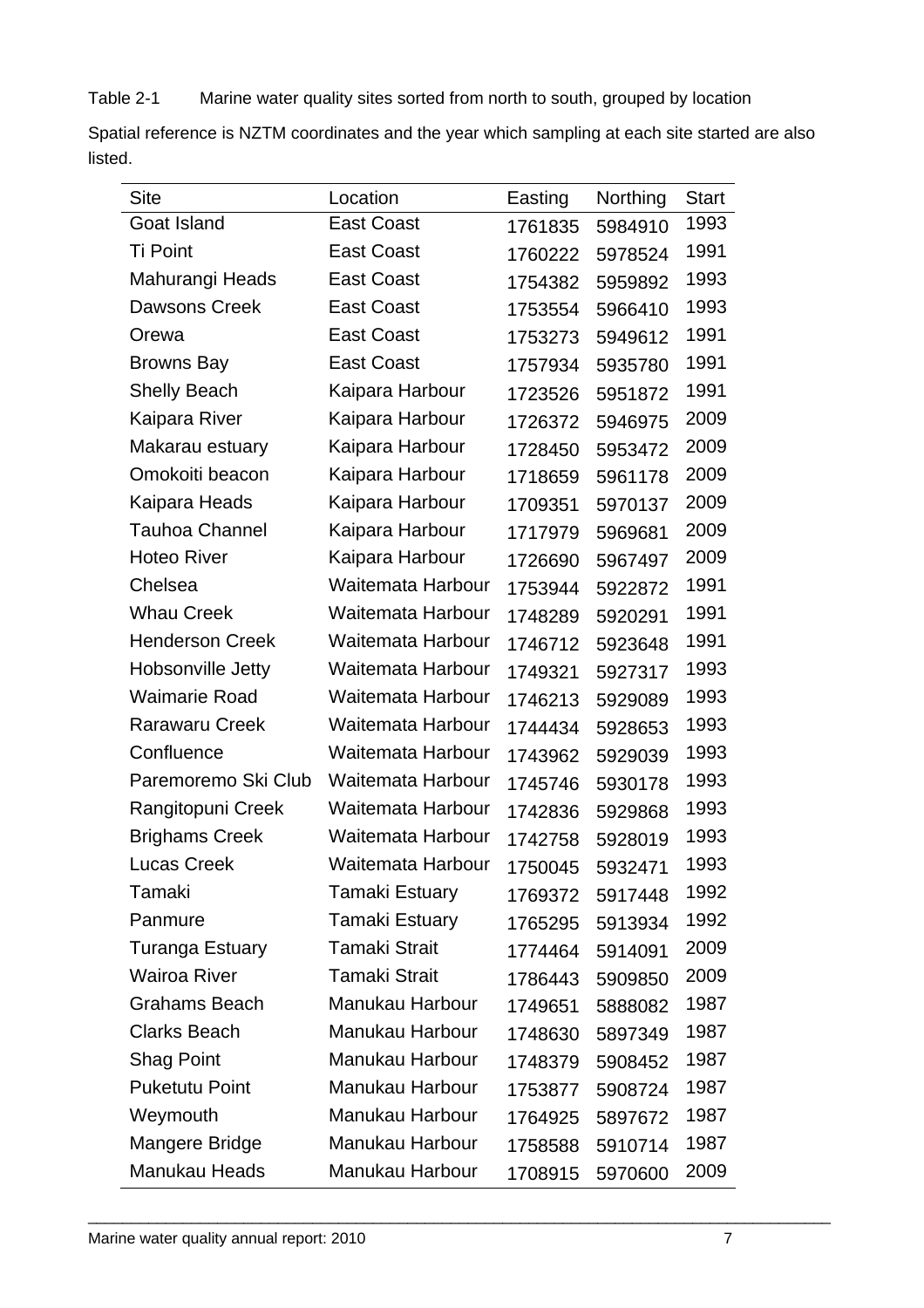

<span id="page-10-0"></span>Figure 2-1 Location of the 35 marine quality monitoring sites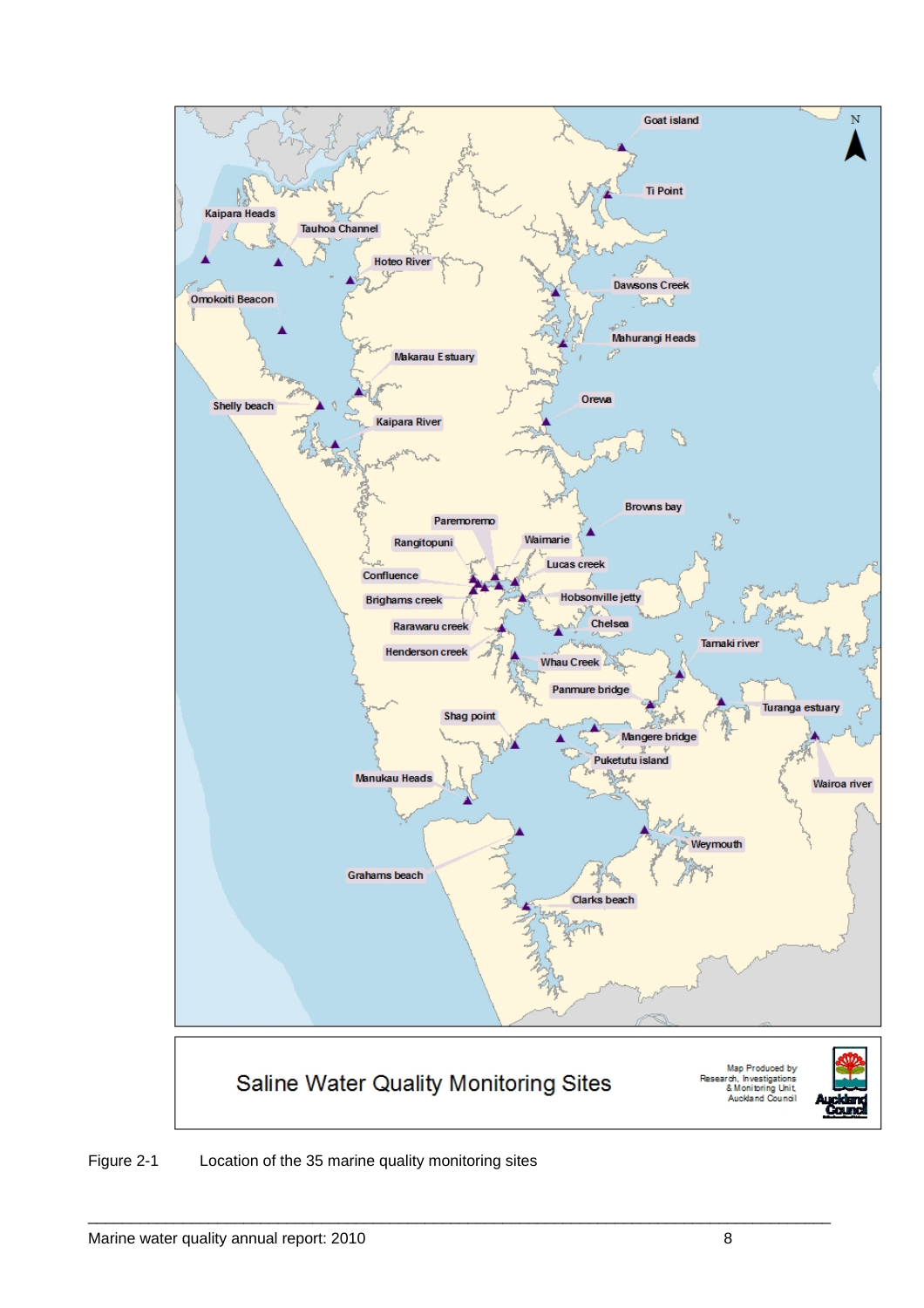Monitoring sites were selected to provide information on:

- Water quality across a disturbance gradient from high to low;
- A range of exposure levels including open coast, sheltered coast, harbours, large estuaries and tidal creeks;
- The main harbours and large estuaries;
- Areas with a variety of adjacent land uses ranging from urban/industrial to rural;

### <span id="page-11-0"></span>**2.2 Water quality parameters**

The water quality of the region's coastal environment is determined by measuring 20 parameters. Some parameters are measured in the field but most are analysed in the laboratory (see [Table 6-1](#page-43-1), [6.0\)](#page-43-0). The number and type of parameters has varied since the programme's inception as new technology became more affordable, instrument sensitivity improved and the programme objectives were modified.

## <span id="page-11-1"></span>**2.3 Programme changes**

The monitoring programme was last reviewed in June 2005. Following this review biological oxygen demand (BOD) was dropped in July 2005 from the list of analytical laboratory tests. The measurement of water clarity using Secchi disk also ceased in July 2005 due to the difficulty of accurately estimating Secchi disk readings from the helicopter. Turbidity (measured in NTU) was deemed to be a useful approximate surrogate.

In November 2008 a hand held multi-parameter water probe was introduced to the programme. The hand held probe (YSI 556 MPS) is able to take in situ measures of salinity, conductivity, temperature, and two dissolved oxygen readings (% saturation and concentration recorded in mg  $L^{-1}$ ). Previous to this, these parameters were measured in the lab by Watercare.

In January 2009 six new sites in the Kaipara Harbour were added to this programme. In addition, one site at the Manukau heads, one site at Turanga estuary and one site at the mouth of the Waiora River were also added. This allows for greater coverage of the coastal waters of the Auckland region.

Faecal coliforms were deleted from the list of laboratory tests as Enterococci is a more appropriate bacteria indicator in marine waters. Also total nitrogen (TN) was added to the list of chemical variables as TN can be calculated from the current nitrogen species analysed at the Watercare's lab.

## <span id="page-11-2"></span>**2.4 Quality control, data storage and analysis**

Quality control is undertaken in accordance with Auckland Council's internal standards, including procedures for the collection, transport and storage of samples, and methods for data verification and quality assurance to ensure consistency across the monitoring programme. Samples are analysed under contract to the Auckland Council by Watercare Laboratory Services Ltd, an IANZ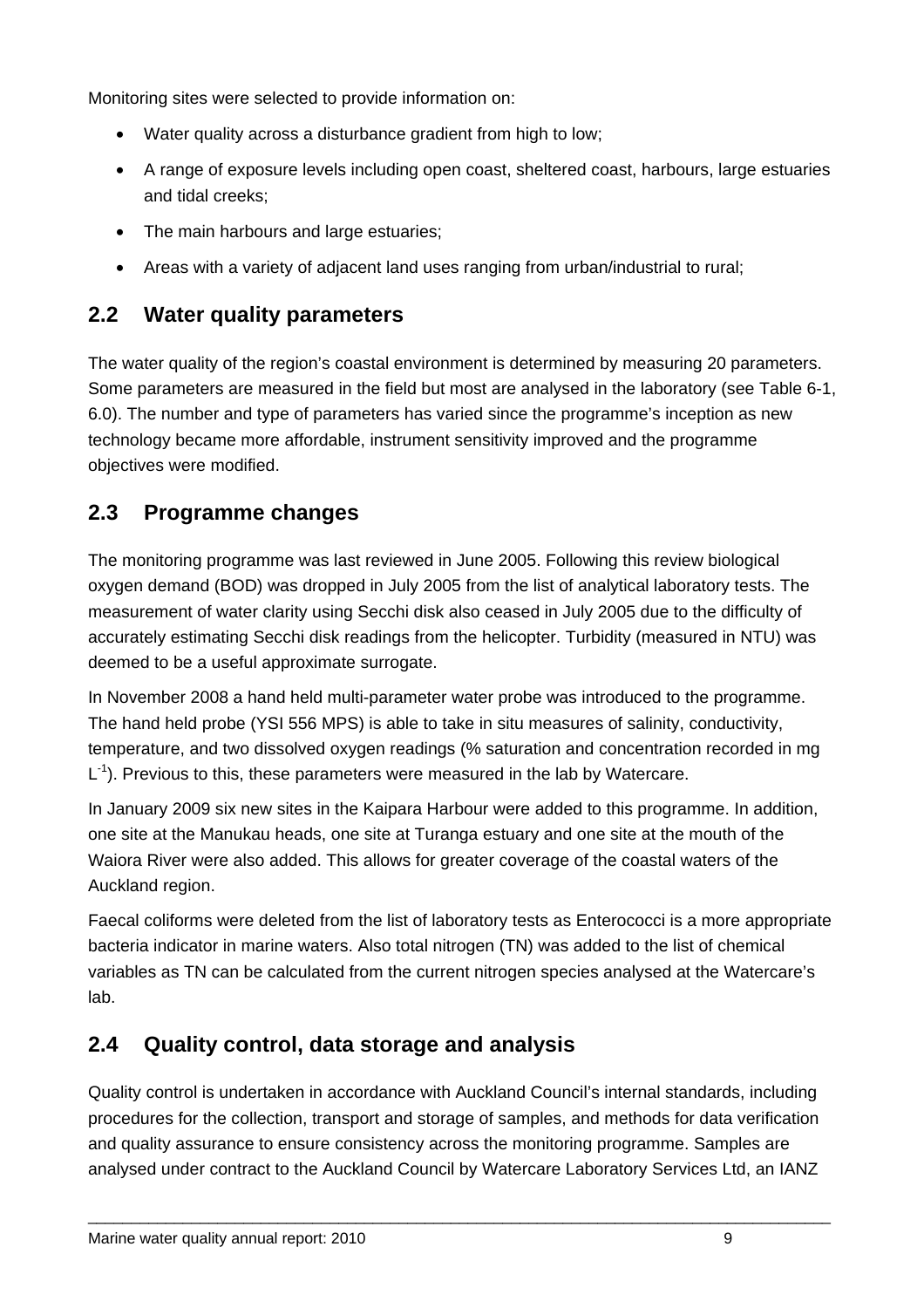accredited laboratory. Analytical methods follow the "Standard Methods for the Examination of Water and Wastewater" 18th Edition (APHA 1992). All field and laboratory data are stored in the Auckland Council's water quality archiving database (HYDSTRA) and complies with ISO 9001:2008 accreditation.

#### <span id="page-12-0"></span>**2.5 Reports**

This is the 20th data report since the inception of the monitoring programme, although it is the fourth time since 2000 that the data has been reported separately from the rivers, streams and lakes water quality monitoring programmes. Previous reports described in the list of references can be obtained by contacting the Auckland Council on (09) 301 01010 or you can download these from Auckland Council's website under 'Technical publications and research': http://www.aucklandcouncil.govt.nz/en/planspoliciesprojects/reports/technicalpublications

A comprehensive trend analysis is conducted approximately every five years, with the last report published in 2008 (Scarsbrook 2008, TP2008/005) and a previous report published in 1999 (Vant and Lee, 1998). Auckland Regional Council's *State of the Auckland region report 2009* briefly summarises water quality issues, including an assessment of the ecological health of the region's marine resources and land use pressures (Auckland Regional Council, 2010).

The marine water quality monitoring programme is also reviewed approximately every five years. Recent reviews were conducted concurrently with the last trend analysis in 2008 (Scarsbrook 2008, TP2008/005). A number of recommendations were made in this report along with detailed analysis of long term changes in water quality for the Auckland region. This report is available on the Auckland Council website.

A specific review of the Mahurangi Harbour, Upper Waitemata Harbour and Tamaki Estuary was last undertaken in 2001 (Wilcock and Kemp, 2001).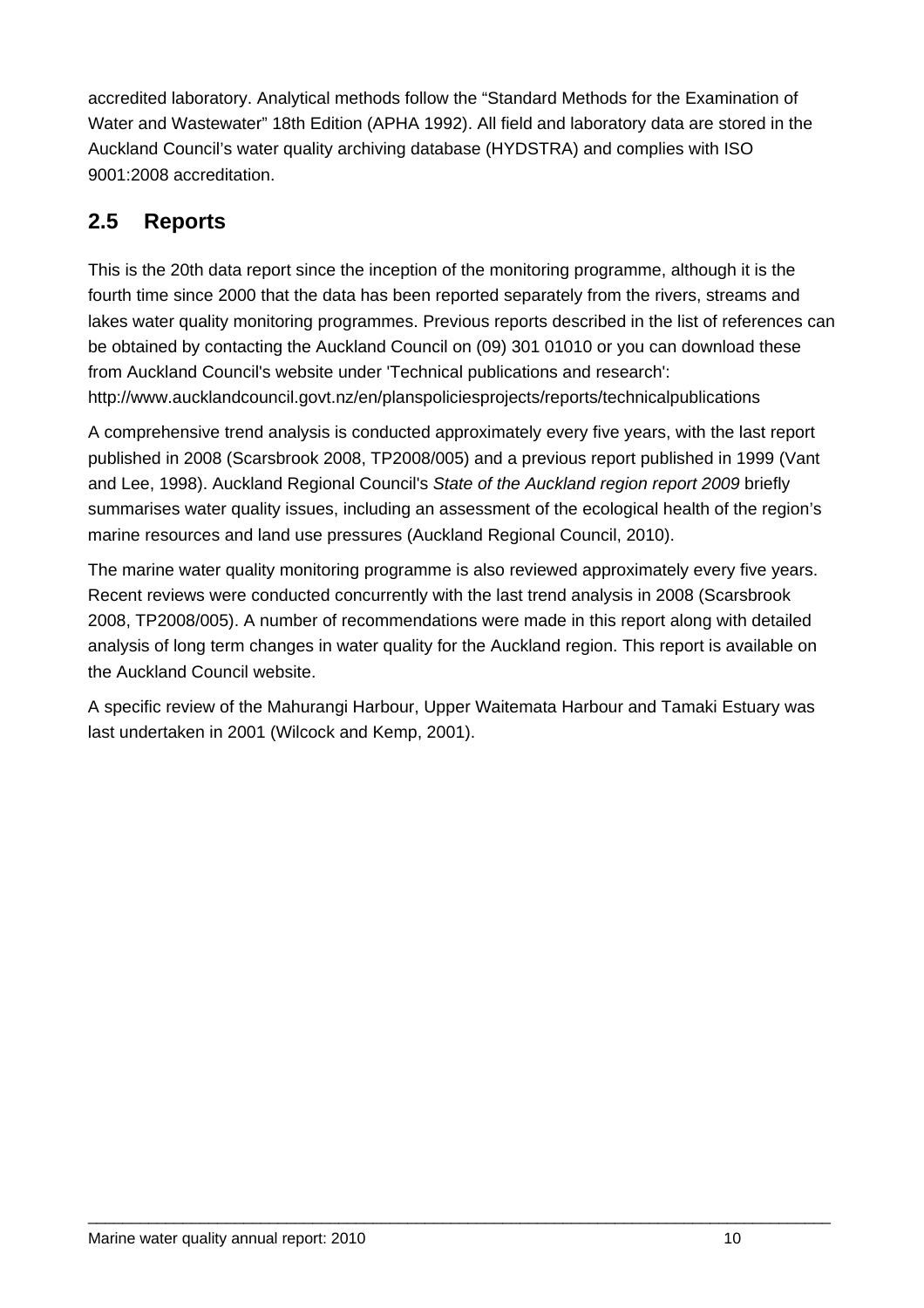## <span id="page-13-0"></span>**3.0 Results**

Data from the 2010 calendar year are presented as box plots to display the range over which water quality parameter results were recorded. These plots also show the variations in the water quality parameters among sites and locations. These data are also summarised in tables in section [3.3.](#page-23-0) Data tables contain summary statistics (sample sizes, maximum/minimum, means and standard error). For box plots and data tables, sites are grouped by location (e.g. all sites within the Manukau Harbour are grouped) and then listed from north to south.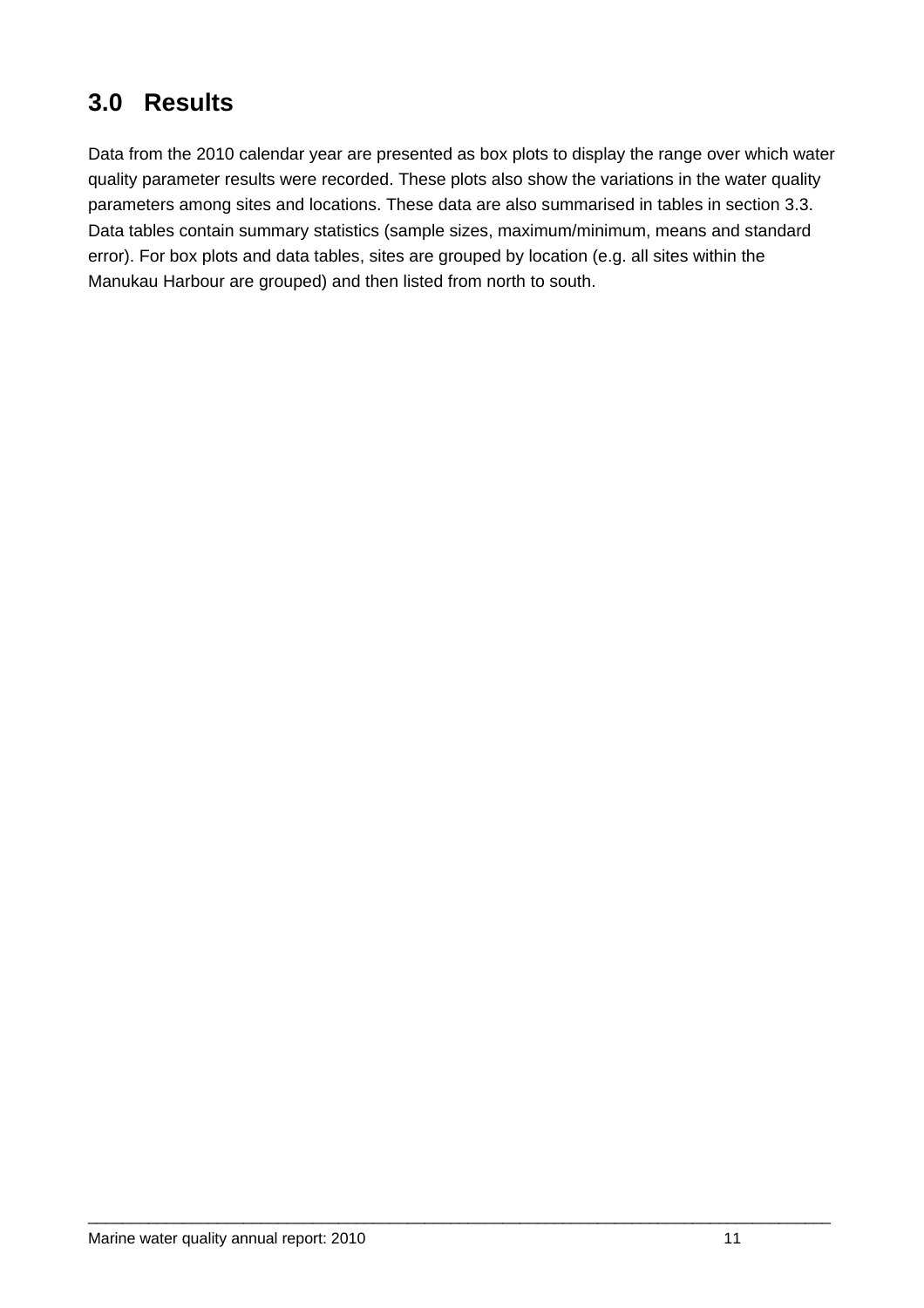<span id="page-14-0"></span>

<span id="page-14-1"></span>

Boxes represent the median, 25<sup>th</sup> and 75<sup>th</sup> percentiles while whiskers are 5<sup>th</sup> and 95<sup>th</sup> percentiles for data collected from January 2010 to December 2010. Percentiles values calculated using the standard method in SigmaPlot (v12).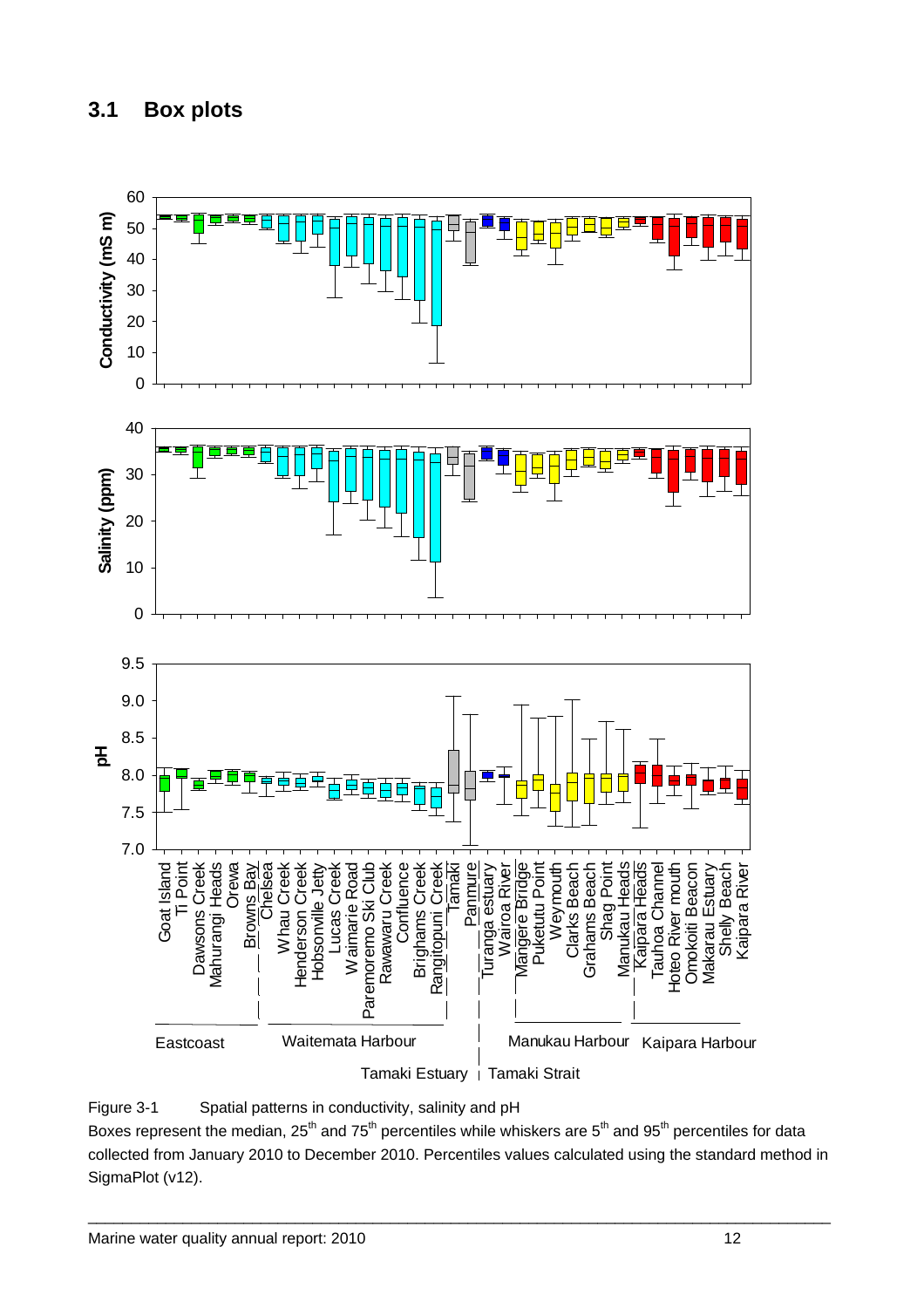

<span id="page-15-0"></span>Figure 3-2 Spatial patterns in turbidity, suspended sediment, and chlorophyll *a.* Boxes represent the median, 25th and 75th percentiles while whiskers are 5th and 95th percentiles for data collected from January 2010 to December 2010. Percentiles values calculated using the standard method in SigmaPlot (v12). Note the scale break in the y-axis of the Cholorophyll a plot.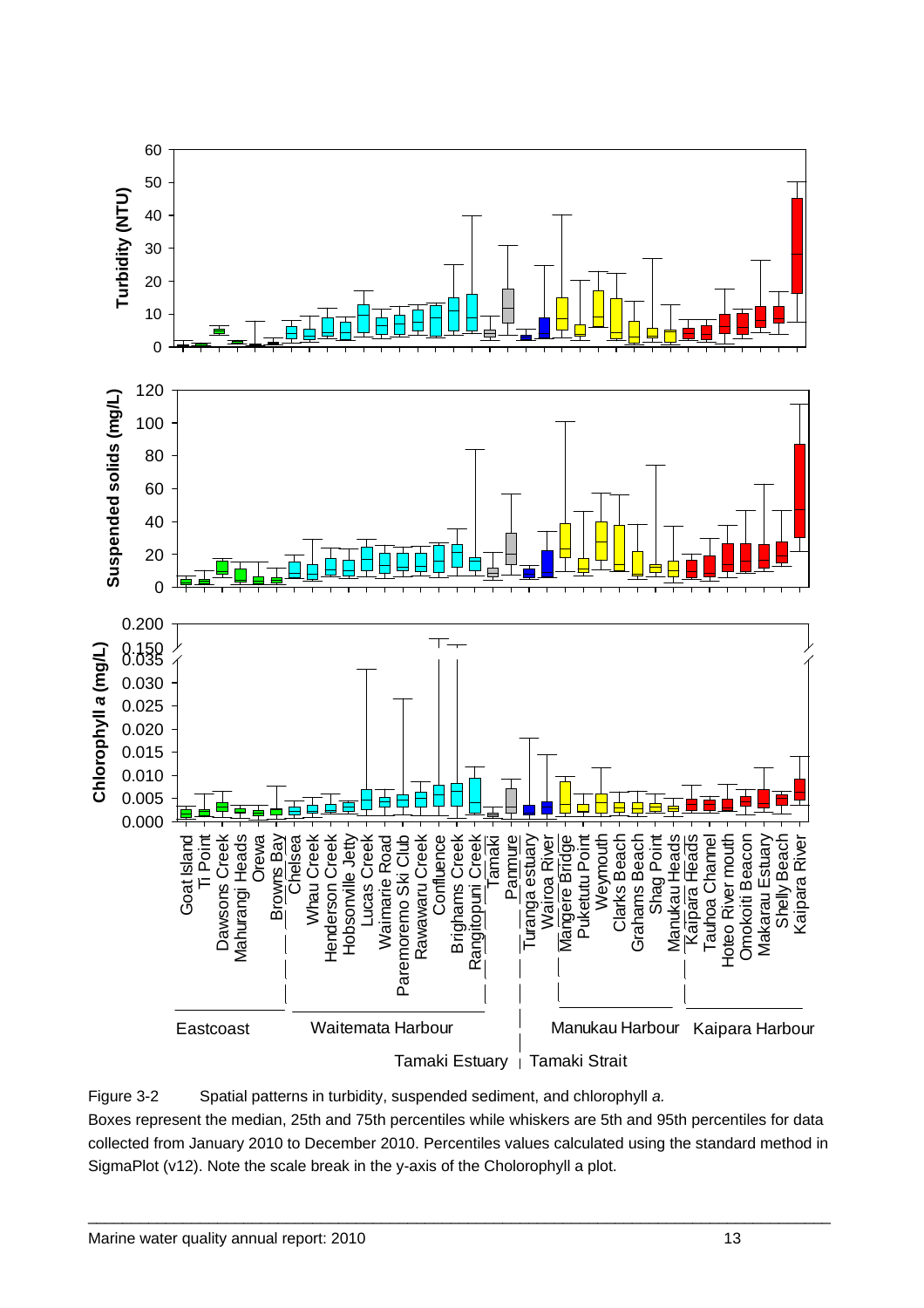

<span id="page-16-0"></span>

Boxes represent the median, 25th and 75th percentiles while whiskers are 5th and 95th percentiles for data collected from January 2010 to December 2010. Percentiles values calculated using the standard method in SigmaPlot (v12).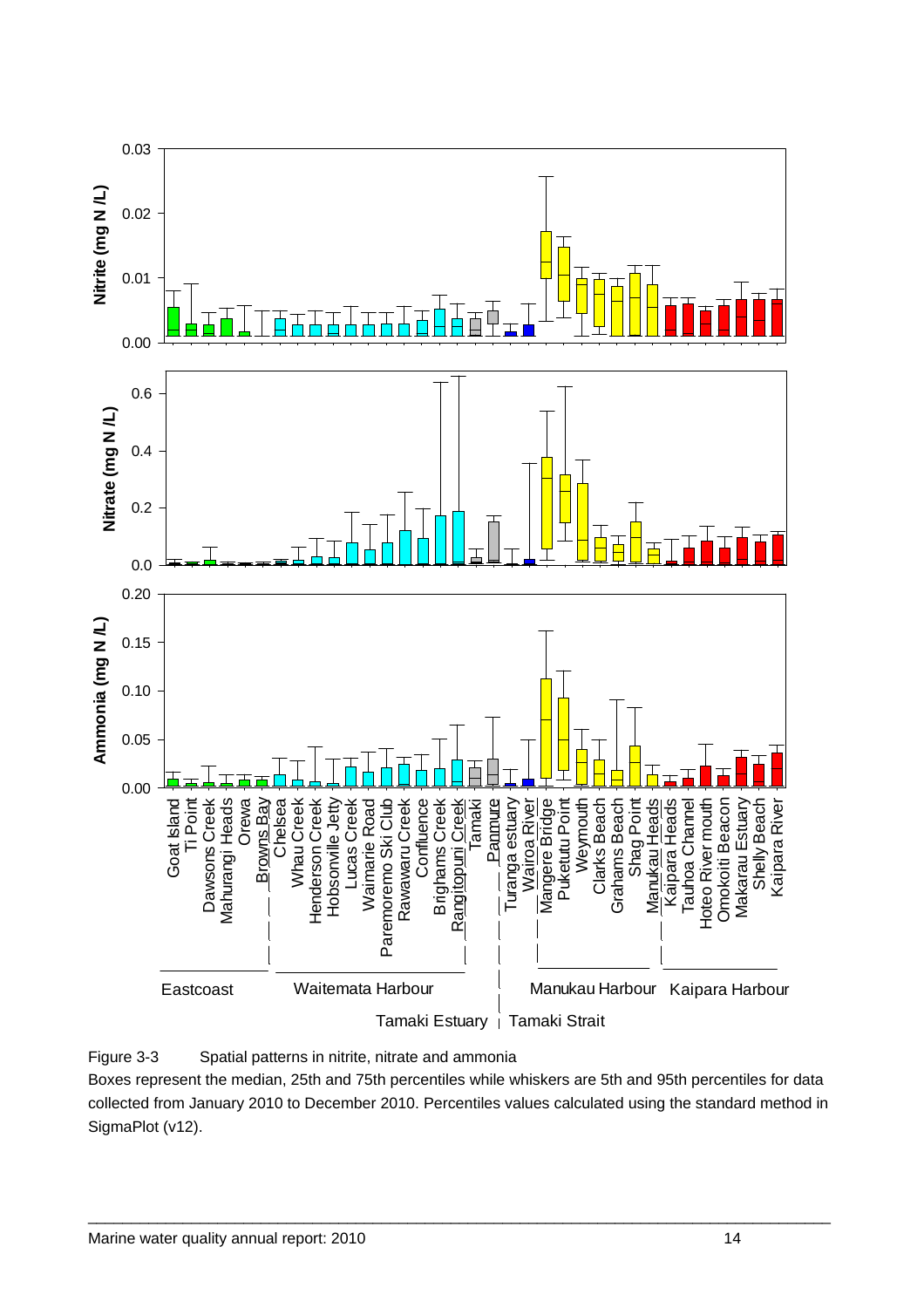

<span id="page-17-0"></span>Figure 3-4 Spatial patterns in total kjedahl nitrogen and total nitrogen.

 Boxes represent the median, 25th and 75th percentiles while whiskers are 5th and 95th percentiles for data collected from January 2010 to December 2010. Percentiles values calculated using the standard method in SigmaPlot (v12). Note the scale break in the y-axis of both plots.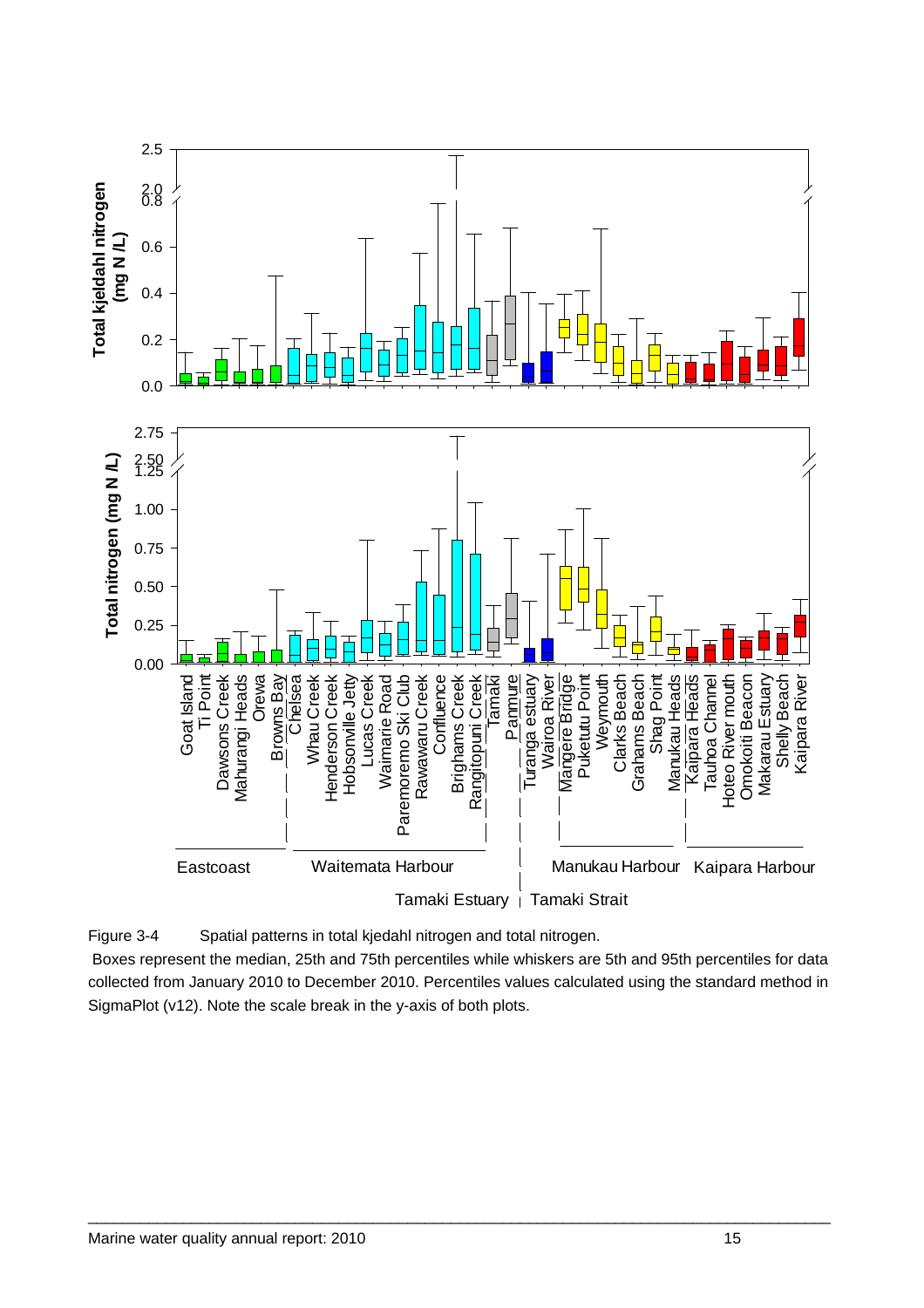

<span id="page-18-0"></span>Figure 3-5 Spatial patterns in total phosphorous and soluble reactive phosphorous. Boxes represent the median, 25th and 75th percentiles while whiskers are 5th and 95th percentiles for data collected from January 2010 to December 2010. Percentiles values calculated using the standard method in SigmaPlot (v12).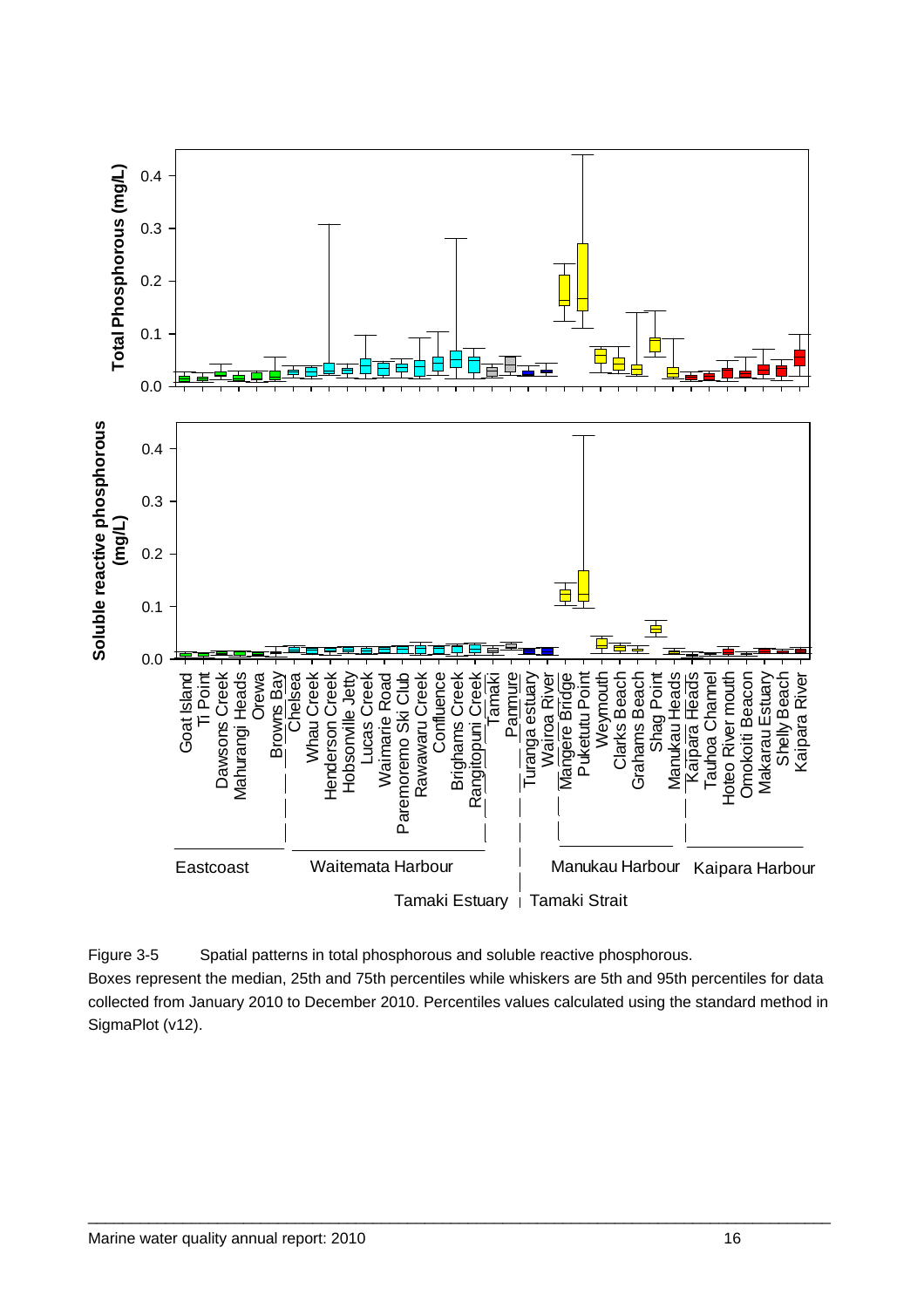

<span id="page-19-0"></span>Figure 3-6 Spatial patterns in enterococci.

Boxes represent the median, 25th and 75th percentiles while whiskers are 5th and 95th percentiles for data collected from January 2010 to December 2010. Percentiles values calculated using the standard method in SigmaPlot (v12). Note the scale break in the y-axis of the plot.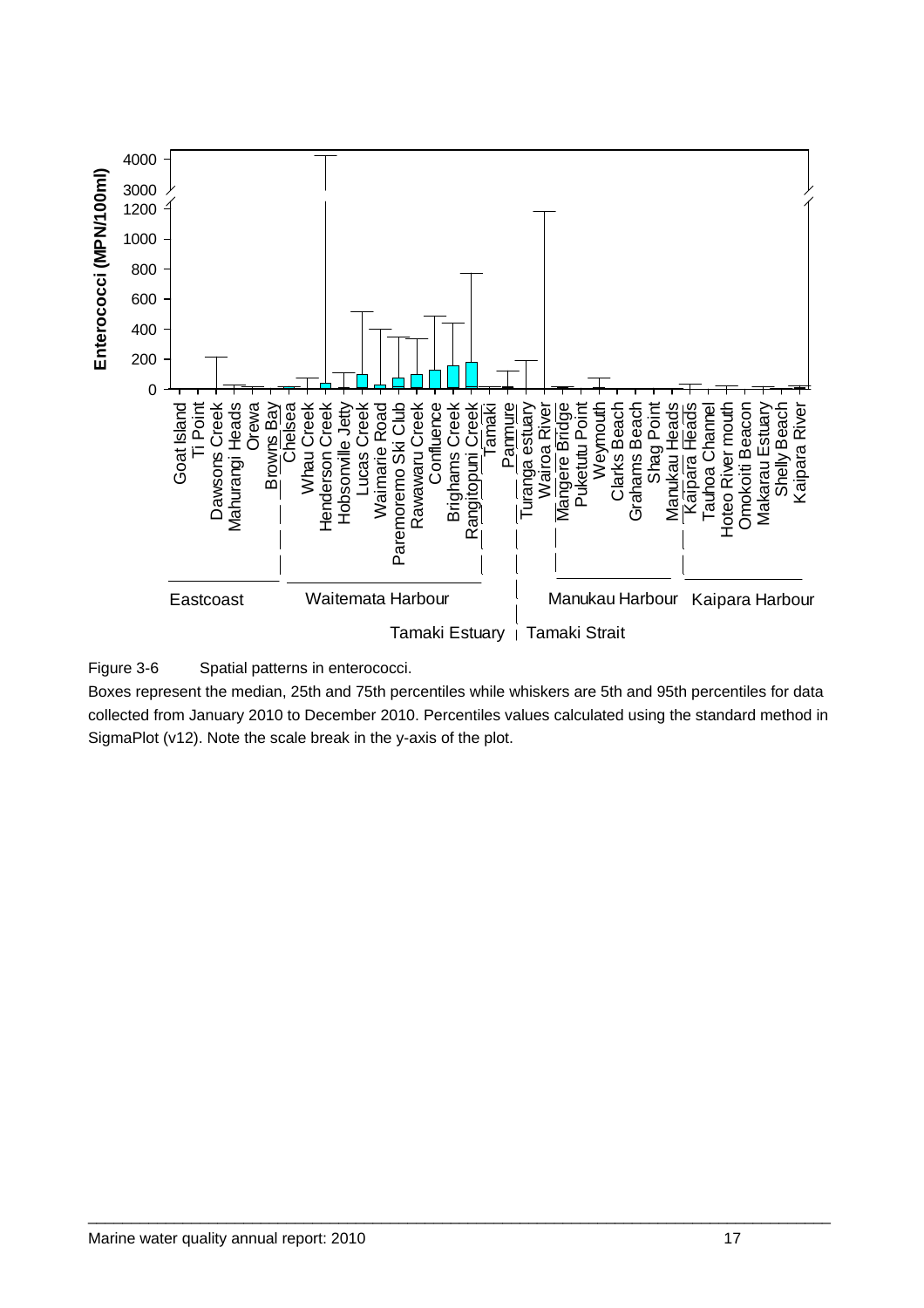

<span id="page-20-0"></span>

Boxes represent the median, 25th and 75th percentiles while whiskers are 5th and 95th percentiles for data collected from January 2010 to December 2010. Percentile values calculated using the standard method in SigmaPlot (v12).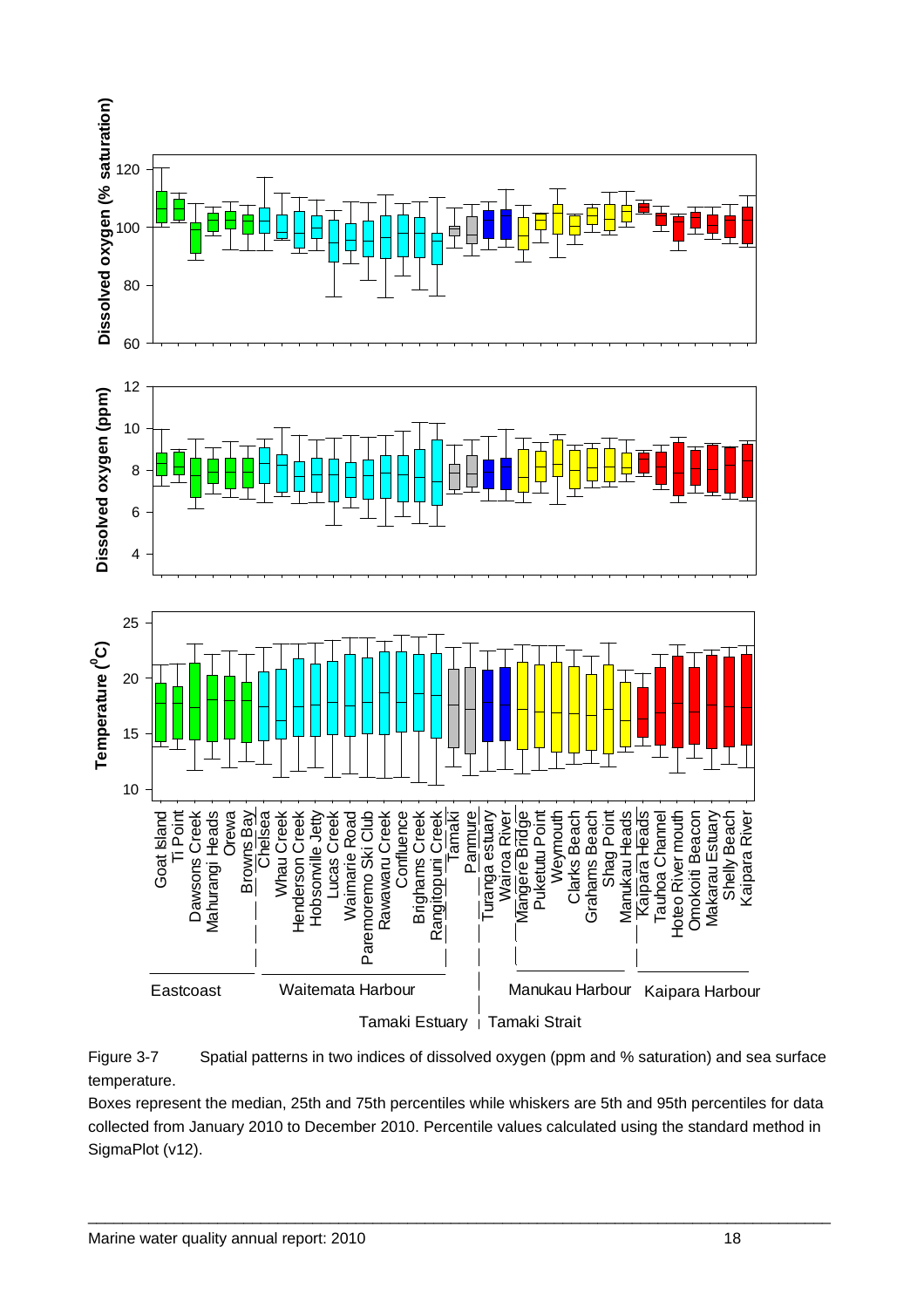#### <span id="page-21-0"></span>**3.2 Marine Water Quality Index**

Using the methodology described in Appendix 1 and first applied in the 2009 annual water quality report, water quality indices and classes were generated for each of the 35 sites (Table 3-1).

Goat Island and Mahurangi Heads had the best water quality in 2010 and were classed as Excellent. Ti point and Orewa were also classified as having excellent water quality and all four sites retained their excellent quality class from 2009.

Mangere Bridge had the worst water quality of all the monitoring sites in 2010, exceeding the target levels often and at a large magnitude.

There were 22 sites that changed quality class from their 2009 classification, which reflects the variable nature of water quality data. The majority of the changes were decreases in water quality class. Of the 23 sites, eight sites changed by two classes. For example, a reductions in water quality class (from Excellent to Fair) were observed at Hobsonville jetty (Waitemata Harbour), Tauhoa Channel (Kaipara Harbour) and Kaipara Heads (Kaipara Harbour). In addition, an increase in water quality class (from Fair to Good) was only observed at a single site (Whau Creek -also referred to as Pollen Island).

Of interest is the increase in the numbers of sites classified as having Poor water quality. In 2009 only four sites were allocated this class, whereas in 2010 14 sites were classed as having Poor water quality. The decline in water quality class are due to failures to comply with quality thresholds (see Table 5-1, Appendix A) for concentrations of suspended sediments, turbidity and typically one of the nutrient tests (e.g. ammoniacal nitrogen, total phosphorus or nitrate + nitrite nitrogen).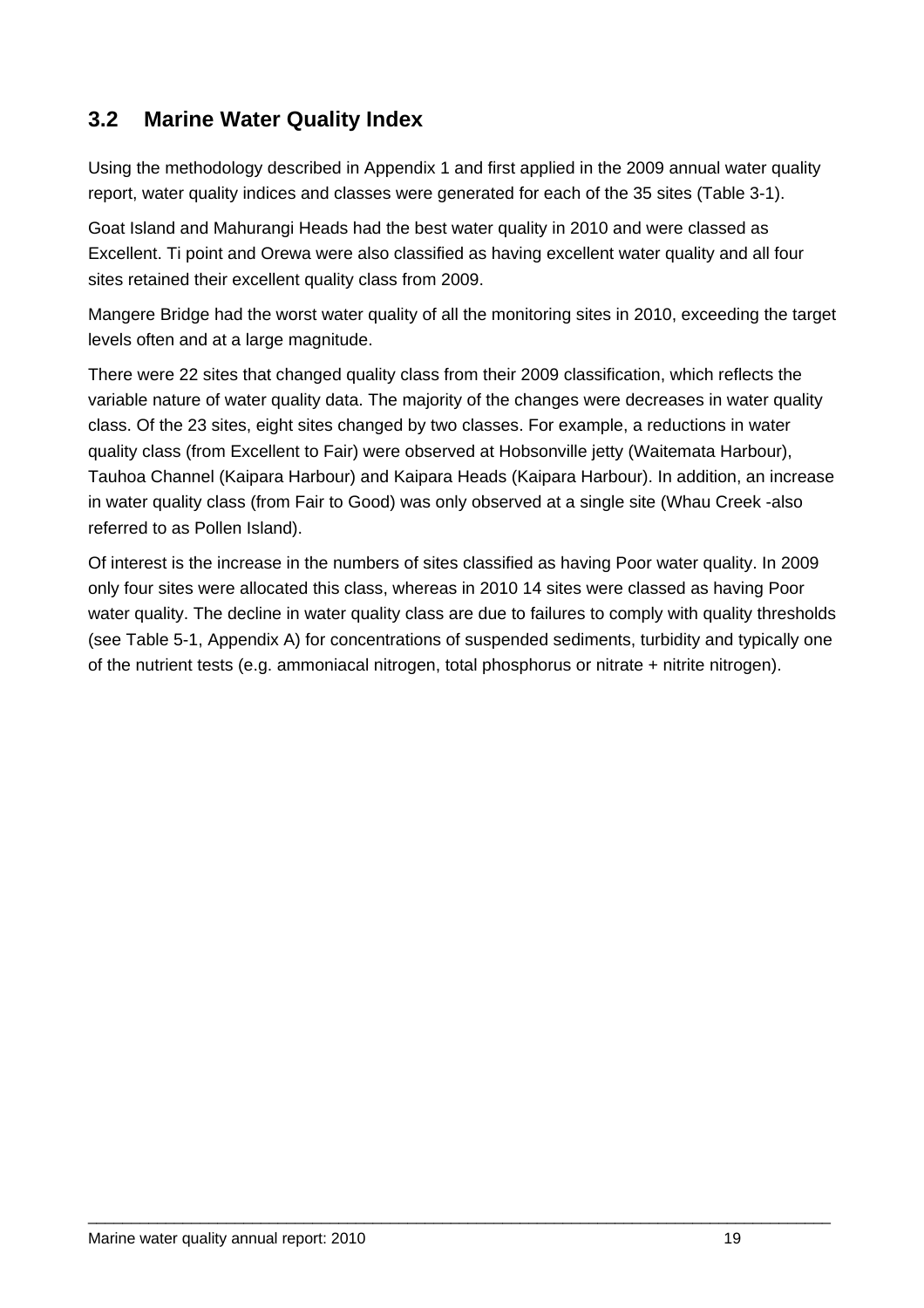| Site                      | scope | frequency | magnitude | Index | 2010 class       | 2009 class       |
|---------------------------|-------|-----------|-----------|-------|------------------|------------------|
| <b>Goat Island</b>        | 0.0   | 0.0       | 0.0       | 100.0 | <b>Excellent</b> | Excellent        |
| Mahurangi Heads           | 0.0   | 0.0       | 0.0       | 100.0 | Excellent        | Excellent        |
| <b>Ti Point</b>           | 11.1  | 0.9       | 0.1       | 93.6  | <b>Excellent</b> | Excellent        |
| Orewa                     | 11.1  | 0.9       | 0.3       | 93.6  | <b>Excellent</b> | Excellent        |
| Chelsea                   | 22.2  | 1.9       | 0.1       | 87.1  | Good             | Good             |
| <b>Browns Bay</b>         | 22.2  | 1.9       | 0.4       | 87.1  | Good             | <b>Excellent</b> |
| <b>Whau Creek</b>         | 22.2  | 3.8       | $1.1$     | 87.0  | Good             | Fair             |
| <b>Turanga Est Mouth</b>  | 22.2  | 2.8       | 3.1       | 86.9  | Good             | Excellent        |
| <b>Dawsons Creek</b>      | 33.3  | 2.8       | 0.8       | 80.7  | Good             | Good             |
| Tamaki                    | 33.3  | 5.6       | 0.7       | 80.5  | Good             | <b>Excellent</b> |
| <b>Hobsonville Jetty</b>  | 33.3  | 3.7       | 0.8       | 80.6  | Fair             | <b>Excellent</b> |
| <b>Tauhoa Channel</b>     | 44.4  | 6.5       | 1.6       | 74.1  | Fair             | <b>Excellent</b> |
| <b>Hoteo River mouth</b>  | 44.4  | 12.3      | 5.9       | 73.2  | Fair             | Fair             |
| <b>Shelly Beach</b>       | 44.4  | 17.8      | 7.2       | 72.1  | Fair             | Fair             |
| <b>Kaipara Heads</b>      | 55.6  | 5.6       | $1.1$     | 67.8  | Fair             | <b>Excellent</b> |
| <b>Manukau Heads</b>      | 55.6  | 5.6       | 3.2       | 67.7  | Fair             | Good             |
| <b>Waimarie Road</b>      | 55.6  | 10.2      | 4.7       | 67.3  | Fair             | Good             |
| <b>Omokoiti Beacon</b>    | 55.6  | 13.0      | 5.0       | 66.9  | Fair             | Good             |
| Paremoremo Ski Club       | 55.6  | 13.9      | 9.0       | 66.5  | Fair             | Good             |
| <b>Wairoa River Mouth</b> | 55.6  | 10.2      | 15.9      | 66.1  | Fair             | Good             |
| <b>Makarau Estuary</b>    | 55.6  | 18.7      | 10.9      | 65.6  | Fair             | Fair             |
| <b>Clarks Beach</b>       | 66.7  | 17.6      | 10.8      | 59.7  | Poor             | Fair             |
| <b>Henderson Creek</b>    | 66.7  | 9.3       | 26.7      | 58.2  | Poor             | Good             |
| Panmure                   | 66.7  | 25.9      | 15.3      | 57.8  | Poor             | Good             |
| Kaipara River             | 55.6  | 34.6      | 36.9      | 56.6  | Poor             | Poor             |
| Weymouth                  | 66.7  | 28.3      | 22.4      | 56.2  | Poor             | Poor             |
| Confluence                | 66.7  | 21.3      | 32.4      | 55.5  | Poor             | Good             |
| Grahams Beach             | 77.8  | 13.0      | 6.0       | 54.3  | Poor             | Good             |
| <b>Rarawaru Creek</b>     | 77.8  | 16.7      | 9.0       | 53.8  | Poor             | Fair             |
| <b>Lucas Creek</b>        | 77.8  | 19.4      | 15.1      | 52.9  | Poor             | Good             |
| <b>Shag Point</b>         | 77.8  | 22.2      | 17.8      | 52.2  | Poor             | Fair             |
| <b>Brighams Creek</b>     | 66.7  | 29.6      | 40.0      | 52.0  | Poor             | Fair             |
| <b>Puketutu Point</b>     | 77.8  | 31.5      | 38.4      | 46.7  | Poor             | Poor             |
| Rangitopuni Creek         | 88.9  | 23.1      | 25.4      | 45.0  | Poor             | Fair             |
| Mangere Bridge            | 77.8  | 44.4      | 41.6      | 43.0  | Poor             | Poor             |

<span id="page-22-0"></span>Table 3-1 Water quality index and the resultant water quality class for the sites monitored. The 2009 water quality class is also presented for inter-annual comparisons.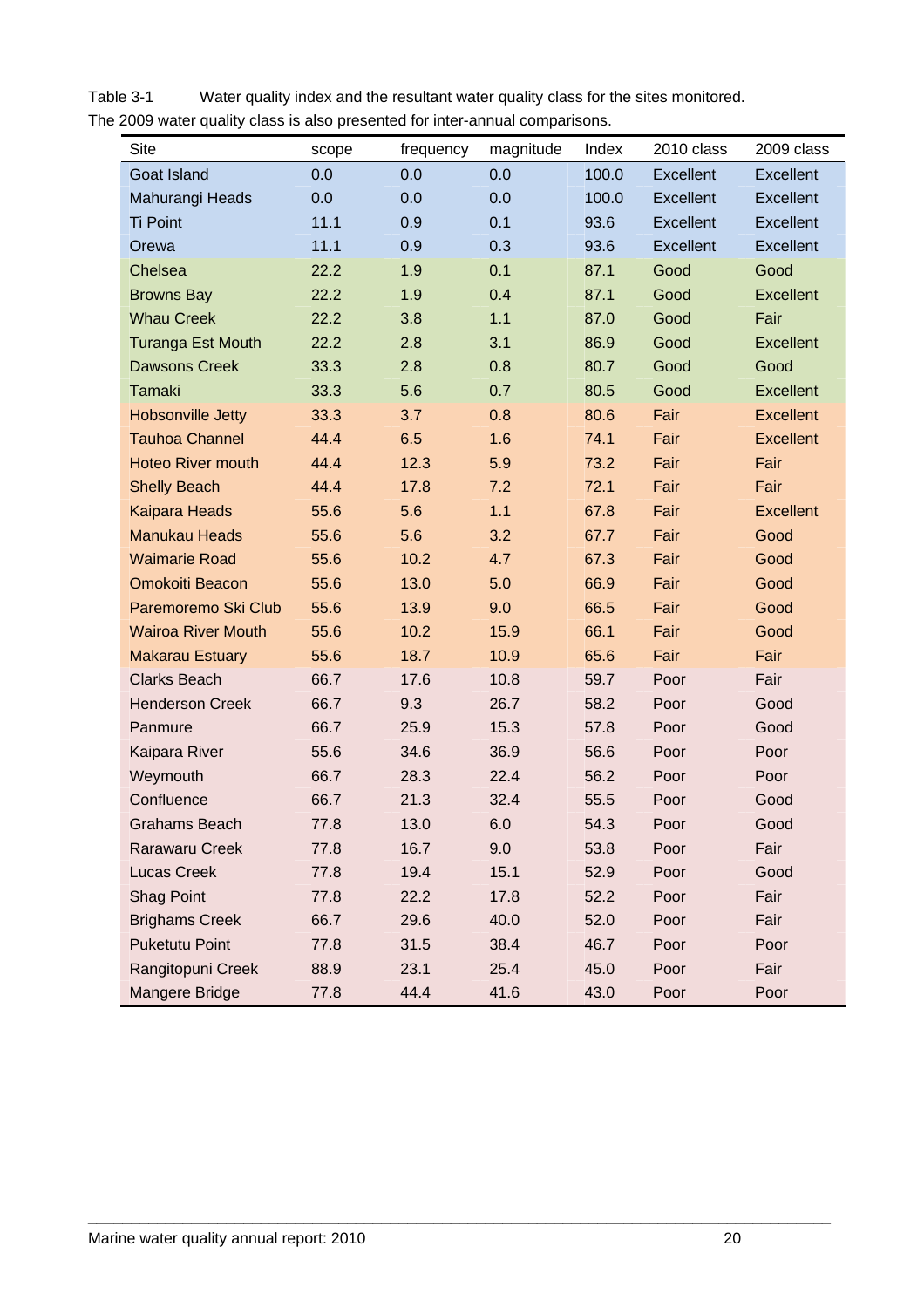#### <span id="page-23-0"></span>**3.3 Data tables**

<span id="page-23-1"></span>Table 3-2 Electrical conductivity (mScm<sup>-1</sup>)

| Site                   | Count | Min   | Max   | Median | Mean  | Standard<br>error |
|------------------------|-------|-------|-------|--------|-------|-------------------|
| Goat Island            | 12    | 52.93 | 54.54 | 53.84  | 53.74 | 0.15              |
| Ti Point               | 12    | 51.91 | 54.54 | 53.49  | 53.48 | 0.22              |
| Dawsons Creek          | 12    | 44.69 | 55.03 | 52.79  | 51.57 | 1.02              |
| Mahurangi Heads        | 12    | 50.91 | 54.67 | 53.56  | 53.17 | 0.36              |
| Orewa                  | 12    | 51.91 | 54.71 | 53.56  | 53.43 | 0.28              |
| <b>Browns Bay</b>      | 12    | 51.26 | 54.71 | 53.39  | 53.17 | 0.32              |
| Chelsea                | 11    | 49.58 | 54.89 | 52.85  | 52.30 | 0.60              |
| <b>Whau Creek</b>      | 11    | 45.08 | 54.75 | 51.67  | 50.62 | 1.21              |
| <b>Henderson Creek</b> | 12    | 41.23 | 54.81 | 52.17  | 50.21 | 1.35              |
| Hobsonville Jetty      | 12    | 43.45 | 55.07 | 52.40  | 51.10 | 1.08              |
| Lucas Creek            | 12    | 25.82 | 54.09 | 50.25  | 45.74 | 2.73              |
| <b>Waimarie Road</b>   | 12    | 37.48 | 54.92 | 51.65  | 48.40 | 1.94              |
| Paremoremo Ski Club    | 12    | 30.10 | 54.87 | 51.31  | 47.13 | 2.41              |
| Rawawaru Creek         | 12    | 28.70 | 54.57 | 50.87  | 45.95 | 2.71              |
| Confluence             | 12    | 25.62 | 54.92 | 50.76  | 45.52 | 3.00              |
| <b>Brighams Creek</b>  | 12    | 19.09 | 54.57 | 50.67  | 42.50 | 4.02              |
| Rangitopuni Creek      | 12    | 5.12  | 54.08 | 49.85  | 38.86 | 5.41              |
| Tamaki                 | 12    | 45.58 | 54.51 | 51.45  | 51.31 | 0.84              |
| Panmure                | 12    | 38.11 | 53.21 | 48.80  | 46.64 | 1.81              |
| <b>Turanga Estuary</b> | 12    | 50.25 | 54.73 | 53.08  | 52.75 | 0.47              |
| <b>Wairoa River</b>    | 12    | 45.72 | 54.09 | 51.86  | 51.28 | 0.73              |
| Mangere Bridge         | 12    | 41.12 | 53.45 | 47.32  | 47.46 | 1.36              |
| <b>Puketutu Point</b>  | 12    | 45.11 | 52.67 | 48.35  | 48.91 | 0.82              |
| Weymouth               | 12    | 37.12 | 53.19 | 48.69  | 47.67 | 1.51              |
| Clarks Beach           | 12    | 45.12 | 54.00 | 50.57  | 50.44 | 0.84              |
| Grahams Beach          | 12    | 48.71 | 54.14 | 51.36  | 51.38 | 0.59              |
| Shag Point             | 12    | 46.99 | 53.77 | 50.12  | 50.49 | 0.76              |
| Manukau Heads          | 12    | 49.56 | 54.11 | 52.24  | 52.03 | 0.44              |
| Kaipara Heads          | 12    | 50.51 | 54.05 | 52.99  | 52.70 | 0.32              |
| Tauhoa Channel         | 12    | 44.90 | 53.95 | 51.33  | 50.25 | 0.98              |
| Hoteo River mouth      | 12    | 36.78 | 54.81 | 50.91  | 47.68 | 2.00              |
| Omokoiti Beacon        | 12    | 43.91 | 54.17 | 51.61  | 50.44 | 1.02              |
| Makarau Estuary        | 12    | 38.97 | 54.79 | 51.10  | 48.83 | 1.59              |
| Shelly Beach           | 12    | 40.53 | 54.60 | 51.09  | 49.36 | 1.37              |
| Kaipara River          | 12    | 39.18 | 54.63 | 50.90  | 48.63 | 1.56              |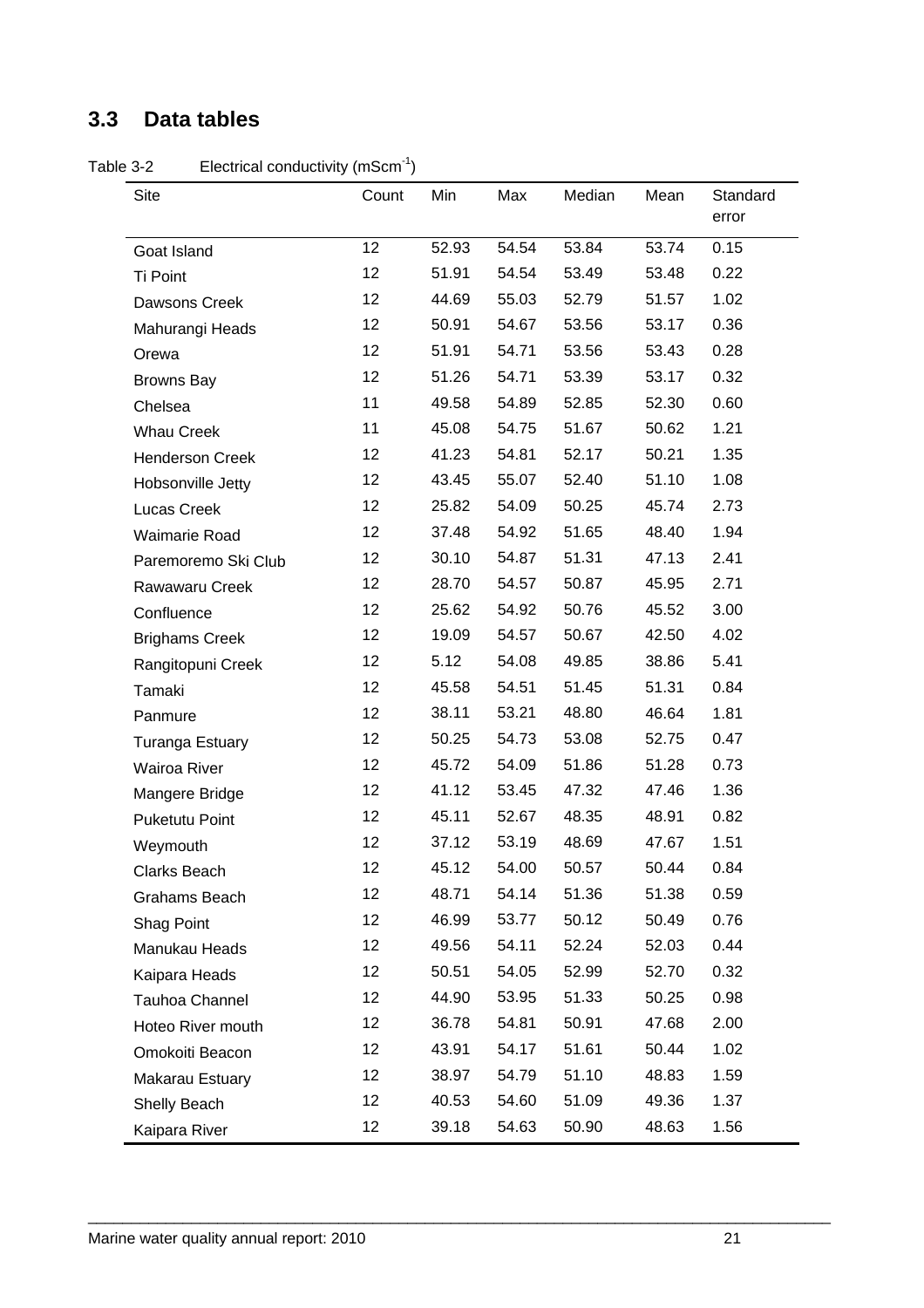<span id="page-24-0"></span>

| Table 3-3<br>Salinity (ppt) |       |       |       |        |       |                   |
|-----------------------------|-------|-------|-------|--------|-------|-------------------|
| Site                        | Count | Min   | Max   | Median | Mean  | Standard<br>error |
| Goat Island                 | 12    | 34.88 | 36.17 | 35.63  | 35.54 | 0.12              |
| Ti Point                    | 12    | 34.20 | 36.17 | 35.38  | 35.35 | 0.16              |
| Dawsons Creek               | 12    | 28.92 | 36.53 | 34.87  | 33.93 | 0.76              |
| Mahurangi Heads             | 12    | 33.45 | 36.26 | 35.41  | 35.11 | 0.27              |
| Orewa                       | 12    | 34.03 | 36.29 | 35.44  | 35.30 | 0.22              |
| <b>Browns Bay</b>           | 12    | 33.58 | 36.29 | 35.28  | 35.11 | 0.25              |
| Chelsea                     | 11    | 32.46 | 36.42 | 34.86  | 34.46 | 0.45              |
| <b>Whau Creek</b>           | 11    | 29.17 | 36.32 | 34.03  | 33.24 | 0.90              |
| <b>Henderson Creek</b>      | 12    | 26.44 | 36.36 | 34.41  | 32.95 | 0.99              |
| Hobsonville Jetty           | 12    | 28.02 | 36.56 | 34.58  | 33.60 | 0.80              |
| Lucas Creek                 | 12    | 15.80 | 35.81 | 32.97  | 29.78 | 1.94              |
| Waimarie Road               | 12    | 23.80 | 36.45 | 34.02  | 31.65 | 1.41              |
| Paremoremo Ski Club         | 12    | 18.70 | 36.41 | 33.77  | 30.76 | 1.73              |
| Rawawaru Creek              | 12    | 17.75 | 36.19 | 33.45  | 29.93 | 1.94              |
| Confluence                  | 12    | 15.68 | 36.45 | 33.36  | 29.64 | 2.13              |
| <b>Brighams Creek</b>       | 12    | 11.39 | 36.18 | 33.30  | 27.58 | 2.82              |
| Rangitopuni Creek           | 12    | 2.77  | 35.82 | 32.69  | 25.22 | 3.68              |
| Tamaki                      | 12    | 29.52 | 36.14 | 33.85  | 33.73 | 0.63              |
| Panmure                     | 12    | 24.20 | 35.17 | 31.91  | 30.36 | 1.31              |
| <b>Turanga Estuary</b>      | 12    | 32.92 | 36.30 | 35.06  | 34.79 | 0.36              |
| Wairoa River                | 12    | 29.63 | 35.83 | 34.16  | 33.71 | 0.54              |
| Mangere Bridge              | 12    | 26.26 | 35.34 | 30.80  | 30.94 | 1.00              |
| Puketutu Point              | 12    | 29.11 | 34.77 | 31.56  | 31.98 | 0.61              |
| Weymouth                    | 12    | 23.52 | 35.15 | 31.83  | 31.10 | 1.10              |
| Clarks Beach                | 12    | 29.18 | 35.76 | 33.20  | 33.10 | 0.63              |
| Grahams Beach               | 12    | 31.72 | 35.86 | 33.78  | 33.79 | 0.45              |
| Shag Point                  | 12    | 30.47 | 35.59 | 32.87  | 33.13 | 0.57              |
| Manukau Heads               | 12    | 32.41 | 35.85 | 34.41  | 34.27 | 0.33              |
| Kaipara Heads               | 12    | 33.11 | 35.80 | 34.99  | 34.77 | 0.24              |
| Tauhoa Channel              | 12    | 29.04 | 35.73 | 33.78  | 32.98 | 0.73              |
| Hoteo River mouth           | 12    | 23.28 | 36.37 | 33.47  | 31.13 | 1.45              |
| Omokoiti Beacon             | 12    | 28.33 | 35.89 | 33.99  | 33.11 | 0.75              |
| Makarau Estuary             | 12    | 24.82 | 36.35 | 33.61  | 31.95 | 1.17              |
| Shelly Beach                | 12    | 25.93 | 36.21 | 33.61  | 32.33 | 1.01              |
| Kaipara River               | 12    | 24.98 | 36.23 | 33.46  | 31.80 | 1.14              |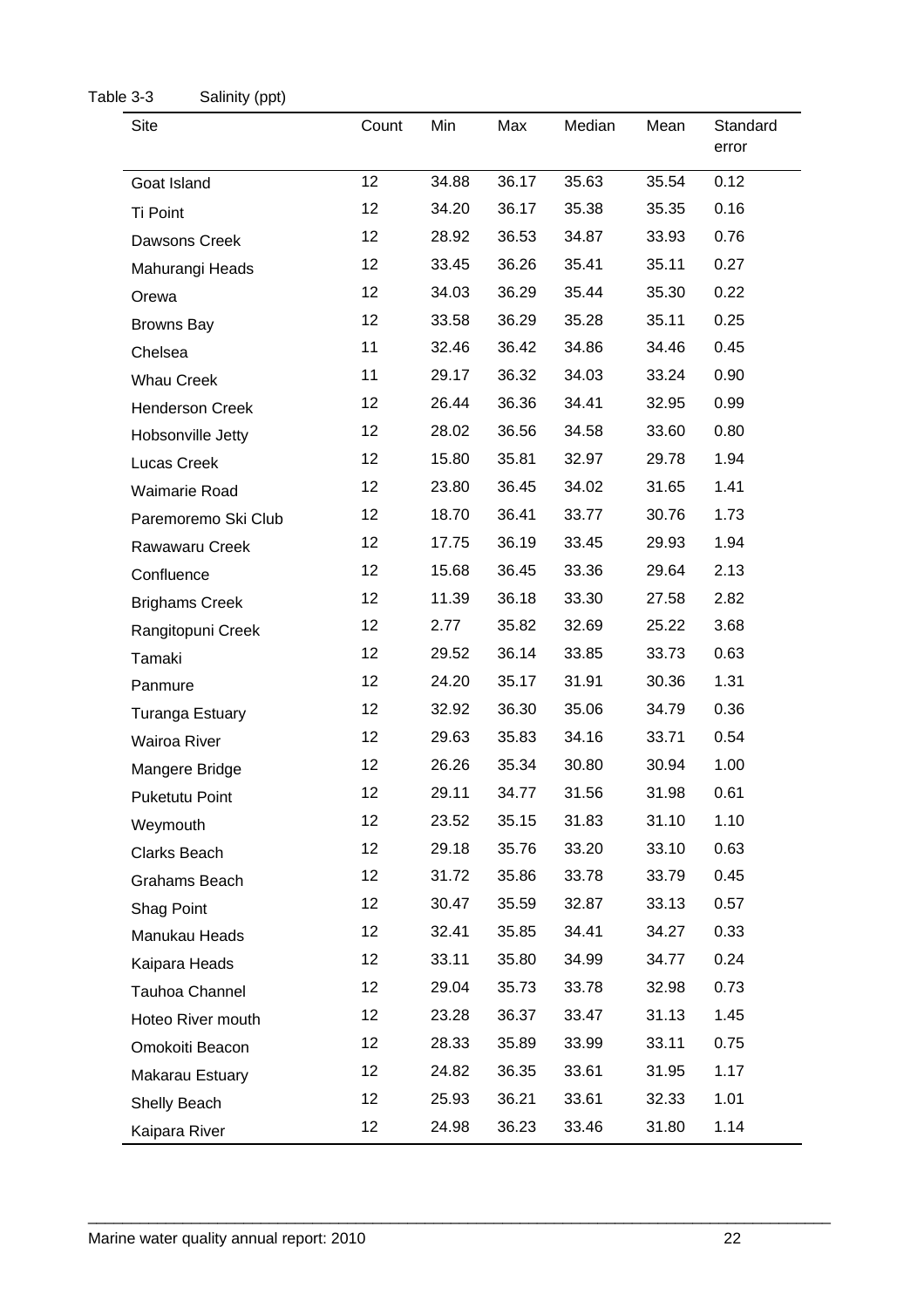<span id="page-25-0"></span>

| Table 3-4<br>pH (pH units) |       |      |      |        |      |                   |
|----------------------------|-------|------|------|--------|------|-------------------|
| Site                       | Count | Min  | Max  | Median | Mean | Standard<br>error |
| Goat Island                | 11    | 7.48 | 8.11 | 7.96   | 7.88 | 0.06              |
| Ti Point                   | 11    | 7.48 | 8.10 | 7.99   | 7.95 | 0.05              |
| Dawsons Creek              | 12    | 7.79 | 7.97 | 7.87   | 7.87 | 0.02              |
| Mahurangi Heads            | 12    | 7.89 | 8.07 | 7.99   | 8.00 | 0.02              |
| Orewa                      | 12    | 7.86 | 8.08 | 8.02   | 7.99 | 0.02              |
| <b>Browns Bay</b>          | 12    | 7.72 | 8.06 | 8.01   | 7.97 | 0.03              |
| Chelsea                    | 11    | 7.71 | 8.00 | 7.92   | 7.90 | 0.03              |
| <b>Whau Creek</b>          | 11    | 7.77 | 8.06 | 7.93   | 7.92 | 0.02              |
| <b>Henderson Creek</b>     | 12    | 7.79 | 8.04 | 7.90   | 7.91 | 0.02              |
| Hobsonville Jetty          | 12    | 7.82 | 8.05 | 7.93   | 7.94 | 0.02              |
| Lucas Creek                | 12    | 7.67 | 7.97 | 7.81   | 7.81 | 0.03              |
| <b>Waimarie Road</b>       | 12    | 7.73 | 8.03 | 7.87   | 7.88 | 0.02              |
| Paremoremo Ski Club        | 12    | 7.68 | 7.97 | 7.84   | 7.83 | 0.02              |
| Rawawaru Creek             | 12    | 7.65 | 7.99 | 7.81   | 7.80 | 0.03              |
| Confluence                 | 12    | 7.63 | 7.98 | 7.84   | 7.82 | 0.03              |
| <b>Brighams Creek</b>      | 12    | 7.52 | 7.93 | 7.83   | 7.76 | 0.04              |
| Rangitopuni Creek          | 12    | 7.43 | 7.92 | 7.72   | 7.70 | 0.04              |
| Tamaki                     | 12    | 7.36 | 9.22 | 7.88   | 8.04 | 0.15              |
| Panmure                    | 12    | 6.95 | 8.89 | 7.83   | 7.88 | 0.15              |
| <b>Turanga Estuary</b>     | 12    | 7.91 | 8.07 | 7.97   | 7.99 | 0.01              |
| <b>Wairoa River</b>        | 12    | 7.48 | 8.12 | 7.99   | 7.96 | 0.05              |
| Mangere Bridge             | 12    | 7.42 | 9.31 | 7.87   | 7.94 | 0.14              |
| <b>Puketutu Point</b>      | 12    | 7.53 | 9.06 | 7.95   | 7.98 | 0.11              |
| Weymouth                   | 10    | 7.31 | 8.89 | 7.77   | 7.79 | 0.14              |
| Clarks Beach               | 12    | 7.22 | 9.43 | 7.91   | 7.94 | 0.15              |
| Grahams Beach              | 12    | 7.29 | 8.67 | 7.97   | 7.88 | 0.10              |
| Shag Point                 | 12    | 7.57 | 8.99 | 7.97   | 8.00 | 0.10              |
| Manukau Heads              | 12    | 7.59 | 8.85 | 7.99   | 7.98 | 0.09              |
| Kaipara Heads              | 12    | 7.20 | 8.19 | 8.03   | 7.93 | 0.08              |
| Tauhoa Channel             | 12    | 7.55 | 8.62 | 8.00   | 8.01 | 0.07              |
| Hoteo River mouth          | 10    | 7.72 | 8.13 | 7.93   | 7.93 | 0.04              |
| Omokoiti Beacon            | 12    | 7.47 | 8.17 | 7.98   | 7.94 | 0.05              |
| Makarau Estuary            | 11    | 7.74 | 8.12 | 7.93   | 7.91 | 0.04              |
| Shelly Beach               | 11    | 7.75 | 8.14 | 7.94   | 7.93 | 0.03              |
| Kaipara River              | 11    | 7.61 | 8.08 | 7.84   | 7.83 | 0.05              |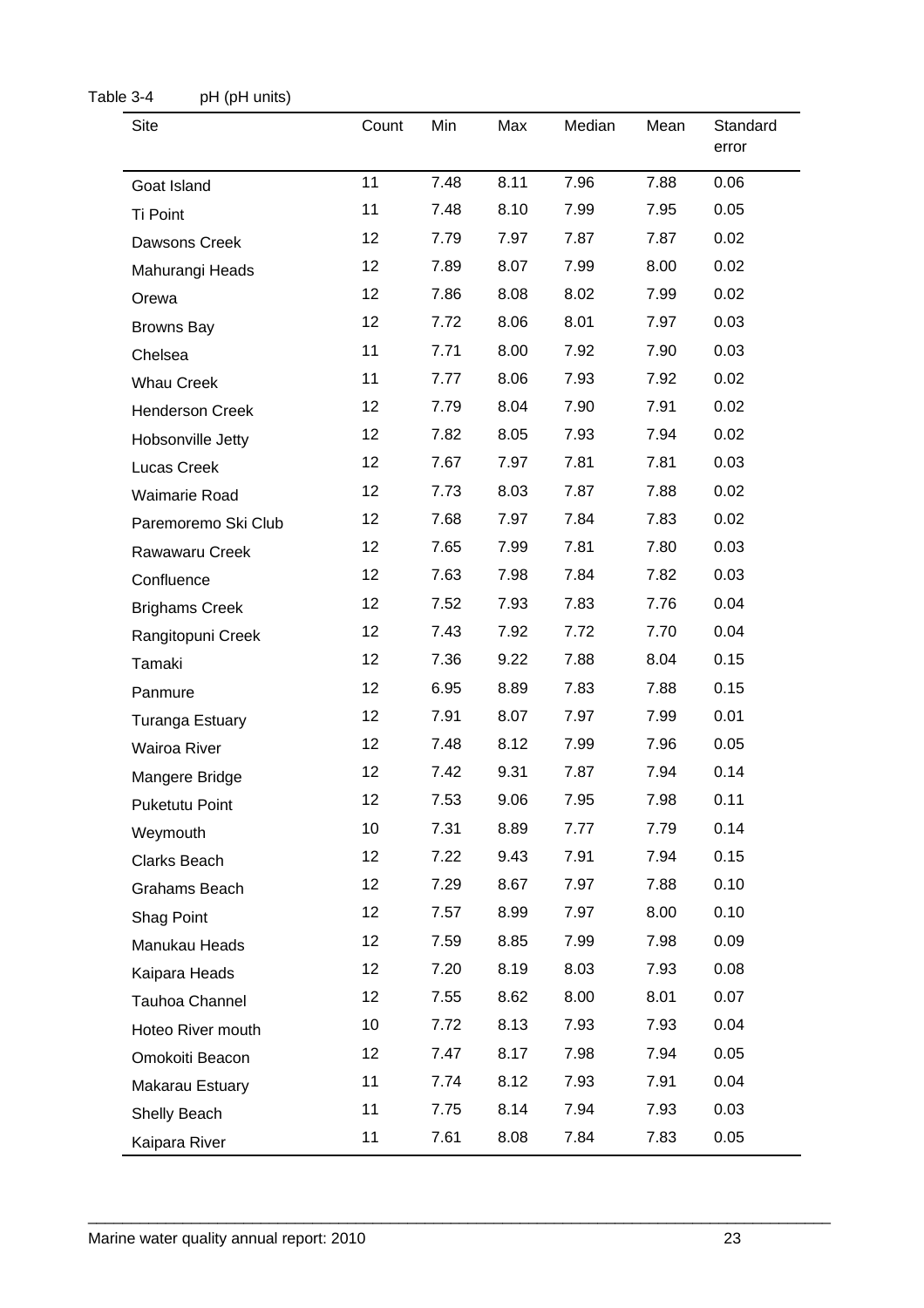<span id="page-26-0"></span>

| <b>Site</b>            | Count           | Min  | Max   | Median | Mean  | Standard<br>error |
|------------------------|-----------------|------|-------|--------|-------|-------------------|
| Goat Island            | 12 <sub>2</sub> | 0.19 | 2.48  | 0.39   | 0.61  | 0.18              |
| <b>Ti Point</b>        | 12              | 0.35 | 1.35  | 0.53   | 0.67  | 0.09              |
| Dawsons Creek          | 12 <sub>2</sub> | 3.60 | 6.86  | 4.79   | 4.82  | 0.25              |
| Mahurangi Heads        | 12              | 0.74 | 2.18  | 1.35   | 1.43  | 0.12              |
| Orewa                  | 12 <sub>2</sub> | 0.29 | 10.10 | 0.75   | 1.63  | 0.79              |
| <b>Browns Bay</b>      | 12 <sub>2</sub> | 0.57 | 2.99  | 1.07   | 1.29  | 0.20              |
| Chelsea                | 12 <sub>2</sub> | 1.02 | 8.49  | 4.00   | 4.19  | 0.65              |
| <b>Whau Creek</b>      | 12 <sub>2</sub> | 1.34 | 9.74  | 3.20   | 4.27  | 0.78              |
| <b>Henderson Creek</b> | 12 <sub>2</sub> | 2.33 | 12.40 | 4.49   | 5.90  | 0.95              |
| Hobsonville Jetty      | 12 <sub>2</sub> | 1.96 | 9.75  | 4.31   | 4.97  | 0.78              |
| Lucas Creek            | 12              | 2.87 | 17.70 | 9.62   | 9.13  | 1.42              |
| <b>Waimarie Road</b>   | 12              | 2.30 | 11.80 | 6.61   | 6.63  | 0.88              |
| Paremoremo Ski Club    | 12              | 2.99 | 13.20 | 7.19   | 7.00  | 0.95              |
| Rawawaru Creek         | 12              | 3.57 | 13.10 | 7.58   | 7.85  | 0.98              |
| Confluence             | 12 <sub>2</sub> | 2.63 | 13.70 | 8.87   | 8.20  | 1.25              |
| <b>Brighams Creek</b>  | 12 <sub>2</sub> | 3.57 | 29.30 | 11.10  | 11.22 | 2.07              |
| Rangitopuni Creek      | 12 <sub>2</sub> | 3.97 | 49.10 | 8.83   | 12.60 | 3.60              |
| Tamaki                 | 12 <sub>2</sub> | 1.57 | 10.70 | 4.25   | 4.53  | 0.66              |
| Panmure                | 12 <sub>2</sub> | 2.61 | 34.00 | 11.85  | 13.38 | 2.49              |
| Turanga Estuary        | 12              | 2.06 | 5.91  | 3.15   | 3.21  | 0.31              |
| Wairoa River           | 12 <sub>2</sub> | 2.42 | 28.70 | 4.22   | 7.30  | 2.24              |
| Mangere Bridge         | 12              | 2.42 | 49.50 | 8.76   | 12.54 | 3.64              |
| <b>Puketutu Point</b>  | 12              | 1.57 | 22.90 | 3.98   | 6.53  | 1.75              |
| Weymouth               | 12              | 5.93 | 25.00 | 9.15   | 11.47 | 1.81              |
| Clarks Beach           | 12              | 1.84 | 23.70 | 4.39   | 8.13  | 2.17              |
| Grahams Beach          | 12 <sub>2</sub> | 0.48 | 15.30 | 3.11   | 4.81  | 1.31              |
| Shag Point             | 12              | 1.33 | 28.10 | 3.36   | 7.22  | 2.57              |
| Manukau Heads          | 12 <sub>2</sub> | 0.76 | 16.00 | 4.56   | 4.43  | 1.17              |
| Kaipara Heads          | 12 <sub>2</sub> | 1.98 | 8.62  | 4.15   | 4.47  | 0.62              |
| Tauhoa Channel         | 12 <sub>2</sub> | 1.28 | 8.87  | 3.88   | 4.32  | 0.67              |
| Hoteo River mouth      | 12              | 0.76 | 20.50 | 6.36   | 7.21  | 1.51              |
| Omokoiti Beacon        | 12 <sub>2</sub> | 2.38 | 12.00 | 5.93   | 6.67  | 0.94              |
| Makarau Estuary        | 12 <sub>2</sub> | 4.33 | 31.70 | 8.17   | 10.22 | 2.13              |
| Shelly Beach           | 12 <sub>2</sub> | 3.14 | 18.20 | 8.76   | 9.72  | 1.16              |
| Kaipara River          | 12 <sub>2</sub> | 5.23 | 50.90 | 28.20  | 29.25 | 4.37              |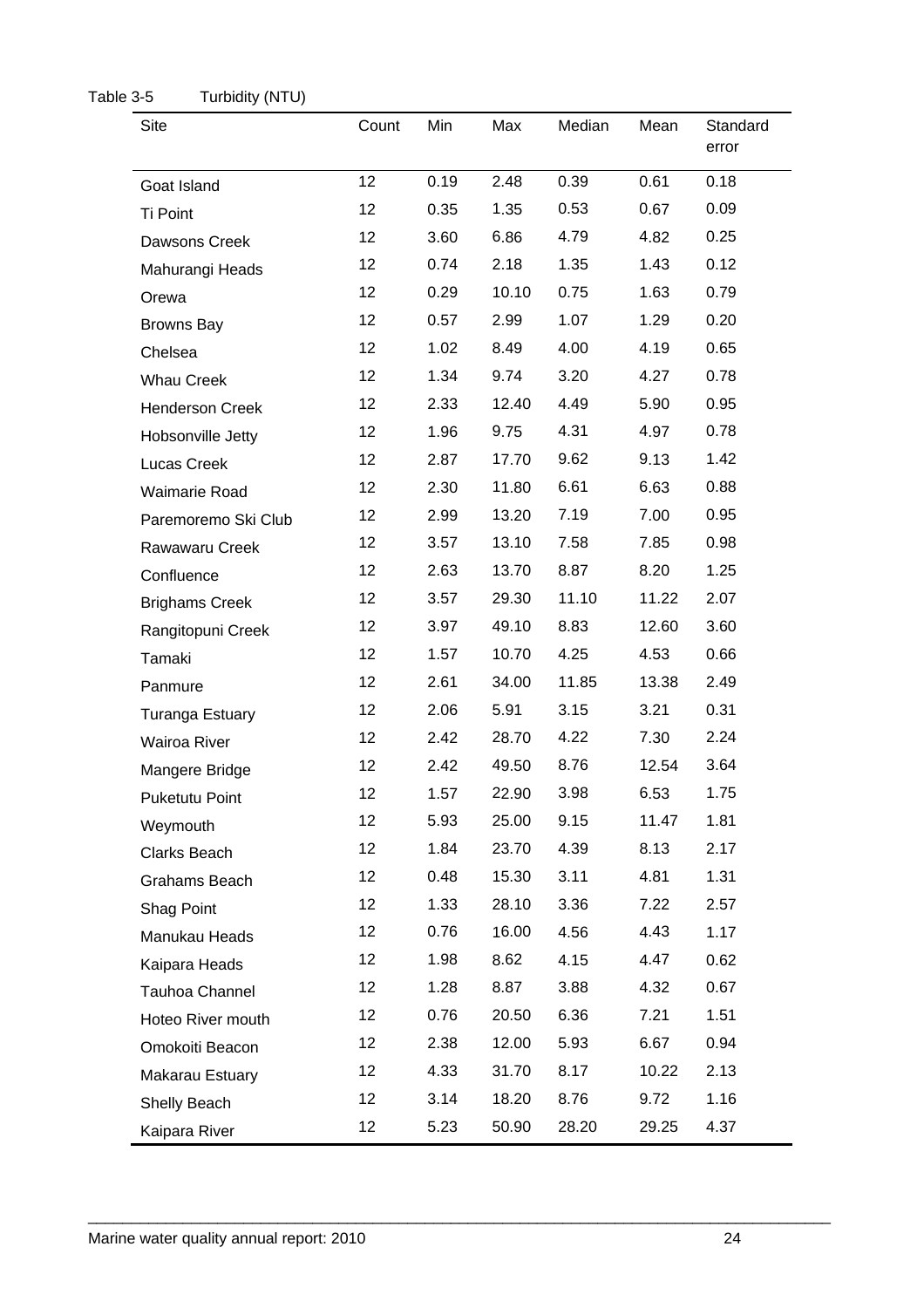<span id="page-27-0"></span>

| <b>Site</b>            | Count | Min   | Max    | Median | Mean  | Standard<br>error |
|------------------------|-------|-------|--------|--------|-------|-------------------|
| Goat Island            | 12    | 0.20  | 7.00   | 2.70   | 3.20  | 0.62              |
| Ti Point               | 12    | 1.50  | 12.00  | 4.00   | 4.33  | 0.84              |
| Dawsons Creek          | 12    | 5.60  | 18.00  | 9.45   | 11.12 | 1.22              |
| Mahurangi Heads        | 12    | 1.40  | 16.00  | 4.25   | 6.73  | 1.43              |
| Orewa                  | 12    | 1.40  | 18.00  | 3.90   | 5.27  | 1.35              |
| <b>Browns Bay</b>      | 12    | 1.70  | 12.00  | 4.15   | 5.24  | 0.99              |
| Chelsea                | 12    | 5.10  | 21.00  | 8.80   | 10.73 | 1.49              |
| <b>Whau Creek</b>      | 12    | 3.90  | 32.00  | 7.90   | 10.79 | 2.50              |
| <b>Henderson Creek</b> | 12    | 6.40  | 25.00  | 10.50  | 12.97 | 1.80              |
| Hobsonville Jetty      | 12    | 5.20  | 25.00  | 10.35  | 11.98 | 1.76              |
| Lucas Creek            | 12    | 6.20  | 31.00  | 17.00  | 17.15 | 2.24              |
| Waimarie Road          | 12    | 5.20  | 27.00  | 13.50  | 14.43 | 1.98              |
| Paremoremo Ski Club    | 12    | 6.40  | 25.00  | 12.50  | 14.40 | 1.84              |
| Rawawaru Creek         | 12    | 6.20  | 26.00  | 13.00  | 14.71 | 1.76              |
| Confluence             | 12    | 5.20  | 27.00  | 16.00  | 16.90 | 2.28              |
| <b>Brighams Creek</b>  | 12    | 5.70  | 39.00  | 21.50  | 20.59 | 2.70              |
| Rangitopuni Creek      | 12    | 6.90  | 110.00 | 16.00  | 22.39 | 8.08              |
| Tamaki                 | 12    | 4.40  | 24.00  | 8.80   | 10.06 | 1.54              |
| Panmure                | 12    | 6.20  | 62.00  | 20.50  | 24.60 | 4.55              |
| <b>Turanga Estuary</b> | 12    | 5.10  | 14.00  | 7.90   | 8.69  | 0.86              |
| <b>Wairoa River</b>    | 12    | 5.90  | 39.00  | 9.10   | 14.11 | 2.93              |
| Mangere Bridge         | 12    | 7.80  | 120.00 | 23.50  | 33.40 | 8.69              |
| <b>Puketutu Point</b>  | 12    | 6.40  | 48.00  | 11.00  | 17.01 | 3.93              |
| Weymouth               | 12    | 10.00 | 64.00  | 27.50  | 29.25 | 4.41              |
| Clarks Beach           | 12    | 9.60  | 58.00  | 14.00  | 23.13 | 5.07              |
| Grahams Beach          | 12    | 4.60  | 39.00  | 8.20   | 14.95 | 3.48              |
| Shag Point             | 12    | 6.00  | 78.00  | 12.50  | 20.98 | 6.90              |
| Manukau Heads          | 12    | 1.60  | 42.00  | 10.40  | 13.82 | 3.16              |
| Kaipara Heads          | 12    | 4.80  | 21.00  | 9.85   | 11.28 | 1.61              |
| Tauhoa Channel         | 12    | 3.00  | 32.00  | 8.35   | 12.61 | 2.58              |
| Hoteo River mouth      | 12    | 5.40  | 42.00  | 14.00  | 17.90 | 3.12              |
| Omokoiti Beacon        | 12    | 8.20  | 49.00  | 16.00  | 20.53 | 3.84              |
| Makarau Estuary        | 12    | 9.50  | 70.00  | 16.50  | 23.04 | 5.14              |
| Shelly Beach           | 12    | 12.00 | 49.00  | 19.00  | 23.25 | 3.27              |
| Kaipara River          | 12    | 19.00 | 120.00 | 47.00  | 56.92 | 9.16              |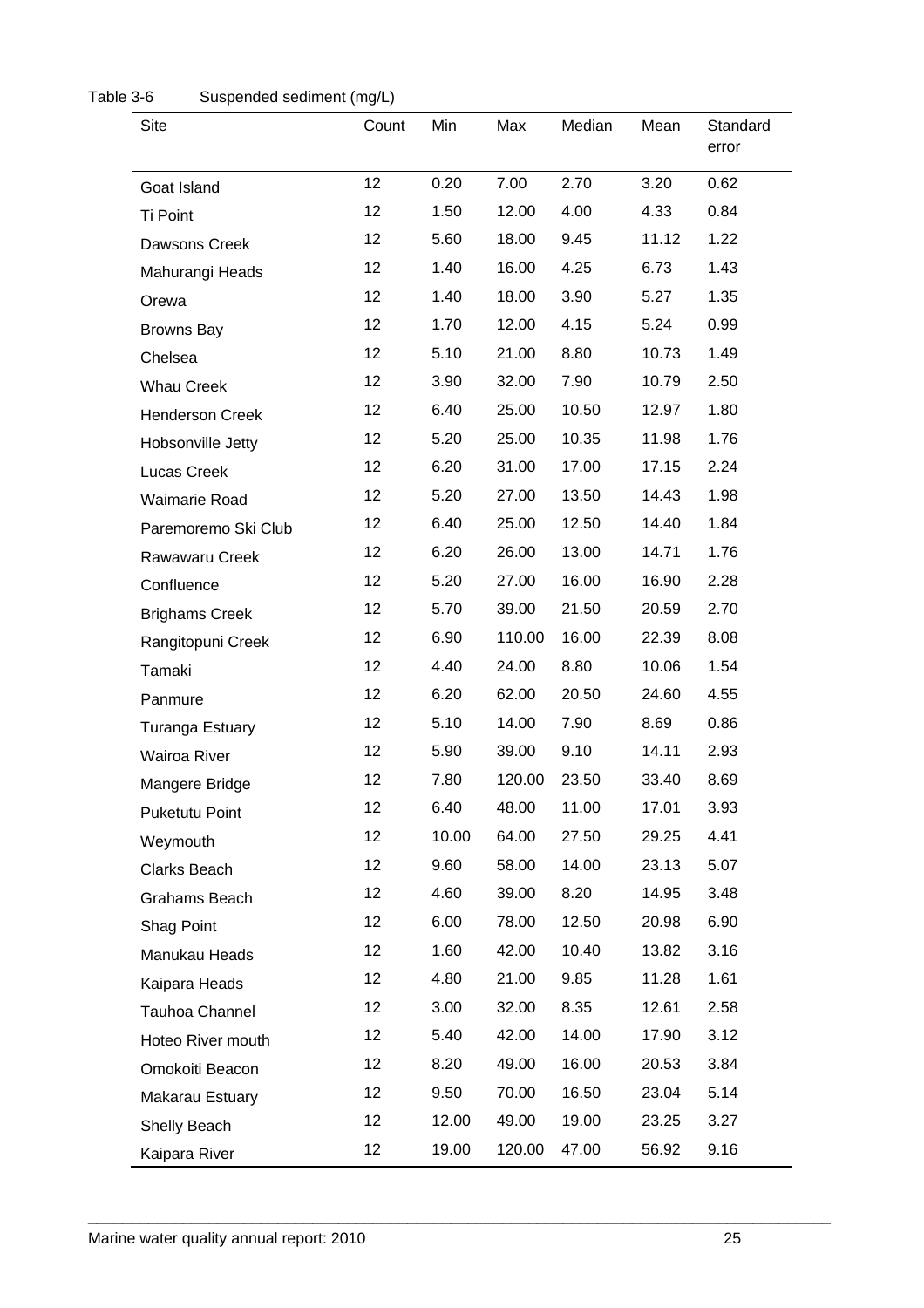| <b>Site</b>            | Count           | Min    | Max    | Median | Mean   | Standard<br>error |
|------------------------|-----------------|--------|--------|--------|--------|-------------------|
| Goat Island            | 12              | 0.0003 | 0.0034 | 0.0018 | 0.0018 | 0.0003            |
| Ti Point               | 12              | 0.0010 | 0.0070 | 0.0022 | 0.0025 | 0.0005            |
| Dawsons Creek          | 12              | 0.0008 | 0.0070 | 0.0033 | 0.0033 | 0.0005            |
| Mahurangi Heads        | 12              | 0.0003 | 0.0035 | 0.0021 | 0.0022 | 0.0002            |
| Orewa                  | 12              | 0.0003 | 0.0036 | 0.0018 | 0.0018 | 0.0003            |
| <b>Browns Bay</b>      | 12              | 0.0003 | 0.0085 | 0.0026 | 0.0029 | 0.0006            |
| Chelsea                | 12              | 0.0008 | 0.0050 | 0.0022 | 0.0024 | 0.0004            |
| <b>Whau Creek</b>      | 12              | 0.0007 | 0.0056 | 0.0022 | 0.0026 | 0.0004            |
| <b>Henderson Creek</b> | 12              | 0.0016 | 0.0068 | 0.0025 | 0.0030 | 0.0004            |
| Hobsonville Jetty      | 12              | 0.0016 | 0.0046 | 0.0032 | 0.0032 | 0.0003            |
| Lucas Creek            | 12 <sub>2</sub> | 0.0011 | 0.0420 | 0.0046 | 0.0079 | 0.0032            |
| <b>Waimarie Road</b>   | 12              | 0.0007 | 0.0076 | 0.0044 | 0.0042 | 0.0005            |
| Paremoremo Ski Club    | 12 <sub>2</sub> | 0.0010 | 0.0342 | 0.0048 | 0.0070 | 0.0025            |
| Rawawaru Creek         | 12              | 0.0008 | 0.0093 | 0.0050 | 0.0050 | 0.0007            |
| Confluence             | 12              | 0.0008 | 0.2308 | 0.0058 | 0.0257 | 0.0187            |
| <b>Brighams Creek</b>  | 12              | 0.0003 | 0.2053 | 0.0065 | 0.0251 | 0.0167            |
| Rangitopuni Creek      | 12              | 0.0015 | 0.0127 | 0.0041 | 0.0057 | 0.0011            |
| Tamaki                 | 12              | 0.0007 | 0.0033 | 0.0014 | 0.0016 | 0.0002            |
| Panmure                | 12              | 0.0003 | 0.0095 | 0.0032 | 0.0043 | 0.0009            |
| <b>Turanga Estuary</b> | 12              | 0.0003 | 0.0222 | 0.0020 | 0.0042 | 0.0017            |
| <b>Wairoa River</b>    | 12              | 0.0003 | 0.0182 | 0.0031 | 0.0041 | 0.0014            |
| Mangere Bridge         | 12              | 0.0011 | 0.0100 | 0.0037 | 0.0047 | 0.0010            |
| Puketutu Point         | 12              | 0.0010 | 0.0066 | 0.0023 | 0.0029 | 0.0005            |
| Weymouth               | 12              | 0.0008 | 0.0135 | 0.0042 | 0.0046 | 0.0010            |
| Clarks Beach           | 12              | 0.0011 | 0.0074 | 0.0029 | 0.0032 | 0.0005            |
| Grahams Beach          | 12              | 0.0010 | 0.0076 | 0.0028 | 0.0032 | 0.0005            |
| Shag Point             | 12              | 0.0018 | 0.0068 | 0.0031 | 0.0033 | 0.0004            |
| Manukau Heads          | 12              | 0.0010 | 0.0055 | 0.0029 | 0.0029 | 0.0003            |
| Kaipara Heads          | 12              | 0.0016 | 0.0091 | 0.0038 | 0.0040 | 0.0006            |
| Tauhoa Channel         | 12 <sub>2</sub> | 0.0018 | 0.0057 | 0.0037 | 0.0037 | 0.0004            |
| Hoteo River mouth      | 12              | 0.0022 | 0.0083 | 0.0031 | 0.0039 | 0.0006            |
| Omokoiti Beacon        | 12              | 0.0008 | 0.0073 | 0.0043 | 0.0043 | 0.0005            |
| Makarau Estuary        | 12              | 0.0021 | 0.0129 | 0.0039 | 0.0053 | 0.0009            |
| Shelly Beach           | 12              | 0.0013 | 0.0068 | 0.0051 | 0.0046 | 0.0005            |
| Kaipara River          | 12              | 0.0032 | 0.0152 | 0.0065 | 0.0071 | 0.0010            |

#### <span id="page-28-0"></span>Table 3-7 Chlorophyll *a* (mg/L)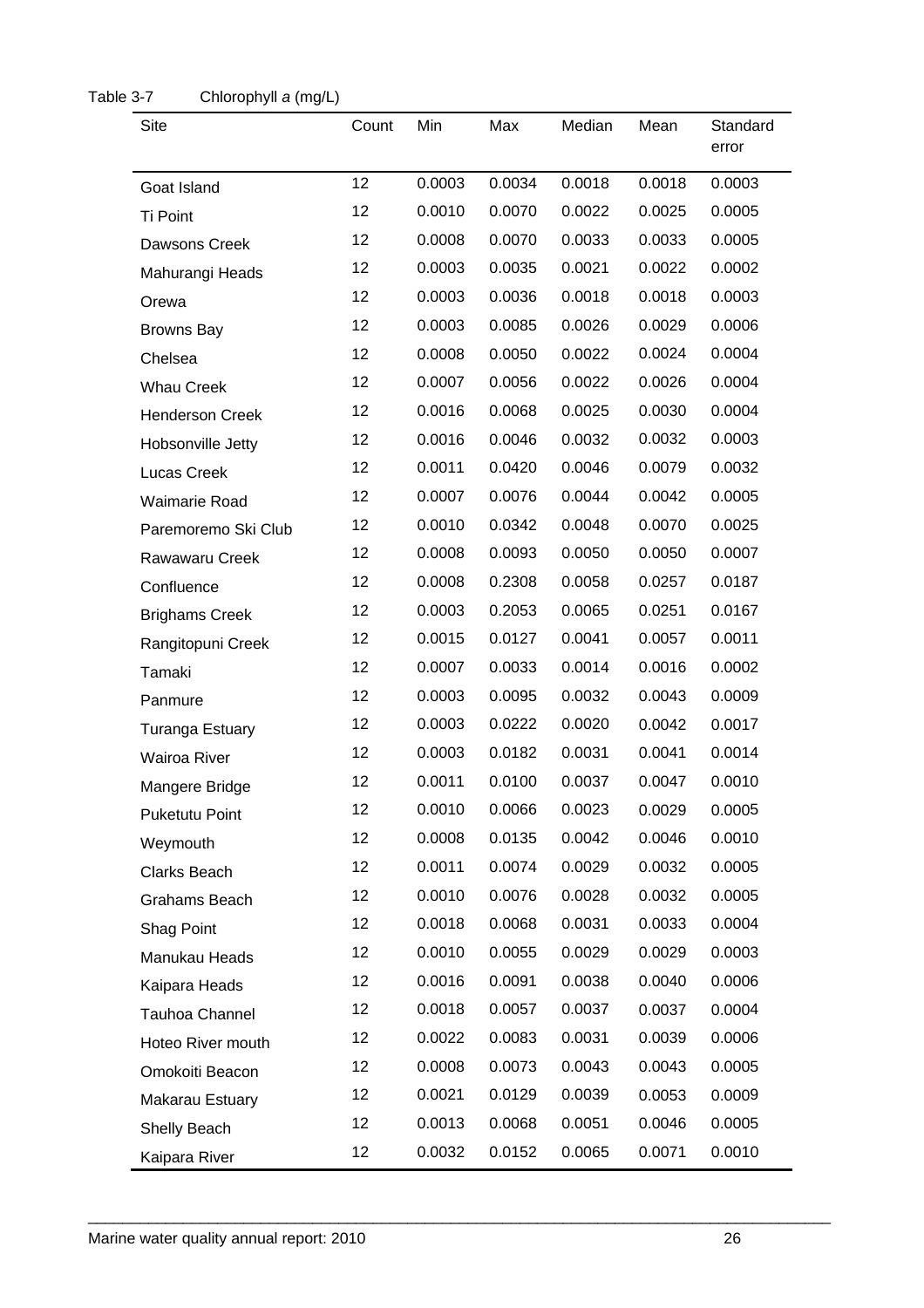| <b>Site</b>            | Count | Min     | Max     | Median  | Mean    | Standard<br>error |
|------------------------|-------|---------|---------|---------|---------|-------------------|
| Goat Island            | 12    | 0.00100 | 0.00800 | 0.00200 | 0.00317 | 0.00079           |
| Ti Point               | 12    | 0.00100 | 0.01000 | 0.00200 | 0.00283 | 0.00081           |
| Dawsons Creek          | 12    | 0.00100 | 0.00500 | 0.00150 | 0.00200 | 0.00039           |
| Mahurangi Heads        | 12    | 0.00100 | 0.00600 | 0.00100 | 0.00217 | 0.00049           |
| Orewa                  | 12    | 0.00100 | 0.00700 | 0.00100 | 0.00175 | 0.00051           |
| <b>Browns Bay</b>      | 12    | 0.00100 | 0.00500 | 0.00100 | 0.00167 | 0.00045           |
| Chelsea                | 12    | 0.00100 | 0.00500 | 0.00200 | 0.00242 | 0.00045           |
| <b>Whau Creek</b>      | 12    | 0.00100 | 0.00500 | 0.00100 | 0.00183 | 0.00037           |
| <b>Henderson Creek</b> | 12    | 0.00100 | 0.00500 | 0.00100 | 0.00192 | 0.00045           |
| Hobsonville Jetty      | 12    | 0.00100 | 0.00500 | 0.00150 | 0.00200 | 0.00039           |
| Lucas Creek            | 12    | 0.00100 | 0.00600 | 0.00100 | 0.00200 | 0.00051           |
| <b>Waimarie Road</b>   | 12    | 0.00100 | 0.00500 | 0.00100 | 0.00183 | 0.00041           |
| Paremoremo Ski Club    | 12    | 0.00100 | 0.00500 | 0.00100 | 0.00192 | 0.00042           |
| Rawawaru Creek         | 12    | 0.00100 | 0.00600 | 0.00100 | 0.00217 | 0.00051           |
| Confluence             | 12    | 0.00100 | 0.00500 | 0.00150 | 0.00217 | 0.00046           |
| <b>Brighams Creek</b>  | 12    | 0.00100 | 0.00800 | 0.00250 | 0.00300 | 0.00070           |
| Rangitopuni Creek      | 12    | 0.00100 | 0.00700 | 0.00250 | 0.00267 | 0.00051           |
| Tamaki                 | 12    | 0.00100 | 0.00500 | 0.00200 | 0.00250 | 0.00038           |
| Panmure                | 12    | 0.00100 | 0.00700 | 0.00300 | 0.00367 | 0.00051           |
| <b>Turanga Estuary</b> | 12    | 0.00100 | 0.00300 | 0.00100 | 0.00142 | 0.00023           |
| Wairoa River           | 12    | 0.00100 | 0.00700 | 0.00100 | 0.00200 | 0.00054           |
| Mangere Bridge         | 12    | 0.00100 | 0.02600 | 0.01250 | 0.01375 | 0.00199           |
| <b>Puketutu Point</b>  | 12    | 0.00300 | 0.01700 | 0.01050 | 0.01058 | 0.00125           |
| Weymouth               | 12    | 0.00100 | 0.01200 | 0.00900 | 0.00750 | 0.00109           |
| Clarks Beach           | 12    | 0.00100 | 0.01100 | 0.00750 | 0.00650 | 0.00100           |
| Grahams Beach          | 12    | 0.00100 | 0.01000 | 0.00650 | 0.00525 | 0.00114           |
| Shag Point             | 12    | 0.00100 | 0.01200 | 0.00700 | 0.00650 | 0.00131           |
| Manukau Heads          | 12    | 0.00100 | 0.01200 | 0.00550 | 0.00558 | 0.00123           |
| Kaipara Heads          | 12    | 0.00100 | 0.00700 | 0.00200 | 0.00317 | 0.00072           |
| <b>Tauhoa Channel</b>  | 12    | 0.00100 | 0.00700 | 0.00150 | 0.00333 | 0.00079           |
| Hoteo River mouth      | 12    | 0.00100 | 0.00600 | 0.00300 | 0.00308 | 0.00060           |
| Omokoiti Beacon        | 12    | 0.00100 | 0.00700 | 0.00200 | 0.00317 | 0.00069           |
| Makarau Estuary        | 12    | 0.00100 | 0.01000 | 0.00400 | 0.00417 | 0.00094           |
| Shelly Beach           | 12    | 0.00100 | 0.00800 | 0.00350 | 0.00383 | 0.00083           |
| Kaipara River          | 12    | 0.00100 | 0.00900 | 0.00600 | 0.00450 | 0.00084           |

#### <span id="page-29-0"></span>Table 3-8 Nitrite (mg N/L)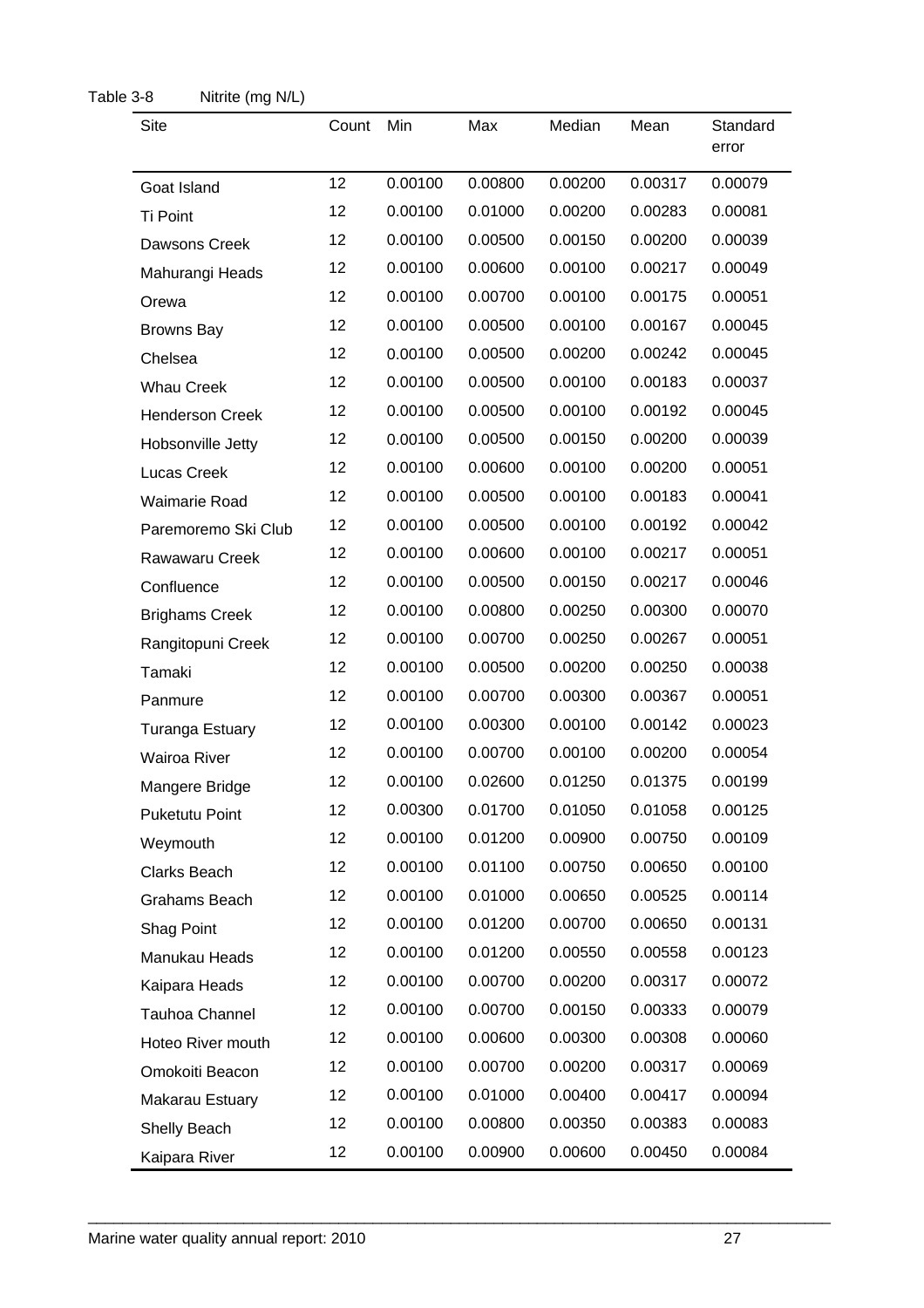<span id="page-30-0"></span>

| <b>Site</b>            | Count | Min    | Max    | Median | Mean   | Standard<br>error |
|------------------------|-------|--------|--------|--------|--------|-------------------|
| Goat Island            | 11    | 0.0010 | 0.0230 | 0.0040 | 0.0056 | 0.0019            |
| Ti Point               | 12    | 0.0010 | 0.0120 | 0.0040 | 0.0056 | 0.0012            |
| Dawsons Creek          | 12    | 0.0020 | 0.0790 | 0.0030 | 0.0125 | 0.0063            |
| Mahurangi Heads        | 11    | 0.0020 | 0.0130 | 0.0020 | 0.0044 | 0.0011            |
| Orewa                  | 12    | 0.0020 | 0.0100 | 0.0030 | 0.0038 | 0.0007            |
| <b>Browns Bay</b>      | 12    | 0.0010 | 0.0120 | 0.0025 | 0.0038 | 0.0010            |
| Chelsea                | 12    | 0.0010 | 0.0210 | 0.0070 | 0.0089 | 0.0019            |
| <b>Whau Creek</b>      | 12    | 0.0020 | 0.0740 | 0.0035 | 0.0138 | 0.0061            |
| <b>Henderson Creek</b> | 12    | 0.0010 | 0.1090 | 0.0035 | 0.0199 | 0.0096            |
| Hobsonville Jetty      | 12    | 0.0010 | 0.1020 | 0.0050 | 0.0178 | 0.0085            |
| Lucas Creek            | 12    | 0.0010 | 0.1950 | 0.0045 | 0.0416 | 0.0200            |
| Waimarie Road          | 12    | 0.0010 | 0.1650 | 0.0040 | 0.0300 | 0.0148            |
| Paremoremo Ski Club    | 12    | 0.0010 | 0.2010 | 0.0040 | 0.0395 | 0.0188            |
| Rawawaru Creek         | 12    | 0.0010 | 0.2690 | 0.0030 | 0.0589 | 0.0279            |
| Confluence             | 12    | 0.0010 | 0.2220 | 0.0050 | 0.0456 | 0.0212            |
| <b>Brighams Creek</b>  | 12    | 0.0020 | 0.7700 | 0.0055 | 0.1256 | 0.0663            |
| Rangitopuni Creek      | 12    | 0.0020 | 0.8490 | 0.0095 | 0.1214 | 0.0704            |
| Tamaki                 | 12    | 0.0060 | 0.0580 | 0.0110 | 0.0203 | 0.0052            |
| Panmure                | 12    | 0.0080 | 0.1720 | 0.0160 | 0.0636 | 0.0202            |
| <b>Turanga Estuary</b> | 12    | 0.0020 | 0.0770 | 0.0025 | 0.0096 | 0.0062            |
| <b>Wairoa River</b>    | 12    | 0.0010 | 0.4860 | 0.0040 | 0.0499 | 0.0399            |
| Mangere Bridge         | 12    | 0.0080 | 0.5640 | 0.3050 | 0.2558 | 0.0535            |
| <b>Puketutu Point</b>  | 12    | 0.0840 | 0.6810 | 0.2590 | 0.2762 | 0.0494            |
| Weymouth               | 12    | 0.0070 | 0.3810 | 0.0865 | 0.1446 | 0.0411            |
| Clarks Beach           | 12    | 0.0090 | 0.1460 | 0.0600 | 0.0611 | 0.0142            |
| Grahams Beach          | 12    | 0.0030 | 0.1140 | 0.0445 | 0.0464 | 0.0101            |
| Shag Point             | 12    | 0.0040 | 0.2380 | 0.0970 | 0.0943 | 0.0231            |
| Manukau Heads          | 12    | 0.0030 | 0.0860 | 0.0365 | 0.0339 | 0.0081            |
| Kaipara Heads          | 12    | 0.0010 | 0.1160 | 0.0050 | 0.0167 | 0.0093            |
| Tauhoa Channel         | 11    | 0.0010 | 0.1060 | 0.0100 | 0.0281 | 0.0116            |
| Hoteo River mouth      | 11    | 0.0020 | 0.1420 | 0.0110 | 0.0365 | 0.0153            |
| Omokoiti Beacon        | 12    | 0.0010 | 0.1050 | 0.0075 | 0.0292 | 0.0110            |
| Makarau Estuary        | 12    | 0.0010 | 0.1420 | 0.0200 | 0.0440 | 0.0148            |
| Shelly Beach           | 12    | 0.0020 | 0.1100 | 0.0130 | 0.0364 | 0.0120            |
| Kaipara River          | 12    | 0.0020 | 0.1170 | 0.0170 | 0.0439 | 0.0146            |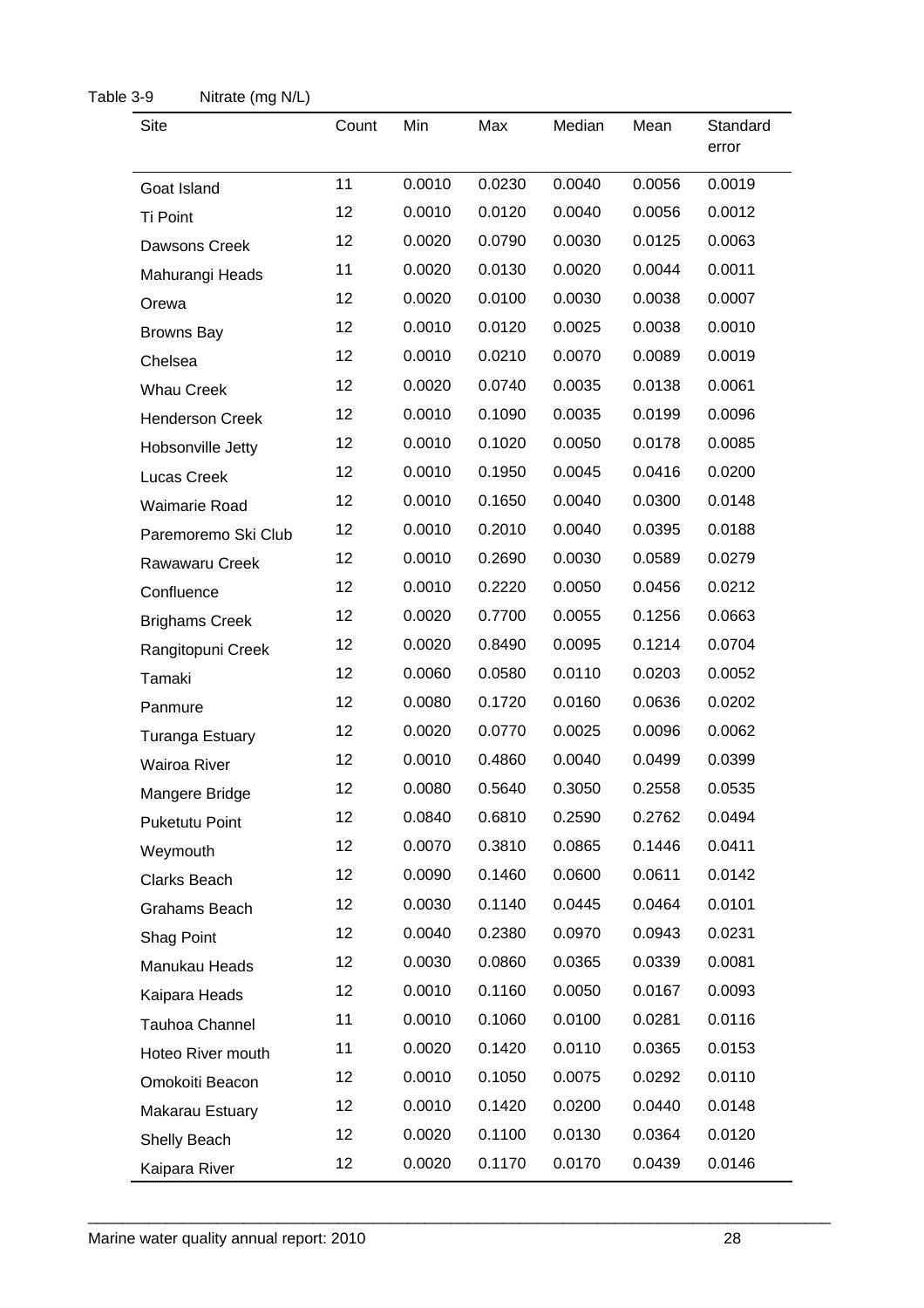| Site                   | Count | Min     | Max     | Median  | Mean    | Standard<br>error |
|------------------------|-------|---------|---------|---------|---------|-------------------|
| Goat Island            | 12    | 0.00250 | 0.01900 | 0.00250 | 0.00575 | 0.00156           |
| <b>Ti Point</b>        | 12    | 0.00250 | 0.00900 | 0.00250 | 0.00388 | 0.00075           |
| Dawsons Creek          | 12    | 0.00250 | 0.02700 | 0.00250 | 0.00583 | 0.00209           |
| Mahurangi Heads        | 12    | 0.00250 | 0.01400 | 0.00250 | 0.00454 | 0.00118           |
| Orewa                  | 12    | 0.00250 | 0.01500 | 0.00250 | 0.00525 | 0.00129           |
| <b>Browns Bay</b>      | 12    | 0.00250 | 0.01300 | 0.00250 | 0.00463 | 0.00113           |
| Chelsea                | 12    | 0.00250 | 0.03700 | 0.00250 | 0.00854 | 0.00297           |
| <b>Whau Creek</b>      | 12    | 0.00250 | 0.03500 | 0.00250 | 0.00675 | 0.00271           |
| <b>Henderson Creek</b> | 12    | 0.00250 | 0.04900 | 0.00250 | 0.00900 | 0.00416           |
| Hobsonville Jetty      | 12    | 0.00250 | 0.03400 | 0.00250 | 0.00679 | 0.00287           |
| Lucas Creek            | 12    | 0.00250 | 0.03200 | 0.00250 | 0.00967 | 0.00347           |
| <b>Waimarie Road</b>   | 12    | 0.00250 | 0.04200 | 0.00250 | 0.00942 | 0.00370           |
| Paremoremo Ski Club    | 12    | 0.00250 | 0.04800 | 0.00250 | 0.01129 | 0.00414           |
| Rawawaru Creek         | 12    | 0.00250 | 0.03200 | 0.00375 | 0.01058 | 0.00359           |
| Confluence             | 12    | 0.00250 | 0.03700 | 0.00250 | 0.00988 | 0.00359           |
| <b>Brighams Creek</b>  | 12    | 0.00250 | 0.05200 | 0.00250 | 0.01379 | 0.00518           |
| Rangitopuni Creek      | 12    | 0.00250 | 0.07400 | 0.00700 | 0.01671 | 0.00655           |
| Tamaki                 | 12    | 0.00250 | 0.02900 | 0.01000 | 0.01163 | 0.00290           |
| Panmure                | 12    | 0.00250 | 0.08000 | 0.01400 | 0.02146 | 0.00693           |
| <b>Turanga Estuary</b> | 12    | 0.00250 | 0.02300 | 0.00250 | 0.00529 | 0.00180           |
| <b>Wairoa River</b>    | 12    | 0.00250 | 0.05900 | 0.00250 | 0.01063 | 0.00488           |
| Mangere Bridge         | 12    | 0.00250 | 0.16600 | 0.07050 | 0.07113 | 0.01611           |
| <b>Puketutu Point</b>  | 12    | 0.00700 | 0.12400 | 0.05000 | 0.05567 | 0.01152           |
| Weymouth               | 12    | 0.00250 | 0.06100 | 0.02600 | 0.02696 | 0.00622           |
| <b>Clarks Beach</b>    | 12    | 0.00250 | 0.05300 | 0.01500 | 0.01800 | 0.00485           |
| Grahams Beach          | 12    | 0.00250 | 0.11200 | 0.00800 | 0.01871 | 0.00910           |
| Shag Point             | 12    | 0.00250 | 0.09700 | 0.02650 | 0.02679 | 0.00820           |
| Manukau Heads          | 12    | 0.00250 | 0.02500 | 0.00250 | 0.00742 | 0.00243           |
| Kaipara Heads          | 12    | 0.00250 | 0.01500 | 0.00250 | 0.00454 | 0.00116           |
| Tauhoa Channel         | 12    | 0.00250 | 0.02100 | 0.00250 | 0.00608 | 0.00179           |
| Hoteo River mouth      | 12    | 0.00250 | 0.04900 | 0.00250 | 0.01371 | 0.00460           |
| Omokoiti Beacon        | 12    | 0.00250 | 0.02100 | 0.00250 | 0.00683 | 0.00203           |
| Makarau Estuary        | 12    | 0.00250 | 0.04100 | 0.01450 | 0.01688 | 0.00429           |
| Shelly Beach           | 12    | 0.00250 | 0.03500 | 0.00675 | 0.01233 | 0.00353           |
| Kaipara River          | 12    | 0.00250 | 0.04600 | 0.02050 | 0.01904 | 0.00479           |

#### <span id="page-31-0"></span>Table 3-10 Ammonia (mg N/L)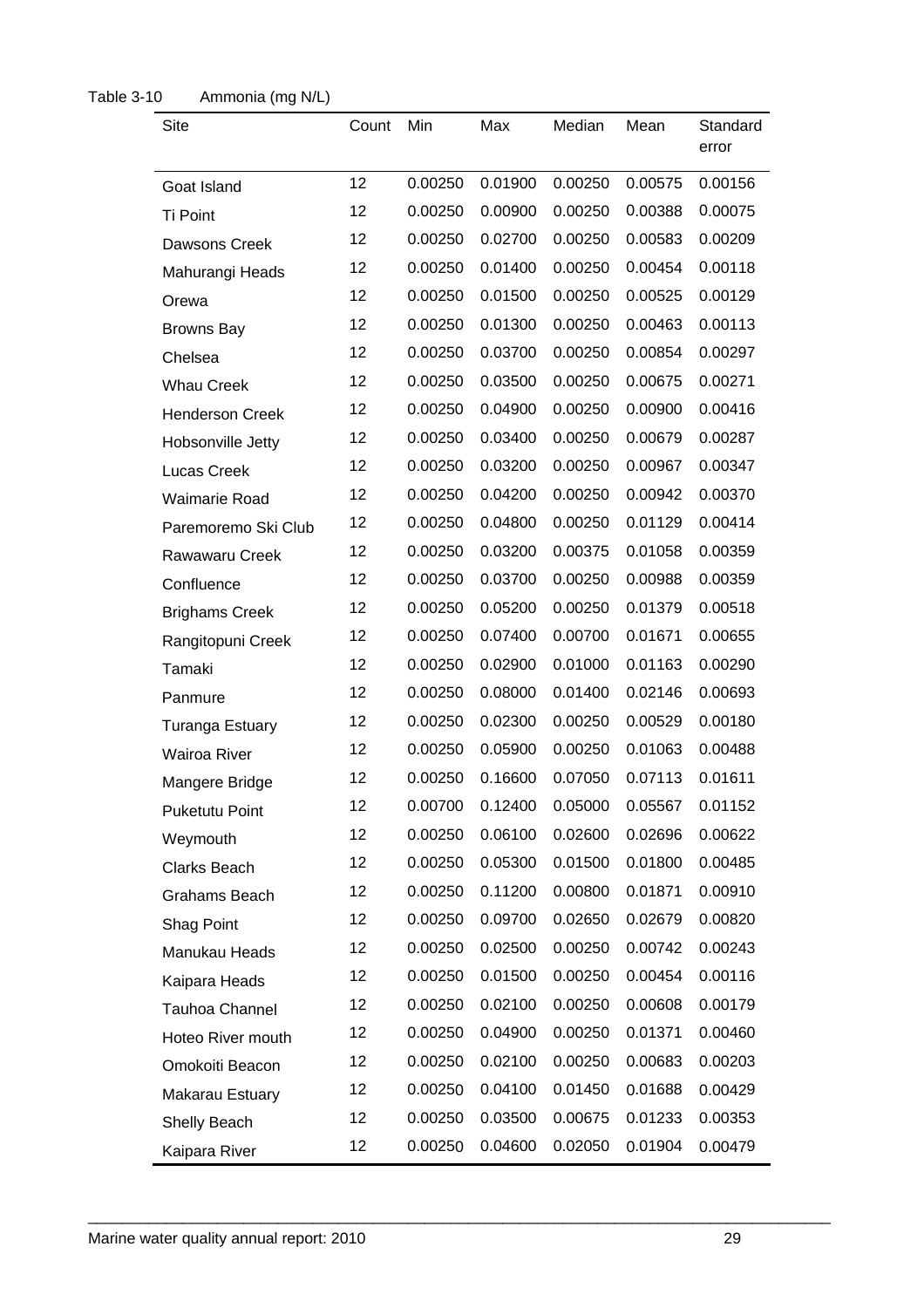| <b>Site</b>            | Count           | Min   | Max   | Median | Mean  | Standard<br>error |
|------------------------|-----------------|-------|-------|--------|-------|-------------------|
| Goat Island            | 12              | 0.005 | 0.156 | 0.021  | 0.043 | 0.014             |
| Ti Point               | 12 <sub>2</sub> | 0.001 | 0.057 | 0.014  | 0.021 | 0.006             |
| Dawsons Creek          | 12 <sub>2</sub> | 0.003 | 0.168 | 0.062  | 0.071 | 0.016             |
| Mahurangi Heads        | 12 <sub>2</sub> | 0.004 | 0.264 | 0.018  | 0.046 | 0.021             |
| Orewa                  | 12 <sub>2</sub> | 0.003 | 0.204 | 0.018  | 0.047 | 0.017             |
| <b>Browns Bay</b>      | 12 <sub>2</sub> | 0.003 | 0.634 | 0.018  | 0.086 | 0.051             |
| Chelsea                | 12 <sup>°</sup> | 0.008 | 0.209 | 0.047  | 0.082 | 0.022             |
| <b>Whau Creek</b>      | 12 <sub>2</sub> | 0.010 | 0.380 | 0.090  | 0.103 | 0.029             |
| <b>Henderson Creek</b> | 12 <sub>2</sub> | 0.006 | 0.247 | 0.081  | 0.094 | 0.021             |
| Hobsonville Jetty      | 12              | 0.001 | 0.183 | 0.046  | 0.066 | 0.017             |
| Lucas Creek            | 12 <sub>2</sub> | 0.018 | 0.796 | 0.163  | 0.193 | 0.060             |
| Waimarie Road          | 12 <sub>2</sub> | 0.018 | 0.194 | 0.093  | 0.100 | 0.018             |
| Paremoremo Ski Club    | 12 <sub>2</sub> | 0.043 | 0.264 | 0.135  | 0.134 | 0.023             |
| Rawawaru Creek         | 12 <sub>2</sub> | 0.048 | 0.651 | 0.153  | 0.216 | 0.053             |
| Confluence             | 12 <sub>2</sub> | 0.024 | 0.812 | 0.146  | 0.234 | 0.077             |
| <b>Brighams Creek</b>  | 12 <sup>2</sup> | 0.038 | 2.855 | 0.179  | 0.476 | 0.242             |
| Rangitopuni Creek      | 12 <sub>2</sub> | 0.058 | 0.683 | 0.162  | 0.233 | 0.061             |
| Tamaki                 | 12 <sub>2</sub> | 0.017 | 0.418 | 0.112  | 0.139 | 0.034             |
| Panmure                | 12 <sub>2</sub> | 0.079 | 0.761 | 0.269  | 0.283 | 0.058             |
| Turanga Estuary        | 12 <sub>2</sub> | 0.010 | 0.528 | 0.038  | 0.086 | 0.042             |
| Wairoa River           | 12 <sub>2</sub> | 0.012 | 0.437 | 0.067  | 0.103 | 0.034             |
| Mangere Bridge         | 12              | 0.124 | 0.436 | 0.252  | 0.255 | 0.022             |
| <b>Puketutu Point</b>  | 12 <sub>2</sub> | 0.100 | 0.411 | 0.224  | 0.241 | 0.028             |
| Weymouth               | 12 <sub>2</sub> | 0.051 | 0.823 | 0.190  | 0.229 | 0.060             |
| Clarks Beach           | 12 <sub>2</sub> | 0.008 | 0.239 | 0.099  | 0.107 | 0.020             |
| Grahams Beach          | 12 <sub>2</sub> | 0.004 | 0.369 | 0.056  | 0.082 | 0.029             |
| Shag Point             | 12 <sub>2</sub> | 0.004 | 0.240 | 0.135  | 0.126 | 0.020             |
| Manukau Heads          | 12 <sub>2</sub> | 0.002 | 0.145 | 0.051  | 0.056 | 0.013             |
| Kaipara Heads          | 12 <sub>2</sub> | 0.006 | 0.138 | 0.032  | 0.052 | 0.014             |
| Tauhoa Channel         | 12 <sub>2</sub> | 0.006 | 0.153 | 0.028  | 0.056 | 0.014             |
| Hoteo River mouth      | 12 <sub>2</sub> | 0.006 | 0.246 | 0.095  | 0.109 | 0.024             |
| Omokoiti Beacon        | 12 <sub>2</sub> | 0.008 | 0.176 | 0.052  | 0.067 | 0.017             |
| Makarau Estuary        | 12 <sub>2</sub> | 0.018 | 0.337 | 0.091  | 0.118 | 0.025             |
| Shelly Beach           | 12              | 0.018 | 0.226 | 0.088  | 0.104 | 0.020             |
| Kaipara River          | 12              | 0.048 | 0.444 | 0.175  | 0.205 | 0.032             |

<span id="page-32-0"></span>Table 3-11 Total kjedahl nitrogen (mg N/L)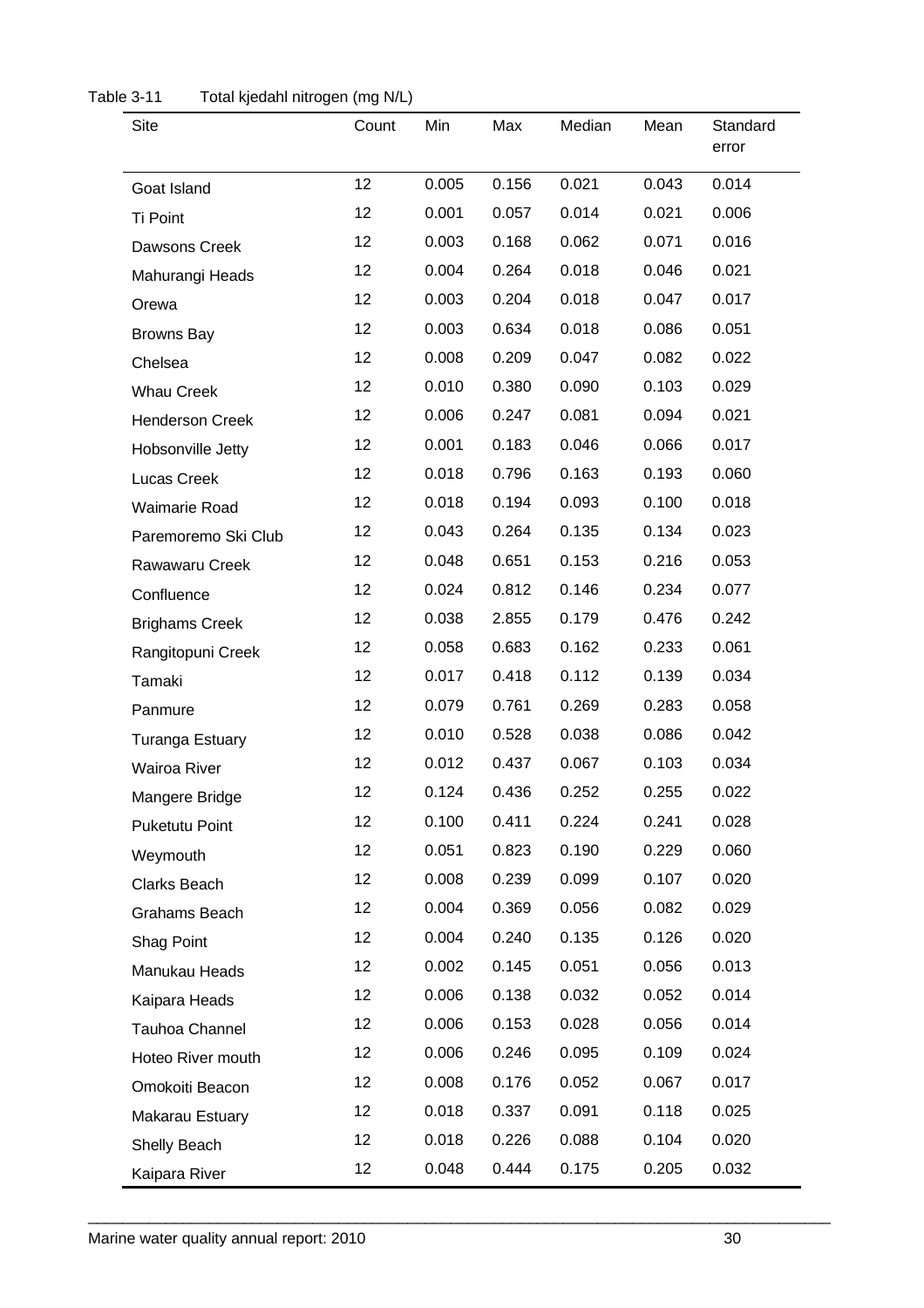| Site                   | Count           | Min    | Max    | Median | Mean   | Standard<br>error |
|------------------------|-----------------|--------|--------|--------|--------|-------------------|
| Goat Island            | 12              | 0.0100 | 0.1600 | 0.0250 | 0.0474 | 0.0145            |
| Ti Point               | 12              | 0.0100 | 0.0600 | 0.0100 | 0.0225 | 0.0060            |
| Dawsons Creek          | 12              | 0.0100 | 0.1700 | 0.0700 | 0.0833 | 0.0172            |
| Mahurangi Heads        | 12              | 0.0100 | 0.2700 | 0.0100 | 0.0467 | 0.0214            |
| Orewa                  | 12              | 0.0100 | 0.2100 | 0.0150 | 0.0475 | 0.0178            |
| <b>Browns Bay</b>      | 12 <sub>2</sub> | 0.0100 | 0.6400 | 0.0150 | 0.0867 | 0.0514            |
| Chelsea                | 12              | 0.0100 | 0.2200 | 0.0550 | 0.0908 | 0.0241            |
| <b>Whau Creek</b>      | 12              | 0.0100 | 0.4000 | 0.1050 | 0.1160 | 0.0307            |
| <b>Henderson Creek</b> | 12 <sup>2</sup> | 0.0100 | 0.3100 | 0.0950 | 0.1146 | 0.0263            |
| Hobsonville Jetty      | 12 <sup>2</sup> | 0.0100 | 0.1900 | 0.0800 | 0.0834 | 0.0189            |
| Lucas Creek            | 12              | 0.0100 | 0.9600 | 0.1700 | 0.2358 | 0.0743            |
| <b>Waimarie Road</b>   | 12              | 0.0100 | 0.3000 | 0.1250 | 0.1317 | 0.0259            |
| Paremoremo Ski Club    | 12 <sup>2</sup> | 0.0500 | 0.4200 | 0.1600 | 0.1758 | 0.0353            |
| Rawawaru Creek         | 12              | 0.0500 | 0.8000 | 0.1550 | 0.2767 | 0.0730            |
| Confluence             | 12 <sup>2</sup> | 0.0500 | 0.9300 | 0.1550 | 0.2817 | 0.0854            |
| <b>Brighams Creek</b>  | 12 <sup>2</sup> | 0.0400 | 3.2000 | 0.2350 | 0.6050 | 0.2706            |
| Rangitopuni Creek      | 12 <sub>2</sub> | 0.0600 | 1.1000 | 0.1950 | 0.3568 | 0.1067            |
| Tamaki                 | 12              | 0.0400 | 0.4300 | 0.1450 | 0.1625 | 0.0313            |
| Panmure                | 12 <sub>2</sub> | 0.1300 | 0.9400 | 0.2950 | 0.3500 | 0.0647            |
| <b>Turanga Estuary</b> | 12 <sup>2</sup> | 0.0100 | 0.5300 | 0.0650 | 0.0942 | 0.0413            |
| Wairoa River           | 12 <sup>2</sup> | 0.0100 | 0.9300 | 0.0750 | 0.1533 | 0.0730            |
| Mangere Bridge         | 12 <sub>2</sub> | 0.2600 | 0.9400 | 0.5550 | 0.5242 | 0.0560            |
| <b>Puketutu Point</b>  | 12              | 0.1900 | 1.1000 | 0.4850 | 0.5275 | 0.0680            |
| Weymouth               | 12              | 0.0600 | 0.8500 | 0.3250 | 0.3817 | 0.0650            |
| Clarks Beach           | 12 <sub>2</sub> | 0.0200 | 0.3400 | 0.1700 | 0.1750 | 0.0247            |
| Grahams Beach          | 12              | 0.0200 | 0.4500 | 0.1250 | 0.1343 | 0.0316            |
| Shag Point             | 12 <sub>2</sub> | 0.0300 | 0.4900 | 0.2100 | 0.2267 | 0.0341            |
| Manukau Heads          | 12 <sub>2</sub> | 0.0100 | 0.2000 | 0.0950 | 0.0950 | 0.0148            |
| Kaipara Heads          | $12 \,$         | 0.0100 | 0.2600 | 0.0450 | 0.0700 | 0.0206            |
| Tauhoa Channel         | 12 <sub>2</sub> | 0.0100 | 0.1600 | 0.0900 | 0.0825 | 0.0157            |
| Hoteo River mouth      | 12              | 0.0100 | 0.2600 | 0.1650 | 0.1433 | 0.0278            |
| Omokoiti Beacon        | 12              | 0.0100 | 0.1800 | 0.1050 | 0.0978 | 0.0171            |
| Makarau Estuary        | 12 <sub>2</sub> | 0.0100 | 0.3400 | 0.1700 | 0.1650 | 0.0271            |
| Shelly Beach           | 12 <sub>2</sub> | 0.0100 | 0.2400 | 0.1650 | 0.1433 | 0.0218            |
| Kaipara River          | 12 <sub>2</sub> | 0.0500 | 0.4500 | 0.2700 | 0.2536 | 0.0308            |

<span id="page-33-0"></span>Table 3-12 Total nitrogen (by calculation, mg N/L)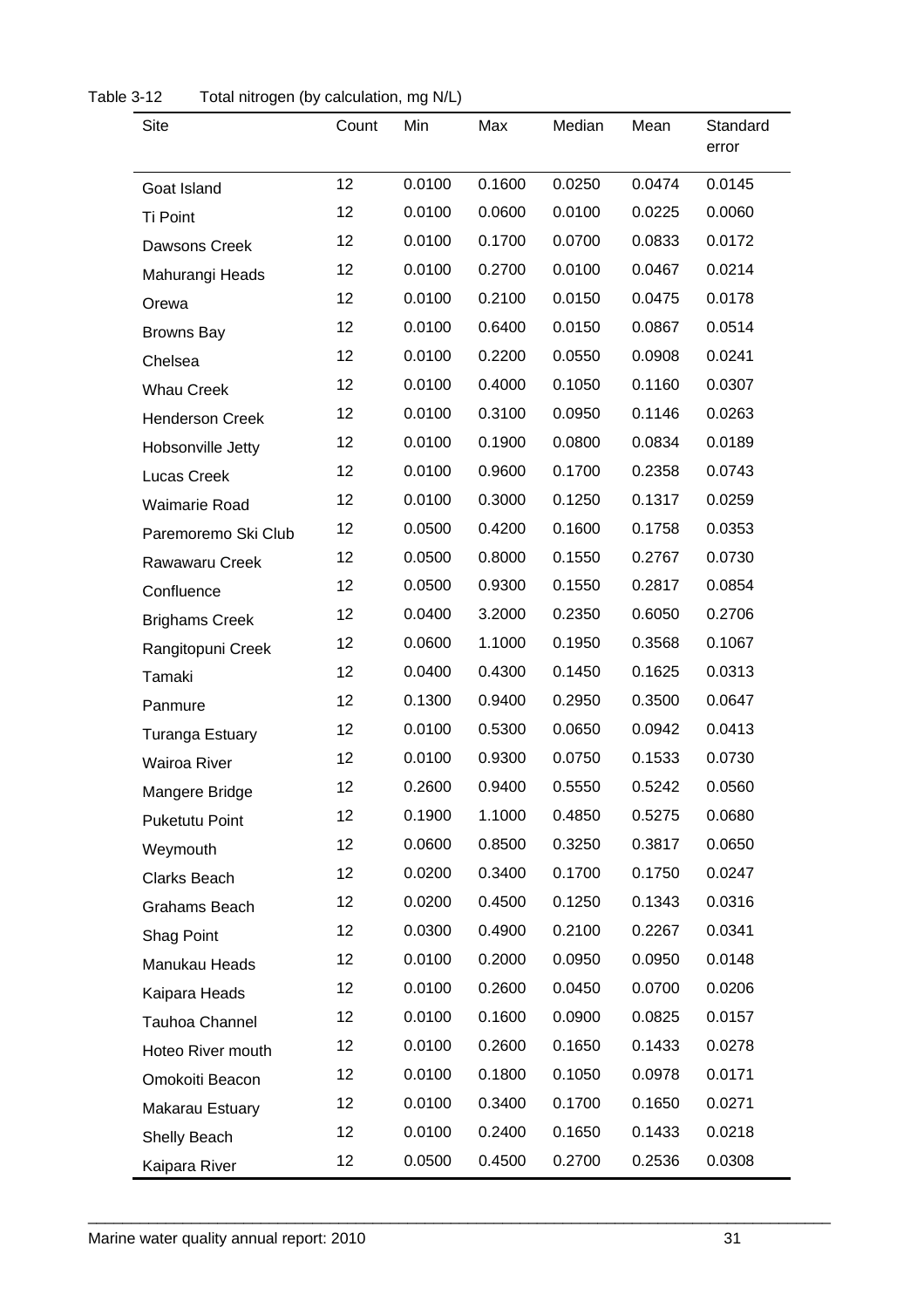| Site                   | Count           | Min    | Max    | Median | Mean   | Standard<br>error |
|------------------------|-----------------|--------|--------|--------|--------|-------------------|
| Goat Island            | 12 <sup>°</sup> | 0.0080 | 0.0290 | 0.0140 | 0.0157 | 0.0019            |
| Ti Point               | 12              | 0.0070 | 0.0290 | 0.0150 | 0.0148 | 0.0017            |
| Dawsons Creek          | 12              | 0.0110 | 0.0430 | 0.0210 | 0.0239 | 0.0026            |
| Mahurangi Heads        | 12              | 0.0080 | 0.0320 | 0.0150 | 0.0165 | 0.0019            |
| Orewa                  | 12              | 0.0070 | 0.0300 | 0.0150 | 0.0170 | 0.0023            |
| <b>Browns Bay</b>      | 12              | 0.0080 | 0.0660 | 0.0180 | 0.0230 | 0.0044            |
| Chelsea                | 12              | 0.0160 | 0.0410 | 0.0275 | 0.0273 | 0.0020            |
| <b>Whau Creek</b>      | 12              | 0.0120 | 0.0410 | 0.0270 | 0.0274 | 0.0027            |
| <b>Henderson Creek</b> | 12              | 0.0200 | 0.4200 | 0.0300 | 0.0641 | 0.0325            |
| Hobsonville Jetty      | 12 <sup>2</sup> | 0.0140 | 0.0470 | 0.0315 | 0.0300 | 0.0024            |
| Lucas Creek            | 12              | 0.0140 | 0.1150 | 0.0385 | 0.0426 | 0.0077            |
| <b>Waimarie Road</b>   | 12              | 0.0150 | 0.0490 | 0.0335 | 0.0333 | 0.0032            |
| Paremoremo Ski Club    | 12              | 0.0150 | 0.0550 | 0.0365 | 0.0353 | 0.0032            |
| Rawawaru Creek         | 12              | 0.0140 | 0.1090 | 0.0375 | 0.0400 | 0.0074            |
| Confluence             | 12              | 0.0200 | 0.1190 | 0.0435 | 0.0478 | 0.0077            |
| <b>Brighams Creek</b>  | 12              | 0.0140 | 0.3300 | 0.0505 | 0.0775 | 0.0255            |
| Rangitopuni Creek      | 12              | 0.0140 | 0.0720 | 0.0495 | 0.0440 | 0.0057            |
| Tamaki                 | 12              | 0.0150 | 0.0450 | 0.0290 | 0.0283 | 0.0027            |
| Panmure                | 12              | 0.0210 | 0.0580 | 0.0405 | 0.0407 | 0.0041            |
| <b>Turanga Estuary</b> | 12              | 0.0190 | 0.0400 | 0.0225 | 0.0255 | 0.0020            |
| Wairoa River           | 12 <sup>2</sup> | 0.0200 | 0.0490 | 0.0275 | 0.0291 | 0.0022            |
| Mangere Bridge         | 12              | 0.1180 | 0.2370 | 0.1635 | 0.1752 | 0.0107            |
| <b>Puketutu Point</b>  | 12              | 0.1100 | 0.4910 | 0.1665 | 0.2046 | 0.0324            |
| Weymouth               | 12              | 0.0220 | 0.0760 | 0.0585 | 0.0558 | 0.0047            |
| Clarks Beach           | 12              | 0.0220 | 0.0780 | 0.0430 | 0.0449 | 0.0047            |
| Grahams Beach          | 12              | 0.0180 | 0.1790 | 0.0330 | 0.0440 | 0.0126            |
| Shag Point             | 12              | 0.0530 | 0.1520 | 0.0880 | 0.0887 | 0.0079            |
| Manukau Heads          | 12              | 0.0140 | 0.1090 | 0.0240 | 0.0328 | 0.0075            |
| Kaipara Heads          | 12              | 0.0090 | 0.0300 | 0.0180 | 0.0178 | 0.0017            |
| Tauhoa Channel         | 12              | 0.0100 | 0.0290 | 0.0185 | 0.0191 | 0.0020            |
| Hoteo River mouth      | 12              | 0.0080 | 0.0510 | 0.0315 | 0.0277 | 0.0038            |
| Omokoiti Beacon        | 12              | 0.0150 | 0.0650 | 0.0250 | 0.0268 | 0.0038            |
| Makarau Estuary        | 12              | 0.0130 | 0.0780 | 0.0310 | 0.0342 | 0.0051            |
| Shelly Beach           | 12              | 0.0100 | 0.0520 | 0.0335 | 0.0313 | 0.0037            |
| Kaipara River          | 12              | 0.0130 | 0.1020 | 0.0560 | 0.0564 | 0.0071            |

#### <span id="page-34-0"></span>Table 3-13 Total phosphorus (mg/L)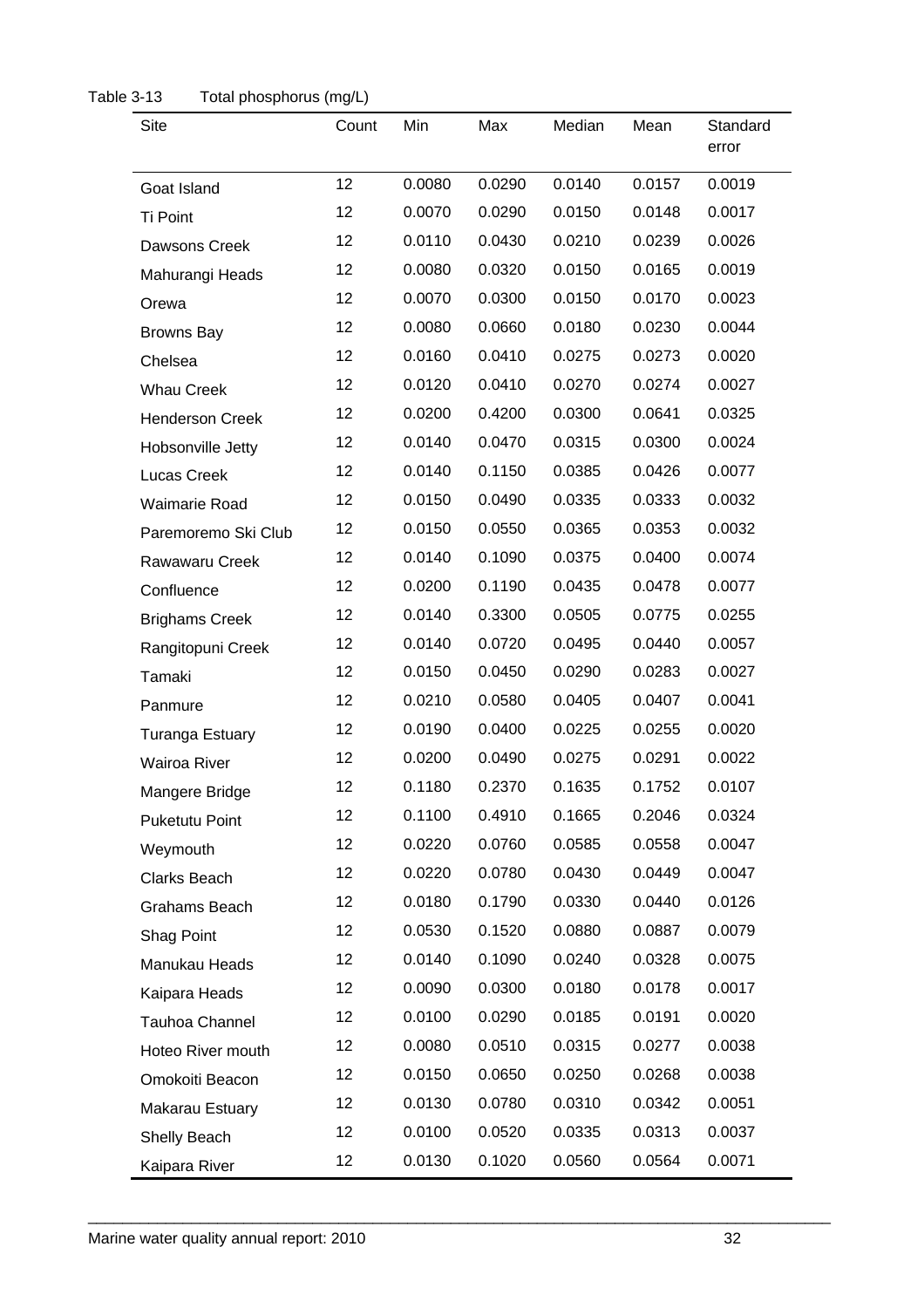| <b>Site</b>            | Count           | Min    | Max    | Median | Mean   | Standard<br>error |
|------------------------|-----------------|--------|--------|--------|--------|-------------------|
| Goat Island            | 12              | 0.0025 | 0.0140 | 0.0070 | 0.0081 | 0.0010            |
| Ti Point               | 12              | 0.0025 | 0.0130 | 0.0070 | 0.0075 | 0.0010            |
| Dawsons Creek          | 12              | 0.0070 | 0.0160 | 0.0105 | 0.0115 | 0.0009            |
| Mahurangi Heads        | 12              | 0.0025 | 0.0170 | 0.0085 | 0.0100 | 0.0013            |
| Orewa                  | 12              | 0.0060 | 0.0140 | 0.0095 | 0.0099 | 0.0008            |
| <b>Browns Bay</b>      | 12              | 0.0025 | 0.0280 | 0.0125 | 0.0130 | 0.0017            |
| Chelsea                | 12              | 0.0130 | 0.0260 | 0.0180 | 0.0187 | 0.0014            |
| <b>Whau Creek</b>      | 12              | 0.0080 | 0.0230 | 0.0170 | 0.0165 | 0.0015            |
| <b>Henderson Creek</b> | 12              | 0.0070 | 0.0220 | 0.0165 | 0.0164 | 0.0015            |
| Hobsonville Jetty      | 12              | 0.0110 | 0.0240 | 0.0170 | 0.0176 | 0.0013            |
| Lucas Creek            | 12              | 0.0100 | 0.0250 | 0.0155 | 0.0159 | 0.0015            |
| <b>Waimarie Road</b>   | 12              | 0.0110 | 0.0250 | 0.0185 | 0.0181 | 0.0016            |
| Paremoremo Ski Club    | 12              | 0.0100 | 0.0260 | 0.0200 | 0.0185 | 0.0018            |
| Rawawaru Creek         | 12              | 0.0070 | 0.0350 | 0.0205 | 0.0189 | 0.0025            |
| Confluence             | 12              | 0.0090 | 0.0270 | 0.0205 | 0.0186 | 0.0020            |
| <b>Brighams Creek</b>  | 12              | 0.0070 | 0.0300 | 0.0240 | 0.0205 | 0.0024            |
| Rangitopuni Creek      | 12              | 0.0080 | 0.0310 | 0.0195 | 0.0199 | 0.0023            |
| Tamaki                 | 12              | 0.0060 | 0.0270 | 0.0165 | 0.0169 | 0.0017            |
| Panmure                | 12              | 0.0170 | 0.0330 | 0.0230 | 0.0244 | 0.0014            |
| <b>Turanga Estuary</b> | 12              | 0.0090 | 0.0210 | 0.0155 | 0.0148 | 0.0013            |
| <b>Wairoa River</b>    | 12              | 0.0070 | 0.0230 | 0.0150 | 0.0151 | 0.0016            |
| Mangere Bridge         | 12              | 0.1010 | 0.1490 | 0.1245 | 0.1232 | 0.0042            |
| <b>Puketutu Point</b>  | 12              | 0.0930 | 0.4740 | 0.1245 | 0.1697 | 0.0323            |
| Weymouth               | 12              | 0.0080 | 0.0460 | 0.0250 | 0.0276 | 0.0031            |
| Clarks Beach           | 12 <sub>2</sub> | 0.0100 | 0.0330 | 0.0225 | 0.0217 | 0.0019            |
| Grahams Beach          | 12 <sub>2</sub> | 0.0110 | 0.0250 | 0.0185 | 0.0184 | 0.0012            |
| Shag Point             | 12 <sub>2</sub> | 0.0400 | 0.0750 | 0.0575 | 0.0581 | 0.0029            |
| Manukau Heads          | 12 <sub>2</sub> | 0.0090 | 0.0220 | 0.0140 | 0.0143 | 0.0010            |
| Kaipara Heads          | 12 <sub>2</sub> | 0.0025 | 0.0160 | 0.0075 | 0.0080 | 0.0010            |
| Tauhoa Channel         | 12 <sub>2</sub> | 0.0060 | 0.0130 | 0.0090 | 0.0097 | 0.0006            |
| Hoteo River mouth      | 12 <sub>2</sub> | 0.0060 | 0.0250 | 0.0125 | 0.0137 | 0.0017            |
| Omokoiti Beacon        | 12              | 0.0060 | 0.0140 | 0.0105 | 0.0105 | 0.0007            |
| Makarau Estuary        | 12              | 0.0100 | 0.0220 | 0.0140 | 0.0153 | 0.0012            |
| Shelly Beach           | 12              | 0.0100 | 0.0200 | 0.0130 | 0.0138 | 0.0008            |
| Kaipara River          | 12 <sub>2</sub> | 0.0100 | 0.0240 | 0.0160 | 0.0166 | 0.0012            |

<span id="page-35-0"></span>

| Table 3-14 | Soluble reactive phosphorus (mg/L) |  |
|------------|------------------------------------|--|
|------------|------------------------------------|--|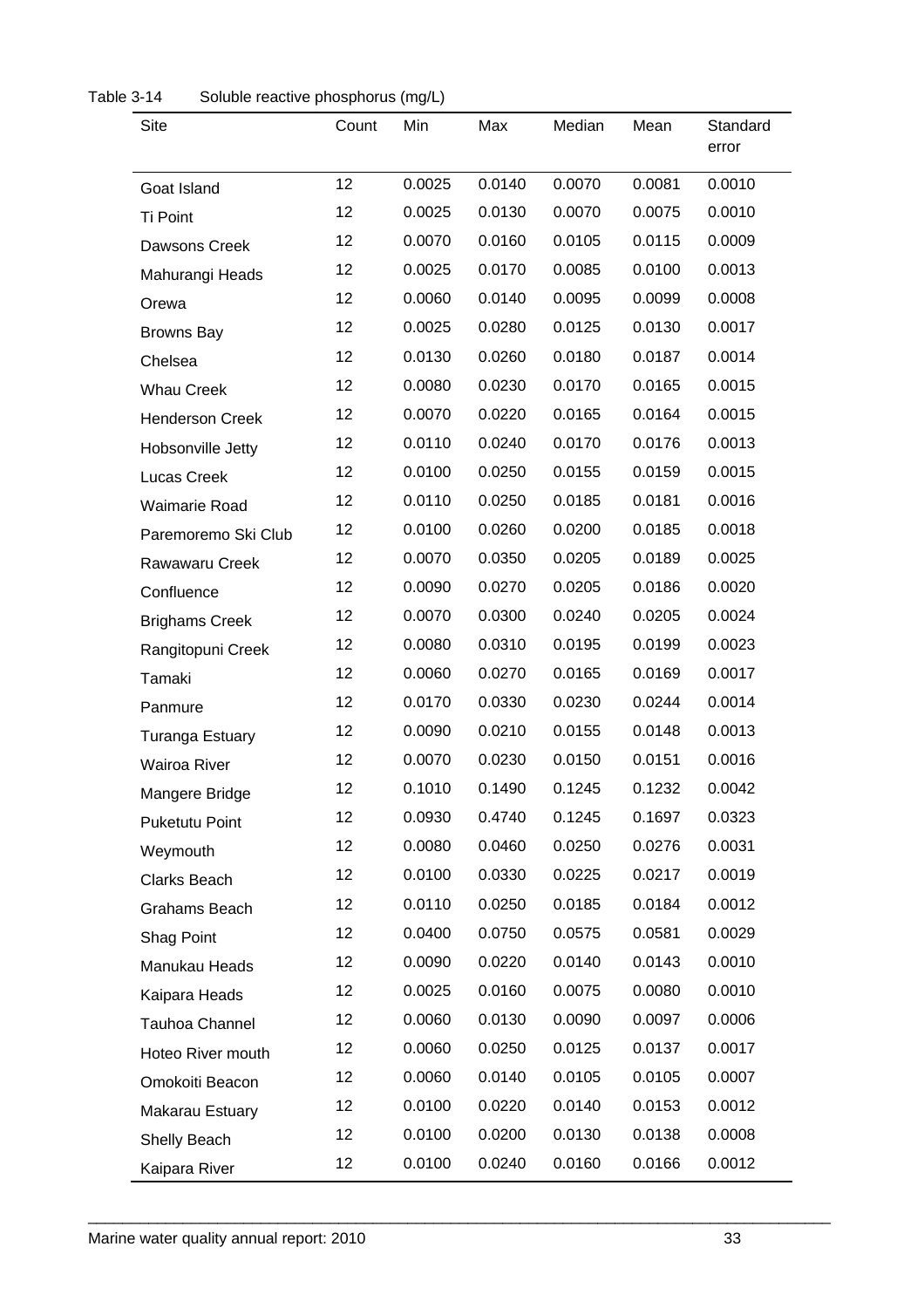| <b>Site</b>            | Count | Min    | Max       | Median  | Mean     | Standard<br>error |
|------------------------|-------|--------|-----------|---------|----------|-------------------|
| Goat Island            | 12    | 5.0000 | 5.0000    | 5.0000  | 5.0000   | 0.0000            |
| Ti Point               | 12    | 5.0000 | 5.0000    | 5.0000  | 5.0000   | 0.0000            |
| Dawsons Creek          | 12    | 5.0000 | 305.0000  | 5.0000  | 30.4167  | 24.9656           |
| Mahurangi Heads        | 12    | 5.0000 | 41.0000   | 5.0000  | 8.0000   | 3.0000            |
| Orewa                  | 12    | 5.0000 | 20.0000   | 5.0000  | 6.2500   | 1.2500            |
| <b>Browns Bay</b>      | 12    | 5.0000 | 10.0000   | 5.0000  | 5.4167   | 0.4167            |
| Chelsea                | 12    | 5.0000 | 20.0000   | 5.0000  | 8.7500   | 1.9584            |
| <b>Whau Creek</b>      | 12    | 5.0000 | 75.0000   | 5.0000  | 16.6667  | 7.8657            |
| <b>Henderson Creek</b> | 12    | 5.0000 | 5794.0000 | 5.0000  | 508.9167 | 480.7507          |
| Hobsonville Jetty      | 12    | 5.0000 | 148.0000  | 5.0000  | 19.4167  | 11.7599           |
| Lucas Creek            | 12    | 5.0000 | 609.0000  | 10.0000 | 95.9167  | 52.7107           |
| Waimarie Road          | 12    | 5.0000 | 548.0000  | 5.0000  | 57.5833  | 44.7873           |
| Paremoremo Ski Club    | 12    | 5.0000 | 417.0000  | 15.0000 | 67.9167  | 35.2359           |
| Rawawaru Creek         | 12    | 5.0000 | 410.0000  | 10.0000 | 73.0000  | 33.9819           |
| Confluence             | 12    | 5.0000 | 613.0000  | 5.0000  | 87.3333  | 51.5620           |
| <b>Brighams Creek</b>  | 12    | 5.0000 | 512.0000  | 10.0000 | 93.0833  | 45.5870           |
| Rangitopuni Creek      | 12    | 5.0000 | 882.0000  | 20.0000 | 147.6667 | 79.8609           |
| Tamaki                 | 12    | 5.0000 | 20.0000   | 5.0000  | 7.0833   | 1.2995            |
| Panmure                | 12    | 5.0000 | 146.0000  | 10.0000 | 27.5000  | 12.0971           |
| <b>Turanga Estuary</b> | 12    | 5.0000 | 272.0000  | 5.0000  | 27.2500  | 22.2500           |
| Wairoa River           | 12    | 5.0000 | 1607.0000 | 5.0000  | 154.5000 | 133.0033          |
| Mangere Bridge         | 12    | 5.0000 | 20.0000   | 5.0000  | 7.5000   | 1.3056            |
| Puketutu Point         | 12    | 5.0000 | 10.0000   | 5.0000  | 5.4167   | 0.4167            |
| Weymouth               | 12    | 5.0000 | 86.0000   | 5.0000  | 16.5000  | 7.4024            |
| Clarks Beach           | 12    | 5.0000 | 5.0000    | 5.0000  | 5.0000   | 0.0000            |
| Grahams Beach          | 12    | 5.0000 | 5.0000    | 5.0000  | 5.0000   | 0.0000            |
| Shag Point             | 12    | 5.0000 | 10.0000   | 5.0000  | 5.4167   | 0.4167            |
| Manukau Heads          | 12    | 5.0000 | 5.0000    | 5.0000  | 5.0000   | 0.0000            |
| Kaipara Heads          | 12    | 1.0000 | 48.0000   | 1.0000  | 5.0833   | 3.9050            |
| Tauhoa Channel         | 12    | 1.0000 | 3.0000    | 1.0000  | 1.1667   | 0.1667            |
| Hoteo River mouth      | 12    | 1.0000 | 25.0000   | 1.0000  | 4.0833   | 2.0392            |
| Omokoiti Beacon        | 12    | 1.0000 | 2.0000    | 1.0000  | 1.0833   | 0.0833            |
| Makarau Estuary        | 12    | 1.0000 | 20.0000   | 1.5000  | 4.5833   | 2.0870            |
| Shelly Beach           | 12    | 1.0000 | 7.0000    | 1.0000  | 1.7500   | 0.4943            |
| Kaipara River          | 12    | 1.0000 | 30.0000   | 5.0000  | 8.7500   | 2.6318            |

<span id="page-36-0"></span>Table 3-15 Enterococci (CFU/100ml)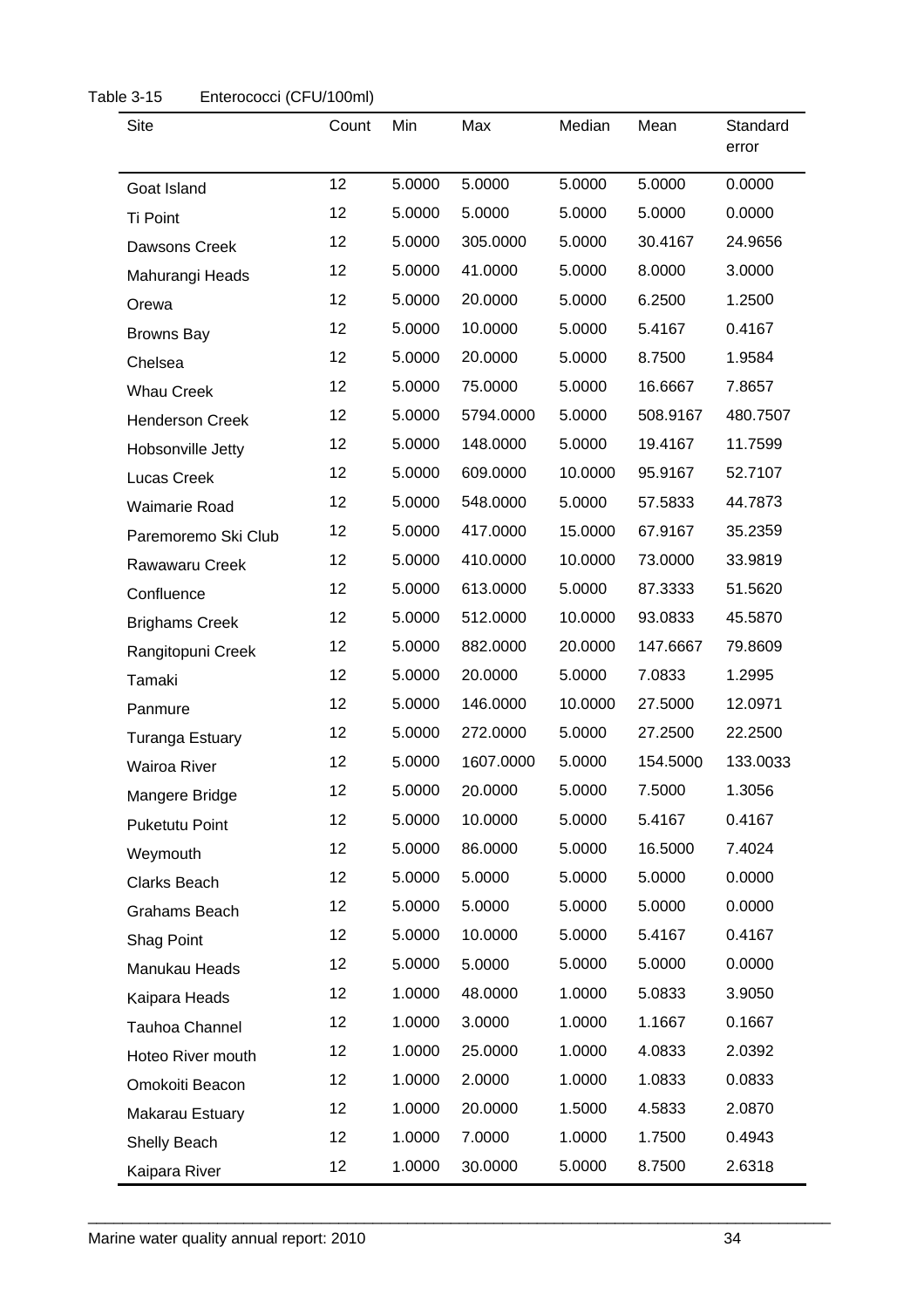| <b>Site</b>            | Count   | Min    | Max    | Median | Mean   | Standard<br>error |
|------------------------|---------|--------|--------|--------|--------|-------------------|
| Goat Island            | 12      | 99.70  | 123.90 | 106.55 | 107.83 | 1.99              |
| Ti Point               | 12      | 101.50 | 112.20 | 106.40 | 106.38 | 1.06              |
| Dawsons Creek          | 12      | 88.60  | 109.30 | 99.15  | 97.84  | 1.92              |
| Mahurangi Heads        | 12      | 96.90  | 107.50 | 102.45 | 102.18 | 0.99              |
| Orewa                  | 12      | 90.10  | 109.90 | 102.55 | 101.88 | 1.46              |
| <b>Browns Bay</b>      | 12      | 90.80  | 107.90 | 102.10 | 101.04 | 1.44              |
| Chelsea                | 11      | 90.70  | 118.20 | 102.10 | 103.31 | 2.36              |
| <b>Whau Creek</b>      | 11      | 95.40  | 111.80 | 98.30  | 100.93 | 1.81              |
| <b>Henderson Creek</b> | 12      | 91.00  | 110.90 | 98.10  | 99.15  | 1.96              |
| Hobsonville Jetty      | 12      | 91.20  | 110.50 | 99.80  | 100.18 | 1.63              |
| Lucas Creek            | 12      | 72.20  | 106.70 | 94.60  | 93.96  | 2.80              |
| <b>Waimarie Road</b>   | 12      | 86.30  | 109.70 | 95.65  | 97.07  | 1.98              |
| Paremoremo Ski Club    | 12      | 80.30  | 110.80 | 95.35  | 95.50  | 2.44              |
| Rawawaru Creek         | 12      | 71.60  | 113.20 | 96.50  | 95.99  | 3.20              |
| Confluence             | 12      | 83.00  | 108.80 | 98.05  | 96.56  | 2.55              |
| <b>Brighams Creek</b>  | 12      | 76.30  | 110.10 | 98.10  | 95.68  | 2.85              |
| Rangitopuni Creek      | 12      | 74.80  | 112.70 | 95.20  | 93.63  | 2.94              |
| Tamaki                 | 12      | 91.60  | 107.10 | 99.40  | 99.38  | 1.19              |
| Panmure                | 12      | 89.60  | 109.40 | 97.40  | 98.56  | 1.68              |
| <b>Turanga Estuary</b> | 12      | 91.50  | 110.00 | 102.60 | 101.40 | 1.61              |
| Wairoa River           | 12      | 93.10  | 115.20 | 103.95 | 102.56 | 1.89              |
| Mangere Bridge         | 12      | 87.30  | 109.20 | 97.15  | 97.57  | 1.93              |
| <b>Puketutu Point</b>  | 12      | 94.20  | 105.10 | 102.45 | 101.44 | 1.06              |
| Weymouth               | 12      | 87.00  | 115.20 | 104.95 | 103.23 | 2.17              |
| Clarks Beach           | 12      | 92.80  | 104.60 | 100.45 | 100.38 | 1.13              |
| Grahams Beach          | 12      | 97.80  | 108.40 | 103.95 | 103.68 | 1.01              |
| Shag Point             | 12      | 97.50  | 112.60 | 102.90 | 103.54 | 1.48              |
| Manukau Heads          | 12      | 100.00 | 113.10 | 105.65 | 105.48 | 1.19              |
| Kaipara Heads          | 12      | 104.50 | 109.80 | 106.90 | 106.86 | 0.47              |
| Tauhoa Channel         | 12      | 98.40  | 107.90 | 104.15 | 103.35 | 0.81              |
| Hoteo River mouth      | 12      | 91.40  | 104.90 | 102.00 | 99.95  | 1.34              |
| Omokoiti Beacon        | 12      | 97.20  | 107.60 | 103.30 | 102.64 | 0.92              |
| Makarau Estuary        | 12      | 95.40  | 107.50 | 100.85 | 101.03 | 1.08              |
| Shelly Beach           | 12      | 93.90  | 108.80 | 102.40 | 101.27 | 1.31              |
| Kaipara River          | $12 \,$ | 92.90  | 112.40 | 102.40 | 101.61 | 1.87              |

#### <span id="page-37-0"></span>Table 3-16 Dissolve oxygen (% saturation)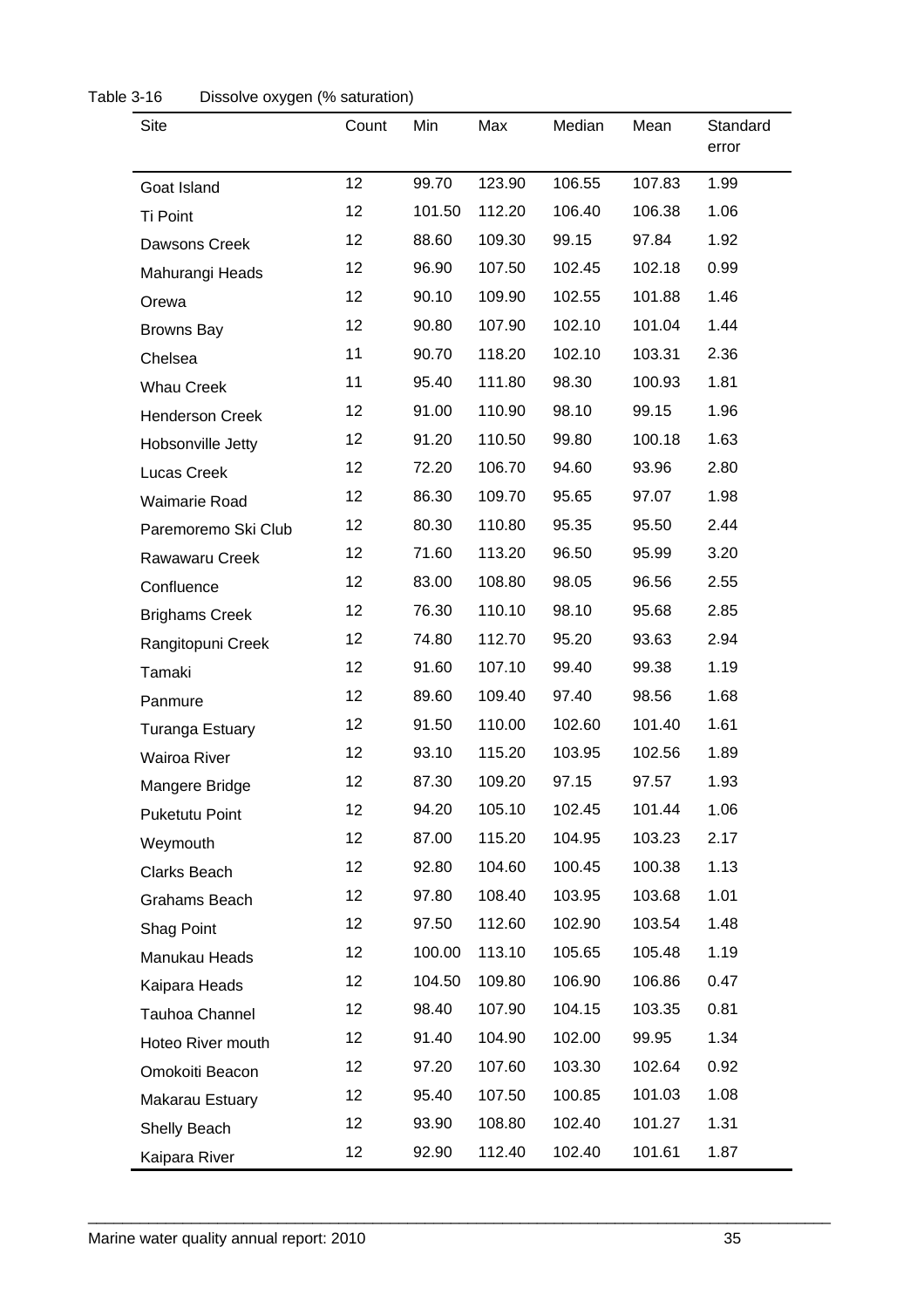| <b>Site</b>            | Count | Min  | Max   | Median | Mean | Standard<br>error |
|------------------------|-------|------|-------|--------|------|-------------------|
| Goat Island            | 12    | 7.16 | 10.32 | 8.32   | 8.37 | 0.24              |
| Ti Point               | 12    | 7.29 | 9.03  | 8.15   | 8.26 | 0.17              |
| Dawsons Creek          | 12    | 6.09 | 9.81  | 7.73   | 7.70 | 0.31              |
| Mahurangi Heads        | 12    | 6.86 | 9.16  | 7.90   | 7.95 | 0.21              |
| Orewa                  | 12    | 6.62 | 9.66  | 7.93   | 7.93 | 0.25              |
| <b>Browns Bay</b>      | 12    | 6.53 | 9.36  | 7.92   | 7.90 | 0.24              |
| Chelsea                | 11    | 6.34 | 9.50  | 8.31   | 8.10 | 0.31              |
| <b>Whau Creek</b>      | 11    | 6.74 | 10.32 | 8.25   | 8.02 | 0.33              |
| <b>Henderson Creek</b> | 12    | 6.30 | 10.04 | 7.71   | 7.80 | 0.30              |
| Hobsonville Jetty      | 12    | 6.31 | 9.67  | 7.81   | 7.84 | 0.28              |
| Lucas Creek            | 12    | 5.04 | 9.90  | 7.81   | 7.56 | 0.39              |
| Waimarie Road          | 12    | 6.18 | 10.01 | 7.68   | 7.68 | 0.33              |
| Paremoremo Ski Club    | 12    | 5.51 | 9.90  | 7.74   | 7.61 | 0.36              |
| Rawawaru Creek         | 12    | 4.96 | 10.01 | 7.88   | 7.67 | 0.40              |
| Confluence             | 12    | 5.69 | 9.93  | 7.77   | 7.75 | 0.40              |
| <b>Brighams Creek</b>  | 12    | 5.24 | 10.31 | 7.68   | 7.80 | 0.46              |
| Rangitopuni Creek      | 12    | 5.15 | 10.48 | 7.46   | 7.80 | 0.51              |
| Tamaki                 | 12    | 6.84 | 9.47  | 7.86   | 7.83 | 0.23              |
| Panmure                | 12    | 6.91 | 9.68  | 7.81   | 7.96 | 0.25              |
| <b>Turanga Estuary</b> | 12    | 6.47 | 9.77  | 7.93   | 7.94 | 0.28              |
| Wairoa River           | 12    | 6.53 | 10.31 | 8.15   | 8.07 | 0.32              |
| Mangere Bridge         | 12    | 6.31 | 9.66  | 7.66   | 7.88 | 0.31              |
| <b>Puketutu Point</b>  | 12    | 6.79 | 9.40  | 8.16   | 8.12 | 0.24              |
| Weymouth               | 12    | 6.24 | 9.78  | 8.30   | 8.33 | 0.33              |
| Clarks Beach           | 12    | 6.68 | 9.24  | 8.00   | 8.00 | 0.27              |
| Grahams Beach          | 12    | 7.07 | 9.31  | 8.10   | 8.23 | 0.22              |
| Shag Point             | 12    | 7.18 | 9.65  | 8.17   | 8.21 | 0.24              |
| Manukau Heads          | 12    | 7.32 | 9.59  | 8.11   | 8.35 | 0.19              |
| Kaipara Heads          | 12    | 7.63 | 8.96  | 8.52   | 8.42 | 0.14              |
| Tauhoa Channel         | 12    | 7.05 | 9.27  | 8.18   | 8.17 | 0.23              |
| Hoteo River mouth      | 12    | 6.38 | 9.62  | 7.88   | 8.00 | 0.34              |
| Omokoiti Beacon        | 12    | 6.84 | 9.15  | 8.07   | 8.10 | 0.24              |
| Makarau Estuary        | 12    | 6.73 | 9.27  | 8.03   | 8.03 | 0.29              |
| Shelly Beach           | 12    | 6.57 | 9.14  | 8.27   | 8.02 | 0.29              |
| Kaipara River          | 12    | 6.49 | 9.46  | 8.44   | 8.08 | 0.34              |

<span id="page-38-0"></span>

| Table 3-17 | Dissolved oxygen (ppm) |  |
|------------|------------------------|--|
|------------|------------------------|--|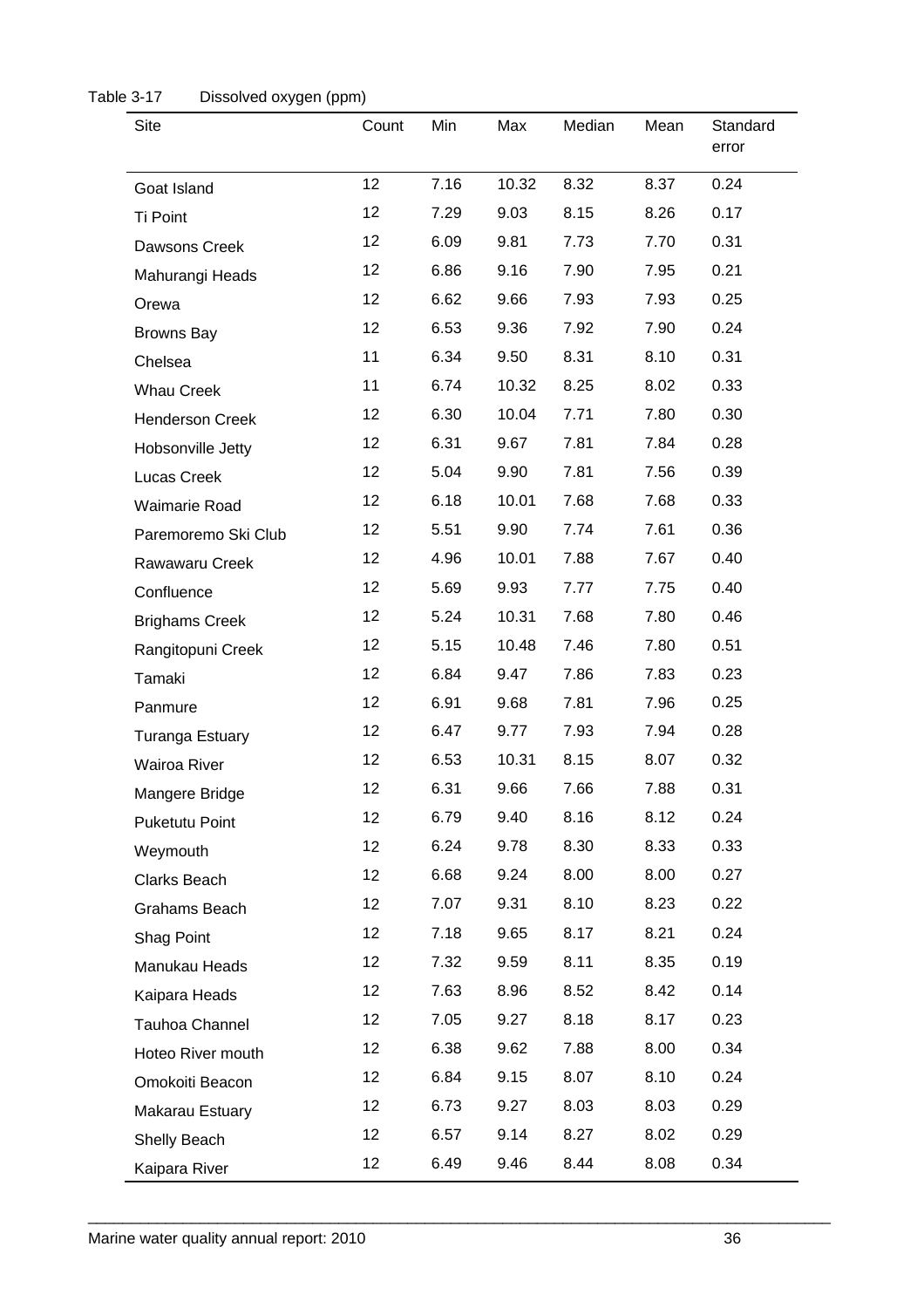| <b>Site</b>            | Count | Min   | Max   | Median | Mean | Standard<br>error |
|------------------------|-------|-------|-------|--------|------|-------------------|
| Goat Island            | 12    | 13.85 | 21.43 | 17.79  | 0.78 | 17.44             |
| Ti Point               | 12    | 13.47 | 21.36 | 17.73  | 0.80 | 17.43             |
| Dawsons Creek          | 12    | 11.30 | 23.74 | 17.35  | 1.16 | 17.56             |
| Mahurangi Heads        | 12    | 12.55 | 22.22 | 18.07  | 0.97 | 17.58             |
| Orewa                  | 12    | 11.52 | 22.68 | 18.01  | 1.02 | 17.52             |
| <b>Browns Bay</b>      | 12    | 12.29 | 22.60 | 18.04  | 0.97 | 17.34             |
| Chelsea                | 11    | 11.87 | 22.83 | 17.49  | 1.12 | 17.43             |
| <b>Whau Creek</b>      | 11    | 10.37 | 23.41 | 16.16  | 1.20 | 17.25             |
| <b>Henderson Creek</b> | 12    | 10.67 | 23.42 | 17.49  | 1.15 | 17.82             |
| Hobsonville Jetty      | 12    | 11.27 | 23.43 | 17.62  | 1.13 | 17.83             |
| Lucas Creek            | 12    | 10.02 | 23.91 | 17.87  | 1.20 | 17.85             |
| Waimarie Road          | 12    | 10.37 | 24.17 | 17.54  | 1.21 | 18.01             |
| Paremoremo Ski Club    | 12    | 10.00 | 24.10 | 17.84  | 1.21 | 18.04             |
| Rawawaru Creek         | 12    | 9.85  | 23.60 | 18.72  | 1.24 | 18.19             |
| Confluence             | 12    | 9.98  | 24.19 | 17.87  | 1.25 | 18.15             |
| <b>Brighams Creek</b>  | 12    | 9.41  | 24.22 | 18.60  | 1.26 | 18.16             |
| Rangitopuni Creek      | 12    | 9.27  | 24.36 | 18.45  | 1.34 | 18.04             |
| Tamaki                 | 12    | 11.53 | 23.12 | 17.64  | 1.12 | 17.38             |
| Panmure                | 12    | 10.53 | 23.49 | 17.25  | 1.23 | 17.15             |
| <b>Turanga Estuary</b> | 12    | 11.30 | 22.63 | 17.87  | 1.10 | 17.44             |
| Wairoa River           | 12    | 11.32 | 22.82 | 17.64  | 1.11 | 17.56             |
| Mangere Bridge         | 12    | 11.03 | 23.57 | 17.20  | 1.19 | 17.11             |
| Puketutu Point         | 12    | 11.43 | 23.46 | 16.98  | 1.15 | 17.10             |
| Weymouth               | 12    | 11.53 | 23.42 | 16.90  | 1.18 | 17.12             |
| Clarks Beach           | 12    | 12.04 | 23.10 | 16.85  | 1.11 | 17.05             |
| Grahams Beach          | 12    | 11.98 | 22.36 | 16.69  | 1.04 | 16.94             |
| Shag Point             | 12    | 11.80 | 23.80 | 17.25  | 1.18 | 17.19             |
| Manukau Heads          | 12    | 13.29 | 20.92 | 16.16  | 0.82 | 16.79             |
| Kaipara Heads          | 12    | 13.78 | 20.91 | 16.32  | 0.69 | 16.84             |
| Tauhoa Channel         | 12    | 12.52 | 22.35 | 16.91  | 0.99 | 17.42             |
| Hoteo River mouth      | 12    | 10.98 | 23.11 | 17.73  | 1.21 | 17.70             |
| Omokoiti Beacon        | 12    | 12.42 | 22.62 | 16.99  | 1.00 | 17.48             |
| Makarau Estuary        | 12    | 11.29 | 22.70 | 17.63  | 1.17 | 17.64             |
| Shelly Beach           | 12    | 11.78 | 23.01 | 17.46  | 1.13 | 17.72             |
| Kaipara River          | 12    | 11.39 | 23.08 | 17.37  | 1.16 | 17.76             |

#### <span id="page-39-0"></span>Table 3-18 Temperature (°C)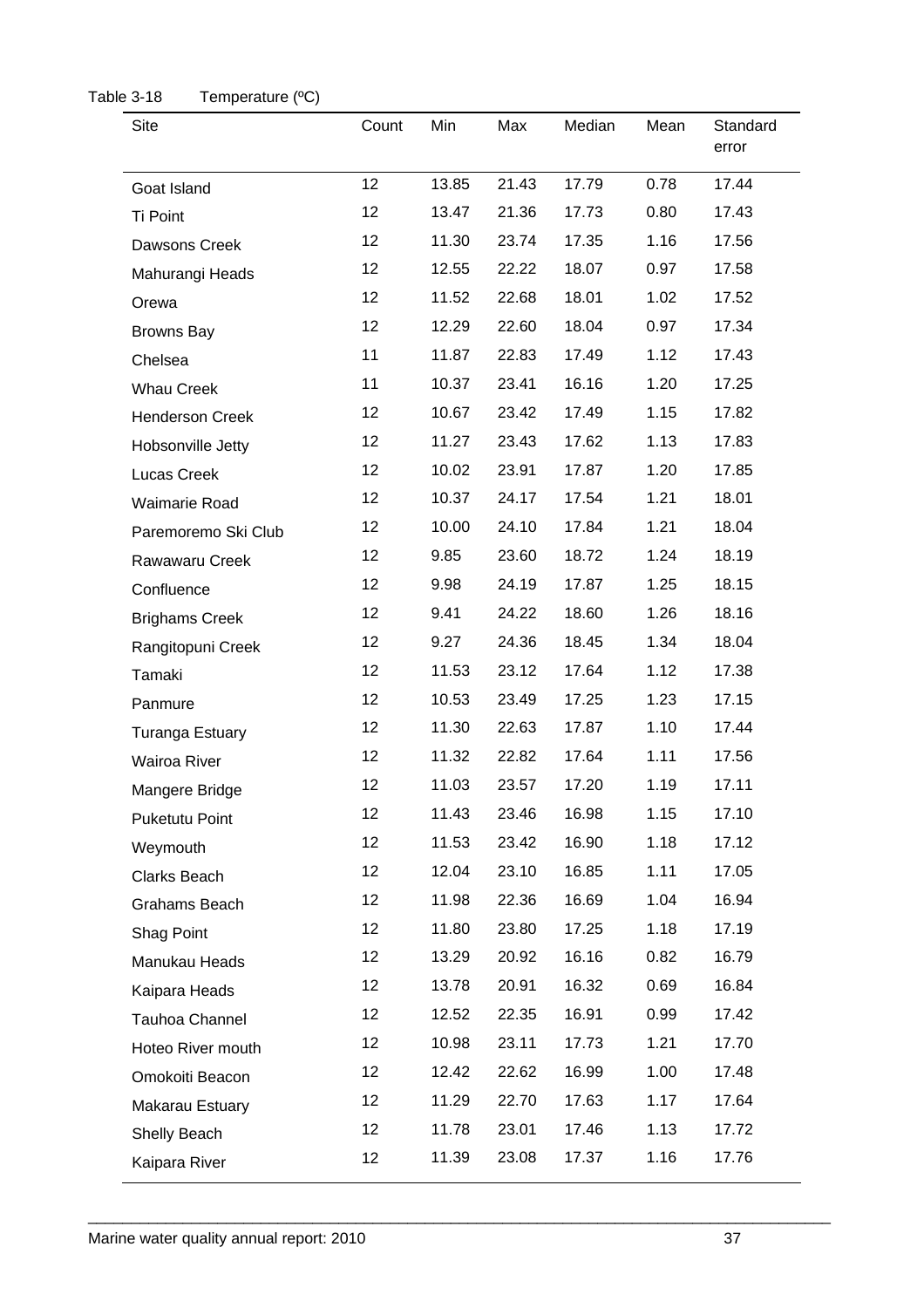## <span id="page-40-0"></span>**4.0 References**

APHA (1992). *Standard methods for the examination of water and wastewater* 18th edition. American Public Health Association, American Waterworks Association, Water Environment Federation

Auckland Regional Council (2010). State of the Auckland region report 2009. Auckland Regional Council

Scarsbrook, M (2008). Saline water quality state and trends in the Auckland region. Prepared for the Auckland Regional Council by the National Institute of Water and Atmospheric Research, Hamilton. Auckland Regional Council technical report, 8/005 TR200

Wilcock, R J and Kemp, C L S (2001). Water quality surveys of Mahurangi Harbour, upper *Waitemata Harbour and Tamaki Estuary 1992 – 2001*. Prepared for the Auckland Regional Council by the National Institute of Water and Atmospheric Research, Hamilton. Auckland Regional Council technical publication, TP191

Vant, W N and Lee, D E (1998). *Review of Auckland Regional Council's saline long-term* baseline programme. Prepared for the Auckland Regional Council by the National Institute of Water and Atmospheric Research, Hamilton. NIWA client report, ARC80239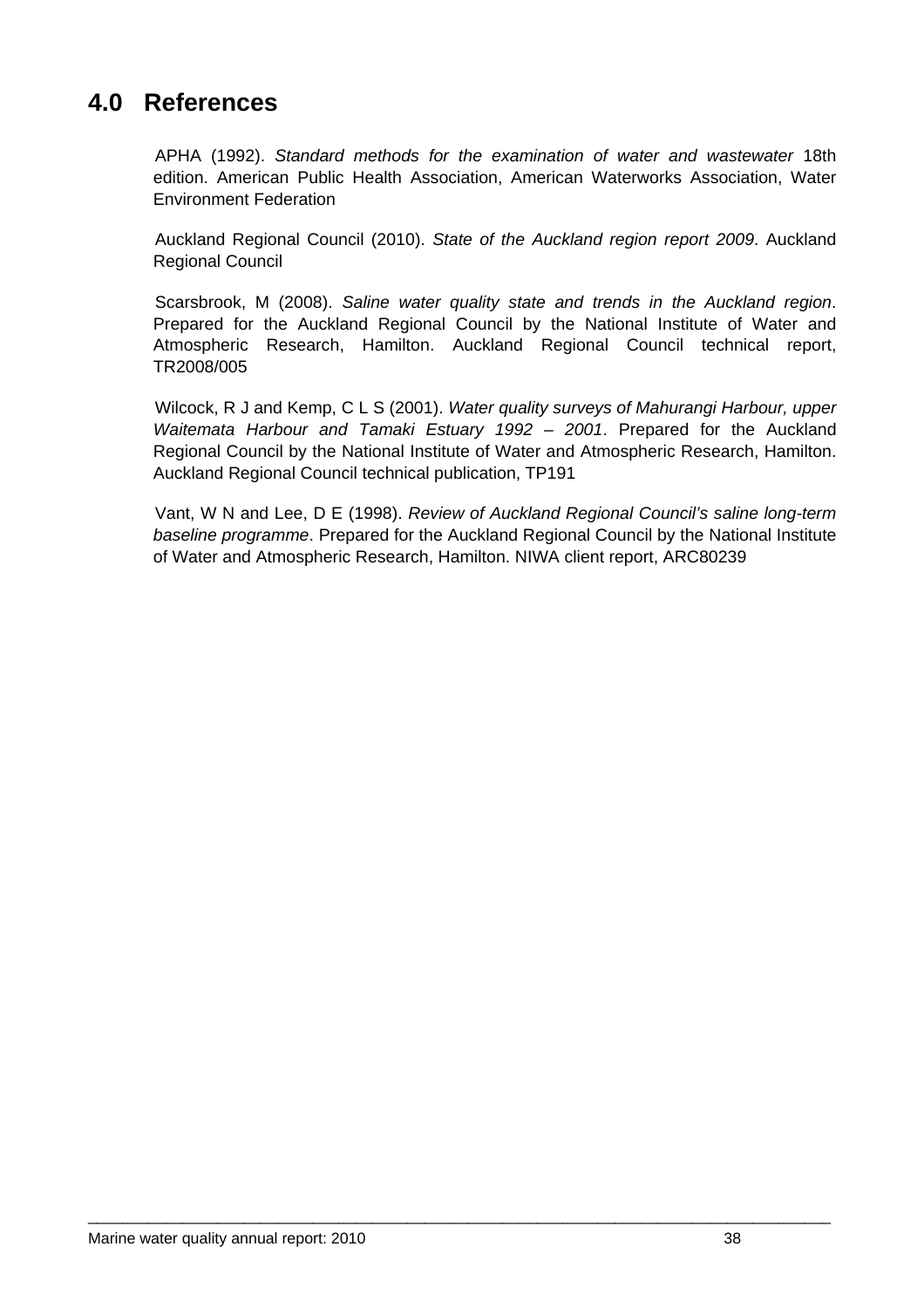## <span id="page-41-0"></span>**5.0 Appendix A**

The com munication of water quality data is often hampered by the volume of results and the complex ity of the information. In this report, a water quality index developed by the Canadian Council of Ministers for the Environment (CCME) (2001) was applied to the marine water quality data coll ected by the Auckland Council to enable improved understanding and communication of the work .

The CCM E approach uses water quality results to produce four water quality indices, and these indices c an be used to assign a water quality class to each monitoring site. The four indices are;

- $\bullet$ least once during the time period under consideration (the lower this index, the better). Scope – This represents the percentage of parameters that failed to meet the objective at
- F requency This represents the percentage of all individual tests that failed to meet the o bjective during the time period under consideration (the lower this index, the better).
- Magnitude This represents the amount by which failed tests exceeded the objective (the lower this in dex, the better). This is based on the collective amount by which individual tests a re out of compliance with the objectives and is scaled to be between 1 and 100. This is the most complex part of the index derivation and the reader is referred to CCME (2001) for full details.
- WQI This represents an overall water quality index based on a combination of the three indices described above. It is calculated thus;

#### $WQI = 100 - [\sqrt{(Scape^2 + Frequency^2 + Magneticude^2)} + 1.732]$

The divisor 1.732 normalises the resultant values to a range between 0 and 100, where 0 represents the "worst" water quality and 100 represents the "best" water quality.

The WQI index is used by Auckland Council to assign a water quality class to each site using the following ranges;

- Greater than  $90 =$  excellent water quality
- Between 75 and  $90 =$  good water quality
- Between 60 and  $75 =$  fair water quality
- Lower than 60 poor water quality

The above indices are calculated for each site based on nine water quality parameters (Table 29). The objectives against which the water quality data are tested (Table 29) are derived from the ranges observed at six reference sites (Goat Island, Ti point, Mahurangi Heads, Orewa, Browns bay and Hobsonville) over the five year preceding this report (2005 to 2009). This represents a change from the 2007 and 2008 reports. It was considered thresholds based on a fixed period, whilst providing consistency would not capture longer term trends in water quality, nor account for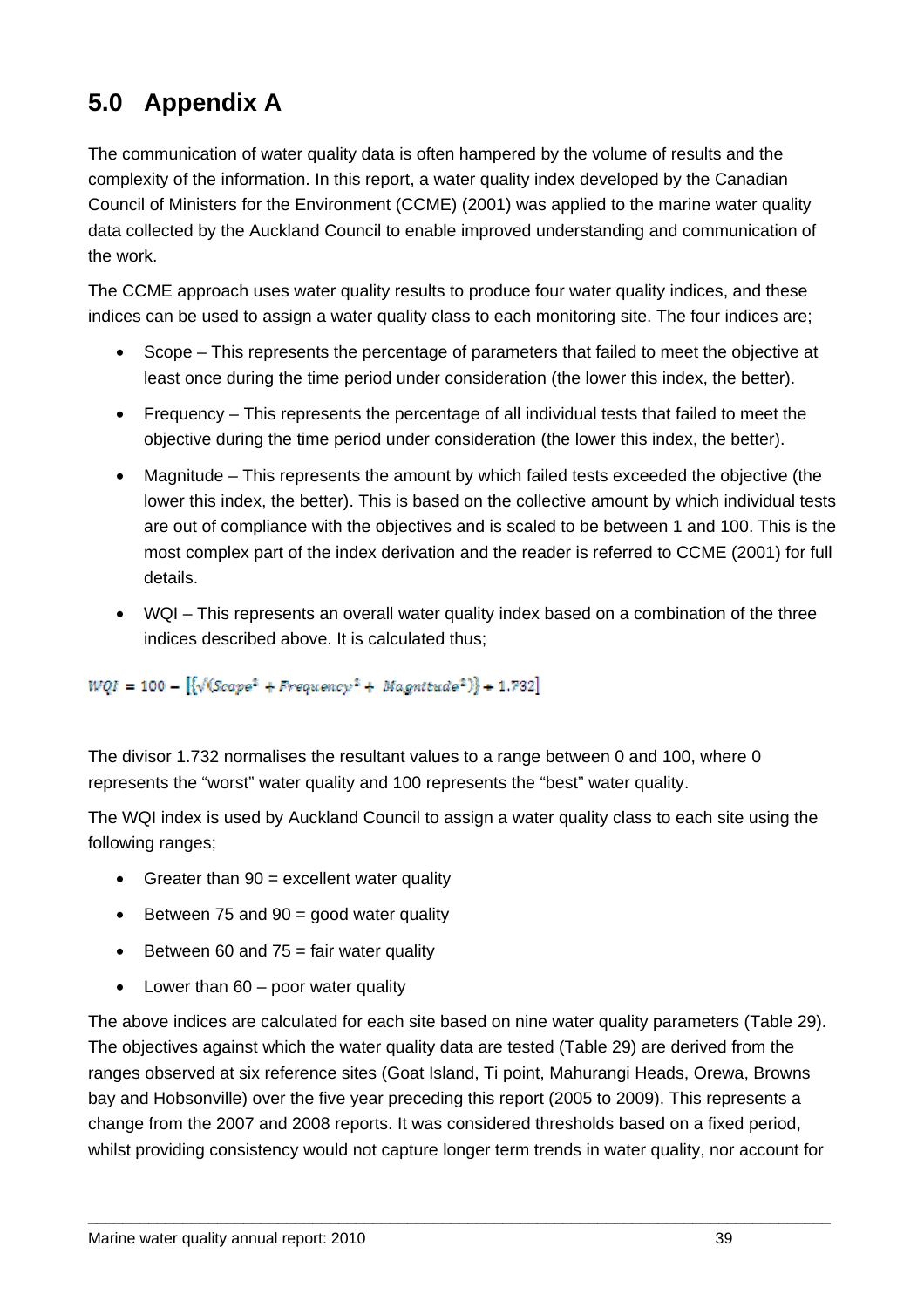improvements in the measurement of parameters (for example, improved meter performance or improvements in detection limits).

The ranges at these reference sites were used as this represents the best achievable water quality in in the Auckland region. Therefore, the index represents the deviation from "natural" conditions the Auckland region, rather than indicating whether the water quality is suitable for a particular purpose.

\_\_\_\_\_\_\_\_\_\_\_\_\_\_\_\_\_\_\_\_\_\_\_\_\_\_\_\_\_\_\_\_\_\_\_\_\_\_\_\_\_\_\_\_\_\_\_\_\_\_\_\_\_\_\_\_\_\_\_\_\_\_\_\_\_\_\_\_\_\_\_\_\_\_\_\_\_\_\_\_\_\_\_\_\_\_

<span id="page-42-0"></span>The seven water quality parameters Table 5-1

and their objectives, used to produce the water quality indices.

| Dissolved oxygen (% saturation) | greater than 78%                      |
|---------------------------------|---------------------------------------|
| pH                              | Between 7.6 and 8.3                   |
| Turbidity                       | Less than 7.7 NTU                     |
| Ammoniacal nitrogen             | Less than 0.089 mg N $I^1$            |
| Total suspended sediment        | Less than 25 mg $I-1$                 |
| Total phosphorus                | Less than 0.062 mg P $I^1$            |
| Nitrate + nitrite nitrogen      | Less than 0.105 mg N $I^1$            |
| Chlorophyll a                   | Less than 0.0059 mg $I^1$             |
| Enterococci                     | Less than 140 CFU 100ml <sup>-1</sup> |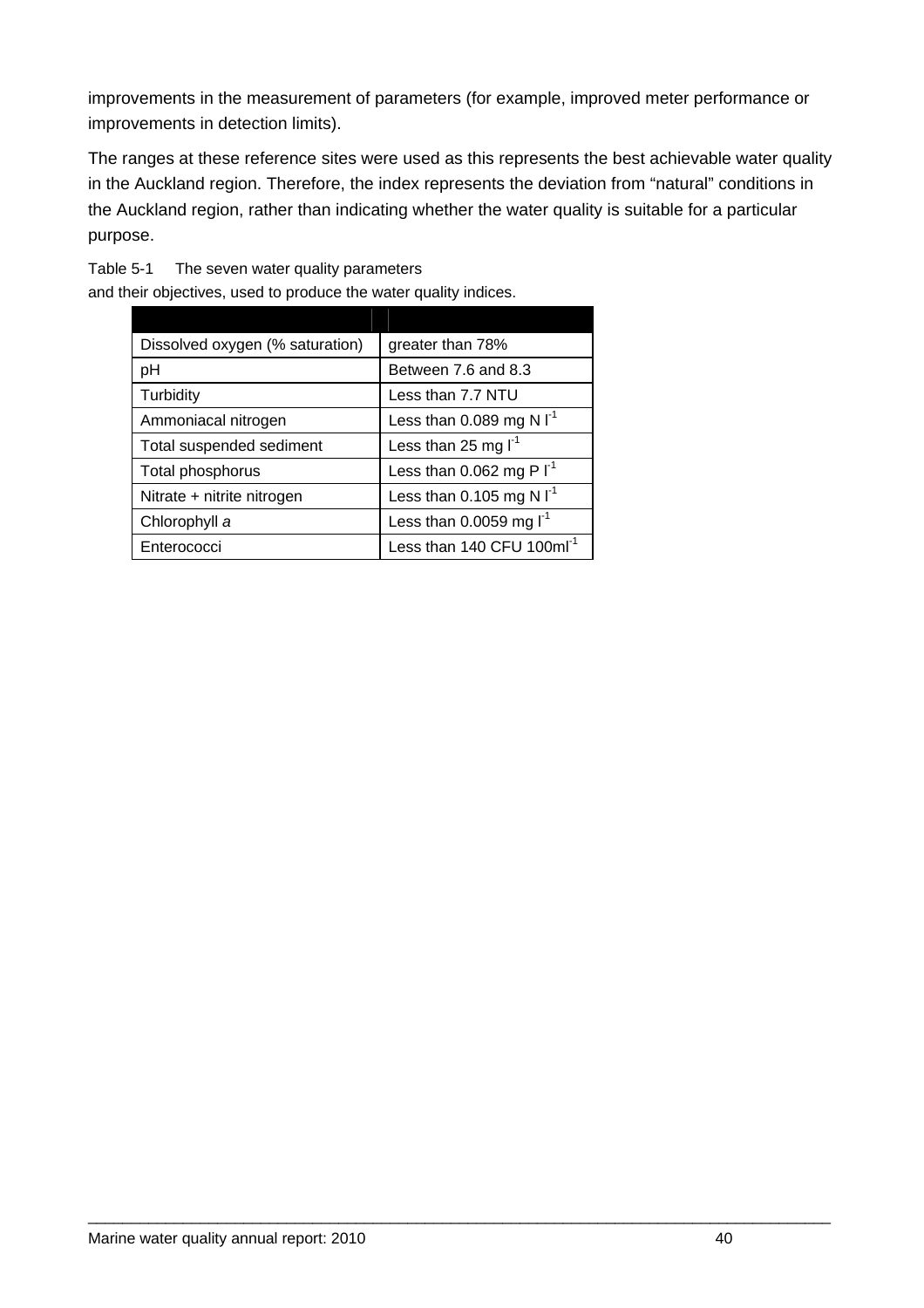## <span id="page-43-0"></span>**6.0 Appendix B**

| Parameter                   | Unit         | Detection<br>Limit | Method                   |
|-----------------------------|--------------|--------------------|--------------------------|
| Dissolved oxygen            | ppm          | 0.1                | Handheld meter (YSI-556) |
| Dissolved oxygen saturation | % sat        | 0.01               | Handheld meter (YSI-556) |
| Temperature                 | $^{\circ}$ C | 0.1                | Handheld meter (YSI-556) |
| Conductivity                | $(mS \, cm)$ | 0.1                | Handheld meter (YSI-556) |
| Salinity                    | ppt          | 0.01               | Handheld meter (YSI-556) |
| pH                          | pH units     | 0.01               | Handheld meter (YSI-556) |
| Suspended sediment          | mg/L         | $0.2^{\circ}$      | APHA (2005) 2540 D       |
| Turbidity                   | NTU          | 0.1                | APHA (2005) 2130 B       |

<span id="page-43-1"></span>Table 6-1 Summary of marine water quality parameters... detection limits, analytical methods and two sources of data collection.

| Dissolved oxygen                                  | ppm         | 0.1    | Handheld meter (YSI-556)              | Field |
|---------------------------------------------------|-------------|--------|---------------------------------------|-------|
| Dissolved oxygen saturation                       | % sat       | 0.01   | Handheld meter (YSI-556)              | Field |
| Temperature                                       | $^{\circ}C$ | 0.1    | Handheld meter (YSI-556)              | Field |
| Conductivity                                      | (mS cm)     | 0.1    | Handheld meter (YSI-556)              | Field |
| Salinity                                          | ppt         | 0.01   | Handheld meter (YSI-556)              | Field |
| рH                                                | pH units    | 0.01   | Handheld meter (YSI-556)              | Field |
| Suspended sediment                                | mg/L        | 0.2    | APHA (2005) 2540 D                    | Lab   |
| Turbidity                                         | NTU         | 0.1    | APHA (2005) 2130 B                    | Lab   |
| Chlorophyll a                                     | mg/L        | 0.0006 | APHA (2005) 10200 H                   | Lab   |
| Nitrate nitrogen $(NO3)$                          | mg N $/L$   |        | Calculation (NNN - NO2)               | Lab   |
| Nitrite nitrogen $(NO2)$                          | mg N/L      | 0.002  | APHA (2005) 4500-NO2 B                | Lab   |
| Ammoniacal nitrogen (NH <sub>4</sub> -N)          | mg N/L      | 0.001  | APHA (2005) 4500-NH3 G<br>Mod         | Lab   |
| Nitrate/Nitrite nitrogen<br>$NO3 + NO2$ (aka NNN) | mg N $/L$   | 0.005  | APHA (2005) 4500-NO3 F                | Lab   |
| Total kjeldahl nitrogen (TKN)                     | mg N $/L$   | 0.1    | APHA (2005) 4500-org A, D<br>Modified | Lab   |
| Total nitrogen (TN)                               | mg N $/L$   | 0.02   | APHA (2005) 4500-org N, C<br>Modified | Lab   |

Soluble reactive phosphorus mg/L 0.01 APHA (2005) 4500-P F Mod Lab Total phosphorus mg/L 0.01 APHA (2005) 4500-P B,F Lab Enterococci CFU/100ml 2 APHA (2005) 9230 C Lab

\_\_\_\_\_\_\_\_\_\_\_\_\_\_\_\_\_\_\_\_\_\_\_\_\_\_\_\_\_\_\_\_\_\_\_\_\_\_\_\_\_\_\_\_\_\_\_\_\_\_\_\_\_\_\_\_\_\_\_\_\_\_\_\_\_\_\_\_\_\_\_\_\_\_\_\_\_\_\_\_\_\_\_\_\_\_

Source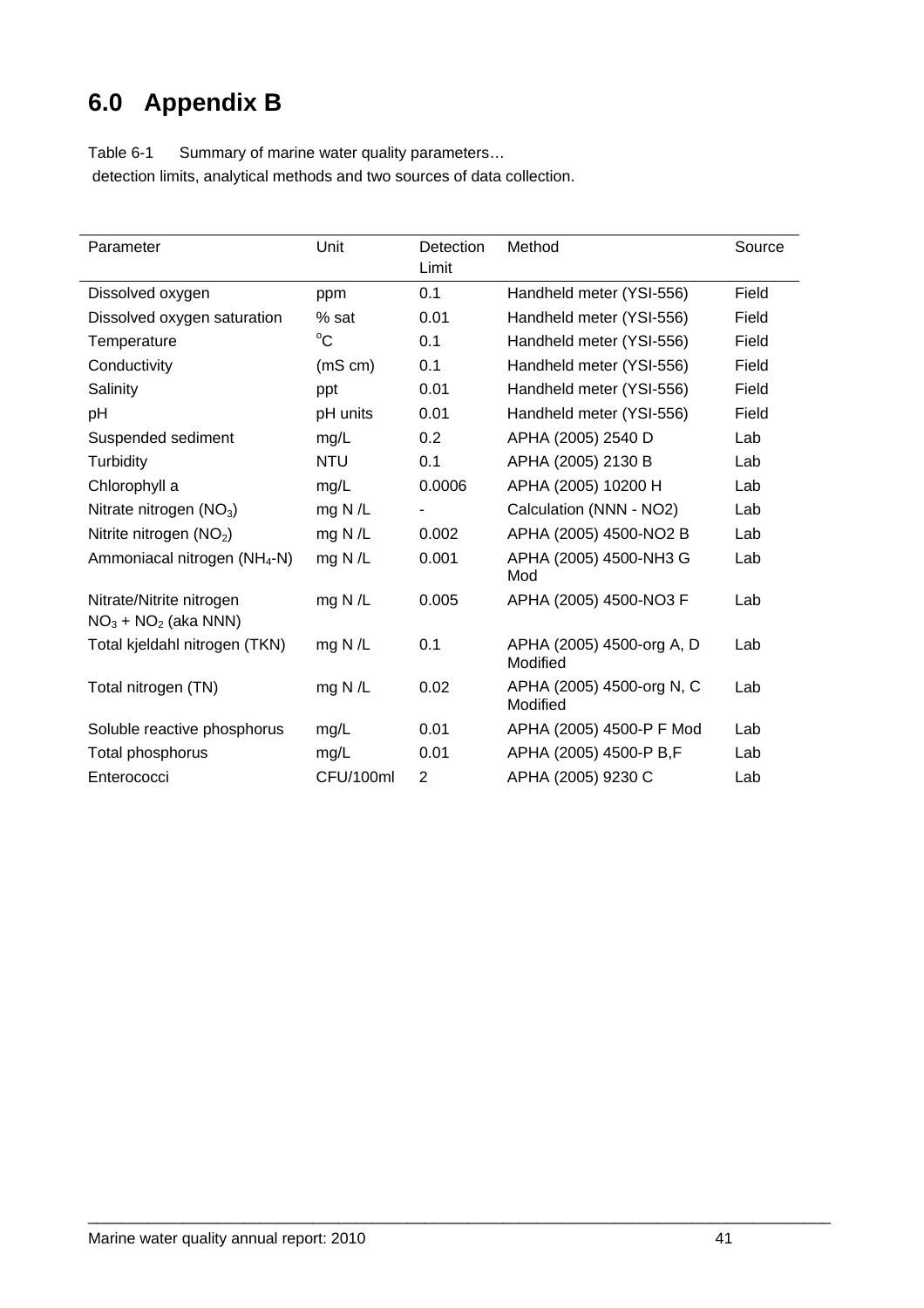## <span id="page-44-0"></span>**7.0 Physico-chemical measures**

#### **Dissolved oxygen**

water column and consequently is an important indicator of a waters ability to support life. Dissolved oxygen fluctuates both diurnally (throughout the day) and seasonally. Diurnal changes are caused predominantly by the respiratory activities of aquatic biota, particularly plants at night, and photosynthetic activity during the day. Seasonal variations mainly follow changes in temperature, which is inversely related to oxygen solubility. Dissolved oxygen saturation gives a direct measure of the quantity of oxygen diffused into the

Supersaturation of water is not unusual where macroalgae or phytoplankton is abundant. During the hours of daylight the release of oxygen during photosynthesis augments the transfer of oxygen through the surface of the water by diffusion. The negative side to the presence of these plants is the consumption of oxygen at night (i.e., by respiration), which can lead to serious oxygen depletion and subsequent effects on other biota. Depression in dissolved oxygen levels caused by this phenomenon is usually greatest in the early hours of the morning.

#### **Conductivity**

Conductivity is a substance's ability to "carry" an electrical current. The more ions and molecules that are dissolved in water the more electrical current that water is able to conduce. Conductivity is measured in microSiemens (S), and is directly proportional to the amount of osmotic pressure exerted on fish cellular membranes. Conductivity is related to salinity and temperature and should be interpreted in association with these two parameters.

#### **Temperature**

Sea surface temperatures (SST) show seasonal patterns and typically display a lag period with air temperature. Heat transfer between the atmosphere and water surface primarily influences SST and elevated water temperature can influence aquatic biota in the following ways:

An increase in water temperature results in a reduction in the dissolved oxygen carrying capacity of the water. This may be critical for sensitive organisms particularly where dissolved oxygen is already reduced.

High water temperatures can also stress organisms leaving the organisms vulnerable to infection by parasites and harmful bacteria.

#### **) Chloride (salinity**

The chlorine ion makes up 55% of the salt in seawater. Calculations of seawater salinity are made of the parts per 1000 of the chlorine ion present in one kilogram of seawater. Typically, seawater has a salinity of 35 parts per thousand.

#### **pH**

The pH is a measure of the hydrogen ion concentration and therefore indicates the acid or alkaline nature of the water. The pH range is from 0-14 and each unit represents a ten-fold change in hydrogen ion concentration. Marine waters have a pH of around 8.2 although 7.8 to 8.8 are considered to be the normal range. In the absence of contaminant discharges the major influence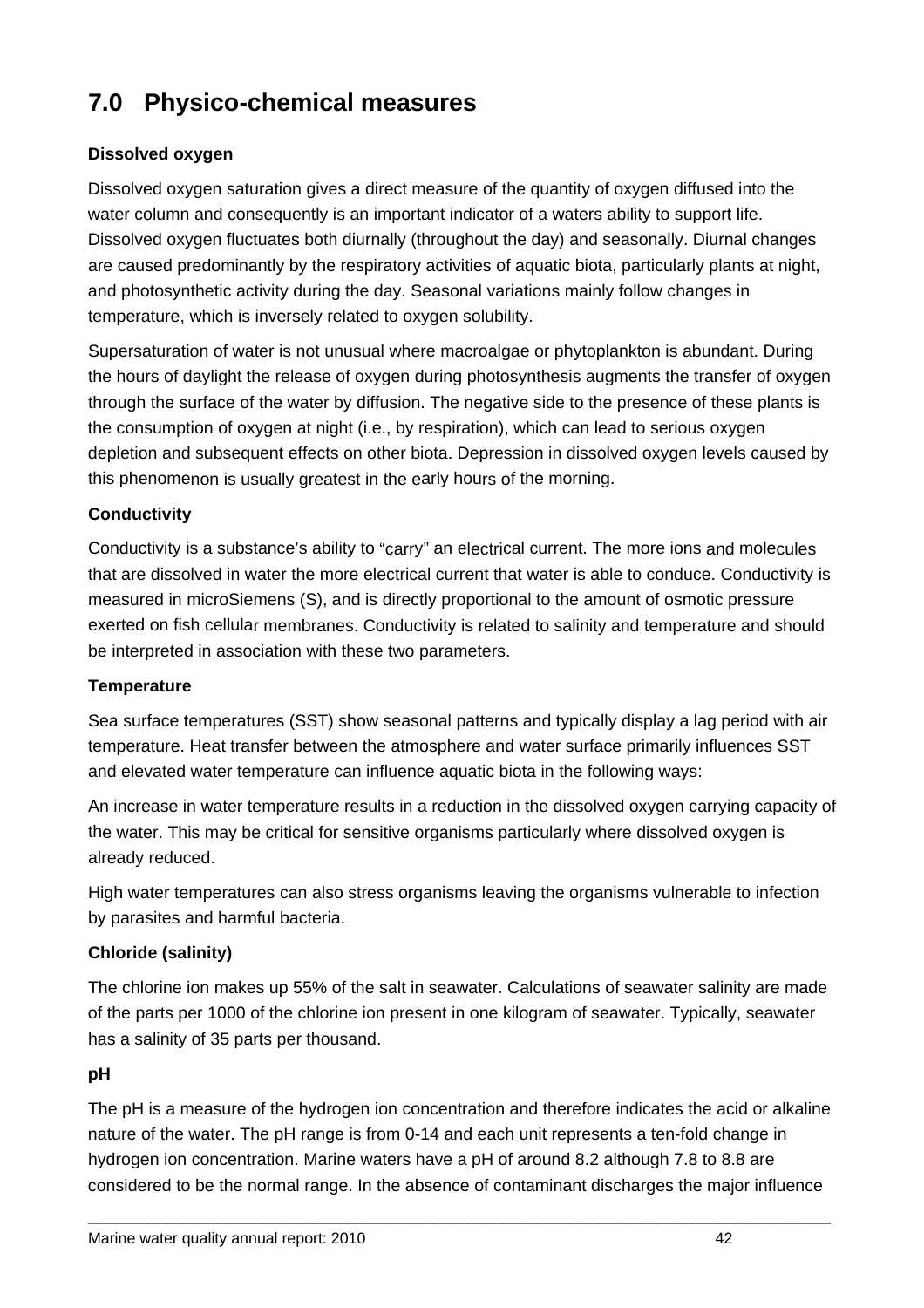on pH levels is likely to be the photosynthetic activity of algae. This occurs when carbon dioxide is absorbed changing the carbon dioxide-bicarbonate equilibriu m of the waters and elevating pH.

Most aquatic organisms and some bacterial processes require that pH be in a specified range. For example, the activity of nitrifying bacteria is optimal over a narrow pH range from 7 to 8.5. If pH changes above or below the preferred range of an organism (including microbes), physiological processes may be adversely affected. This is especially true for most organisms if the ambient pH drops to below ~7 or rises to above 9. Physical damage to the gills, skin and eyes can als o occur when pH is sub-optimal for fish, and skin damage increases susceptibility to fungal infections. pH is driven more frequently to greater extremes under eutrophic conditions, allowing algal species with tolerance to extreme pH levels to grow and dominate communities, and to potentially form algal blooms. pH is important in calcium carbonate solubility (calcite or aragonite), which is important for shell-forming organisms. Shell growth (i.e. calcification) is inhibited if water becomes too acidic.

#### **Water clarity and turbidity**

water clarity is aesthetically unpleasing, regardless of other water quality parameters. Marine water Public perception of water quality is often based on their observation of water clarity, in that poor clarity is expressed by measuring turbidity and secchi disk transparency and is directly related to the concentration of suspended sediments in the water column (see below).

and the results are given as nephelometric turbidity units (NTU). When turbidity levels are high light penetration is reduced, thereby limiting the ability of algae to photosynthesise (i.e., a reduction in Turbidity is a measure of the passage of the degree to which light is scattered in water by suspended particles and colloidal materials. Samples are analysed in the laboratory using a meter the so-called euphotic depth). Organisms that are visually oriented may have difficulty locating and catching prey in turbid water and the fine suspended material that is characteristic of turbid water may detrimentally affect gill structures of marine organisms.

#### **Suspended sediment**

Suspended sediment (SS) is a measurement that includes suspended material in the water column such as plankton, non-living organic material, silica, clay and silt. High SS levels reduce light light penetration through the water column and extended periods can inhibit the growth of macroalgae. In calm environments the suspended material will settle out as sediment and may penetration and provide media for pollutants to attach to, resulting in a reduction in water quality for a variety of uses, such as recreational and ecological functions. Suspended sediment can reduce potentially smother benthic species, clog gills and filtering apparatus interfering with feeding capability.

#### **Nutrients (nitrogen and phosphorus)**

Nutrients are chemical compounds that are necessary for normal plant growth. Routine water quality monitoring records two groups of essential nutrients; nitrogen and phosphorus.

The nutrients nitrogen (N) and phosphorus (P) are essential building blocks for plant and animal growth. Nitrogen is an integral component of organic compounds such as amino acids and proteins. Phosphorus is also found in nucleic acids and certain fats (phospholipids). The availability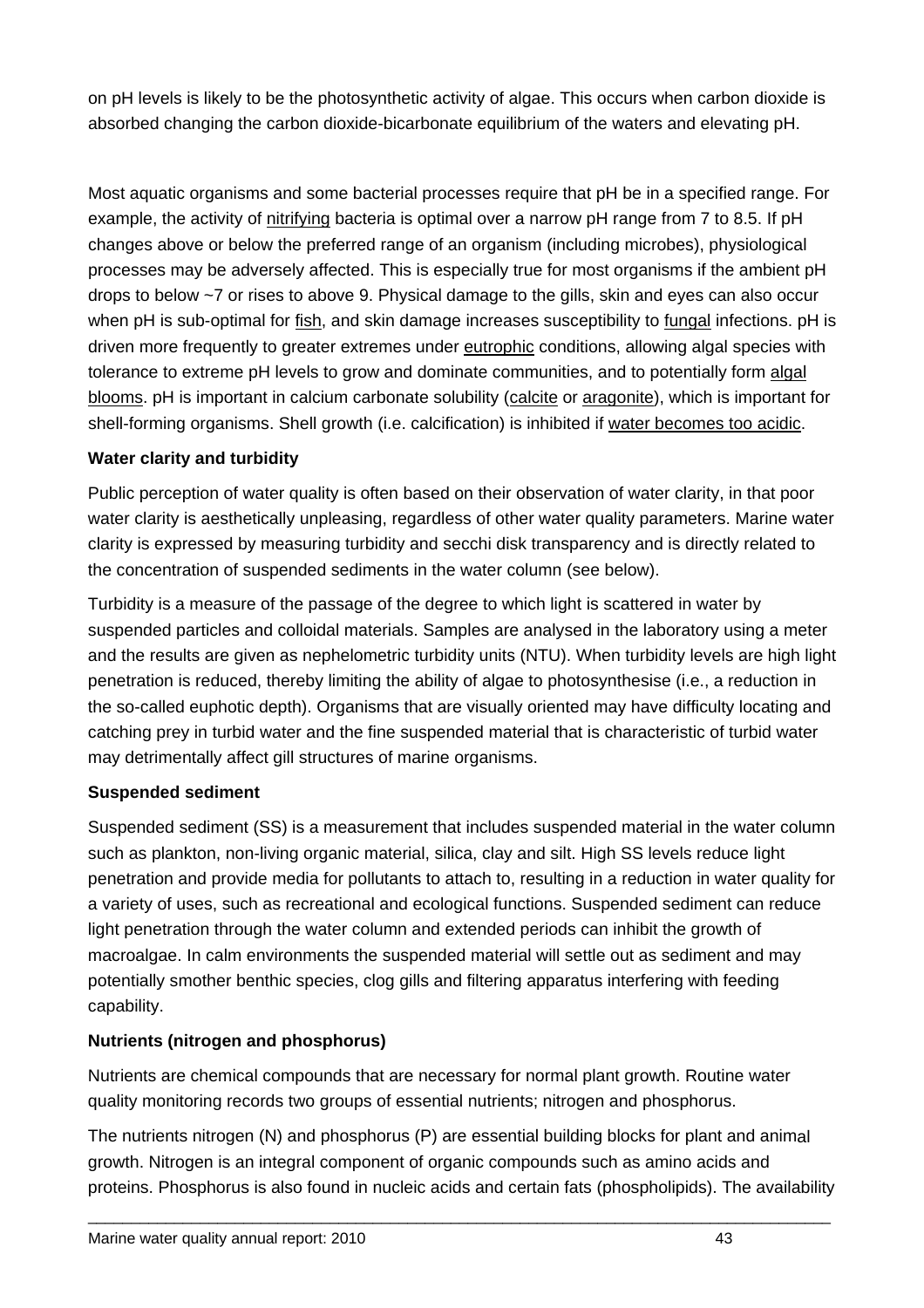of readily assimilated forms of nitrogen and phosphorus are commonly accepted as factors limiting algal growth. Anthropogenic activities increase the nutrient loading through the discharge of waste roducts, fertilisers and stormwater runoff. Nutrient enrichment can result in a proliferation of algae p and phytoplankton which potentially has a number of detrimental effects including:

- Blooms of problem algae washing up on beaches
- Toxic algal blooms (e.g. red tides and paralytic shellfish poisoning)
- Excessive fluctuations in dissolved oxygen, pH and reduced light levels transmission.

#### **Nitrite, nitrate and ammonia**

Nitrogen exists in water both as inorganic and organic species, and in dissolved and particulate forms. Inorganic nitrogen is found both as nitrate NO<sub>3</sub>, nitrite NO<sub>2</sub> and ammonia (NH<sub>4</sub><sup>+</sup>+NH<sub>3</sub>).

aquatic environment in the presence of oxygen and is typically an indication of a source of nitrogenous waste in the immediate vicinity of the sampling site. Nitrite is the intermediate step in the conversion of ammonia to nitrate. It is usually short lived in the

water temperature, salinity and pH. Ammonium is the form of nitrogen taken up most readily by Ammonia occurs in a number of waste products. Ammonia is reported as a combination of unionised ammonia (NH<sub>3</sub>) and the ammonium ion (NH<sub>4</sub>), at normal pH values ammonium (NH<sub>4</sub>) dominates. Un-ionised ammonia is the more toxic form to aquatic life and is highly dependent on phytoplankton and assimilated into amino acids.

The particulate nitrogen pool consists of plants and animals, and their remains, as well as ammonia adsorbed onto mineral particles. Particulate nitrogen can be found in suspension or in the sediment. Some portion of the particulate nitrogen pool is subject to rapid mineralisation and is dissolved into the water column and becomes more biologically available. Total nitrogen (abbreviated TN) is a measure of all forms of dissolved and particulate nitrogen present in a water sample.

#### **Total and soluble reactive phosphorus**

available for plants, and consists of inorganic orthophosphate and organic phosphorus-containing can be found in suspension or in the sediment. The adsorption and desorption of phosphate from mineral surfaces forms a buffering mechanism that regulates dissolved phosphate concentrations in rivers and estuaries. Total phosphorous (abbreviated TP) is a measure of all the various forms of phosphorus (dissolved and particulate) found in water. Dissolved reactive phosphorus (DRP) is considered to be the bioavailable fraction of phosphorus and is an important indicator of water Phosphorus is found in water as dissolved and particulate forms. Dissolved phosphorus is readily compounds. The particulate phosphorus pool consists of plants and animals, and their remains, phosphorus in minerals and phosphate adsorbed onto mineral surfaces. Particulate phosphorus quality. It is frequently cited as the nutrient limiting the proliferation of algae in New Zealand's marine environment.

#### **Chlorophyll** *a* **(phytoplankton)**

Chlorophyll-*a* is probably a better 'instantaneous' indicator of trophic status than nutrient concentrations. This is because nutrient concentrations are affected by biological uptake, which in